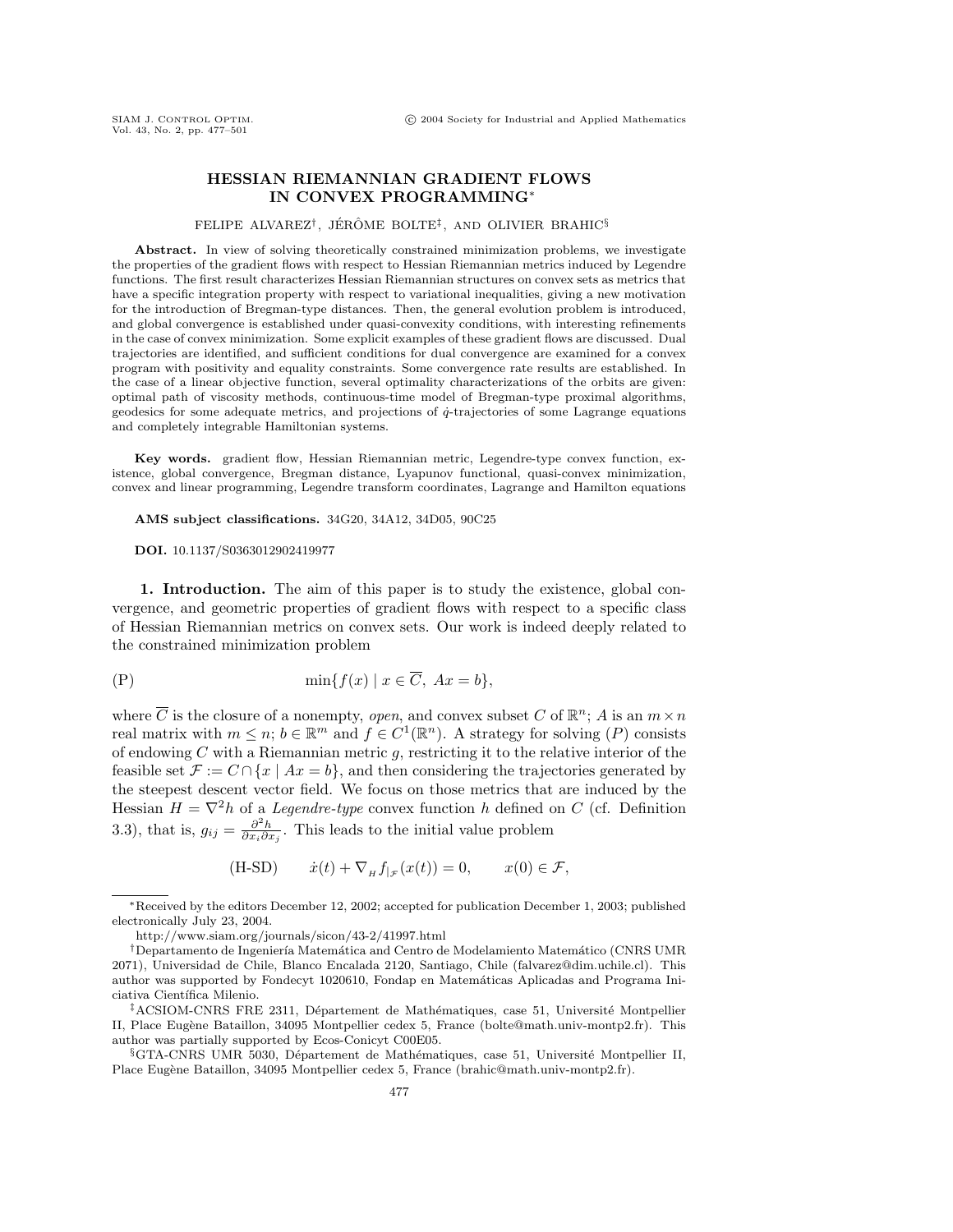where (H-SD) stands for *H*-steepest descent.

The use of Riemannian methods in optimization has increased recently. For interior point methods in linear programming, see Karmarkar [31], Bayer and Lagarias [7], and Nesterov and Todd [37]; for continuous-time models of proximal-type algorithms and related topics, see Iusem, Svaiter, and Da Cruz Neto [29], Bolte and Teboulle [8], and Attouch and Teboulle [3]. For a systematic dynamical system approach to constrained optimization based on double bracket flows, see Brockett [10, 11], Helmke and Moore [24], and the references therein. See Smith [41] and Udriste [43] for general optimization techniques on Riemannian manifolds. On the other hand, the structure of (H-SD) is also at the heart of some important problems in applied mathematics. For connections with population dynamics and game theory, see Akin [1] and Hofbauer and Sygmund [27]. We will see that (H-SD) can be reformulated as the differential inclusion  $\frac{d}{dt}\nabla h(x(t)) + \nabla f(x(t)) \in \text{Im } A^T$ ,  $x(t) \in \mathcal{F}$ , which is formally similar to some evolution problems in infinite dimensional spaces arising in thermodynamical systems; see Kenmochi and Pawlow [32] and references therein.

A classical approach in the asymptotic analysis of dynamical systems consists of exhibiting attractors of the orbits by using Lyapunov functionals. Our choice of Hessian Riemannian metrics is based on this idea. In fact, we consider first the important case where  $f$  is convex, a condition that permits us to reformulate  $(P)$  as a variational inequality problem: find  $a \in \overline{\mathcal{F}}$  such that  $(\nabla_H f_{|\mathcal{F}}(x), x-a)^H \geq 0$  for all x in  $\mathcal{F}$ . In order to identify a suitable Lyapunov functional, this variational problem is met through the following integration problem: find the metrics  $(\cdot, \cdot)^H$  for which the vector fields  $V^a: \mathcal{F} \to \mathbb{R}^n$ ,  $a \in \mathcal{F}$ , defined by  $V^a(x) = x - a$ , are  $(\cdot, \cdot)^H$ -gradient vector fields. Our first result (cf. Theorem 3.1) establishes that such metrics are given by the Hessian of strictly convex functions, and in that case the vector fields  $V^a$  appear as gradients with respect to the second variable of some distance-like functions that are called  $D$ functions. Indeed, if  $(\cdot, \cdot)^H$  is induced by the Hessian  $H = \nabla^2 h$  of  $h : \mathcal{F} \mapsto \mathbb{R}$ , we have for all  $a, x$  in  $\mathcal{F}, \nabla_{\mu} D_h(a,.)(x) = x-a$ , where  $D_h(a, x) = h(a) - h(x) - dh(x)(a-x)$ . See Duistermaat [19] for a related characterization of Hessian metrics.

Motivated by the previous result and with the aim of solving  $(P)$ , we are then naturally led to consider Hessian Riemannian metrics that cannot be smoothly extended out of  $\mathcal F$ . Such a requirement is fulfilled by the Hessian of a Legendre (convex) function  $h$ , whose definition is recalled in section 3. We give then a differential inclusion reformulation of (H-SD), which permits us to show that in the case of a linear objective function f, the flow of  $-\nabla_H f_{|\mathcal{F}}$  stands at the crossroad of many optimization methods. In fact, following [29], we prove that viscosity methods and Bregman proximal algorithms produce their paths or iterates in the orbit of (H-SD). The Dfunction of h plays an essential role for this. In section 4.4 we give a systematic method for constructing Legendre functions based on barrier functions for convex inequality problems, which is illustrated with some examples; relations to other works are discussed.

Section 4 deals with global existence and convergence properties. After having given a nontrivial well-posedness result (cf. Theorem 4.1), we prove in section 4.2 that  $f(x(t)) \to \inf_{\overline{\mathcal{F}}} f$  as  $t \to +\infty$  whenever f is convex. A natural problem that arises is the trajectory convergence to a critical point. Since one expects the limit to be a (local) solution to  $(P)$ , which may belong to the boundary of C, the notion of critical point must be understood in the sense of the optimality condition for a local minimizer a of f over  $\overline{\mathcal{F}}$ :

$$
(\mathcal{O}) \qquad \nabla f(a) + N_{\overline{\mathcal{F}}}(a) \ni 0, \qquad a \in \overline{\mathcal{F}},
$$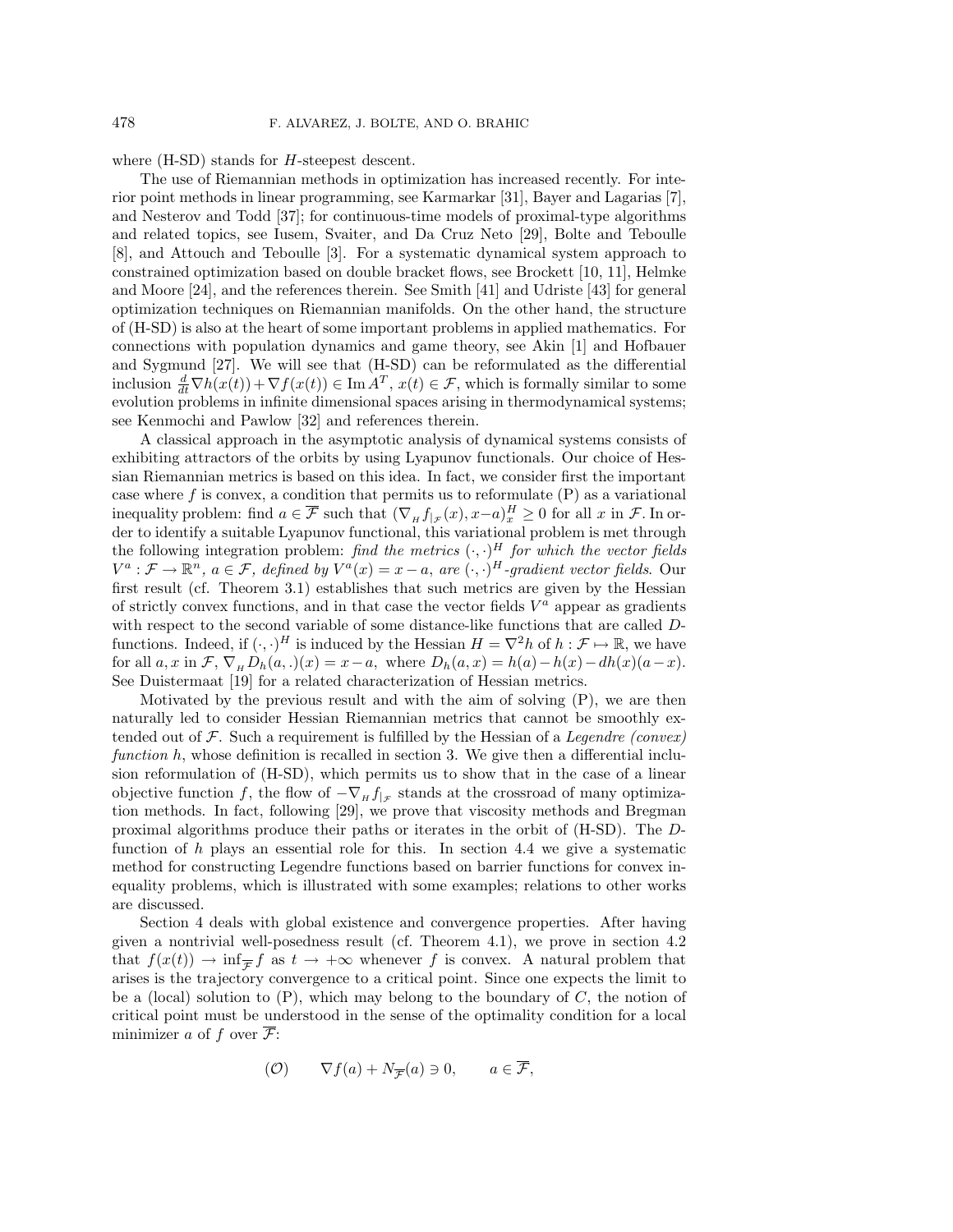where  $N_{\overline{\mathcal{F}}}(a)$  is the normal cone to  $\overline{\mathcal{F}}$  at a, and  $\nabla f$  is the Euclidean gradient of f. This involves an asymptotic singular behavior that is rather unusual in the classical theory of dynamical systems, where the critical points are typically supposed to be in the manifold. In section 4.3 we assume that the Legendre-type function  $h$  is a Bregman function with zone C (see [5] and [34] for comprehensive surveys) and prove that, under a quasi convexity assumption on  $f$ , the trajectory converges to some point  $a$  satisfying (O). When f is convex, the preceding result amounts to the convergence of  $x(t)$ toward a global minimizer of f over  $\overline{\mathcal{F}}$ . We also give a variational characterization of the limit and establish an abstract result on the rate of convergence under uniqueness of the solution. We consider in section 4.5 the case of linear programming, for which asymptotic convergence as well as a variational characterization are proved without the Bregman-type condition. Within this framework, we also give some estimates on the convergence rate that are valid for the specific Legendre functions commonly used in practice. In section 4.6, we consider the interesting case of positivity and equality constraints, introducing a *dual* trajectory  $\lambda(t)$  that, under some appropriate conditions, converges to a solution to the dual problem of  $(P)$  whenever f is convex, even if primal convergence is not ensured.

Finally, for a linear objective function, and inspired by the seminal work [7], we define in section 5 a change of coordinates called *Legendre transform coordinates*, which permits us to show that the orbits of (H-SD) may be seen as straight lines in a positive cone. This leads to additional geometric interpretations of the flow of  $-\nabla_{H} f_{|\tau}$ . On the one hand, the orbits are geodesics with respect to an appropriate metric and, on the other hand, they may be seen as  $\dot{q}$ -trajectories of some Lagrangian, with consequences in terms of completely integrable Hamiltonians.

**Notation.** Ker  $A = \{x \in \mathbb{R}^n \mid Ax = 0\}$ . The orthogonal complement of  $A_0$ is denoted by  $\mathcal{A}_0^{\perp}$ , and  $\langle \cdot, \cdot \rangle$  is the standard Euclidean scalar product of  $\mathbb{R}^n$ . Let us denote by  $\mathbb{S}^n_{++}$  the cone of real symmetric definite positive matrices. Let  $\Omega \subset \mathbb{R}^n$  be an open set. If  $f : \Omega \to \mathbb{R}$  is differentiable, then  $\nabla f$  stands for the Euclidean gradient of f. If  $h : \Omega \mapsto \mathbb{R}$  is twice differentiable, then its Euclidean Hessian at  $x \in \Omega$  is denoted by  $\nabla^2 h(x)$  and is defined as the endomorphism of  $\mathbb{R}^n$  whose matrix in canonical coordinates is given by  $\left[\frac{\partial^2 h(x)}{\partial x_i \partial x_j}\right]$  $i,j \in \{1,...,n\}$ . Thus, for all  $x \in \Omega$ ,  $d^2h(x) = \langle \nabla^2 h(x) \cdot, \cdot \rangle$ .

## **2. Preliminaries.**

**2.1. The minimization problem and optimality conditions.** Given a positive integer  $m < n$ , a full rank matrix  $A \in \mathbb{R}^{m \times n}$ , and  $b \in \text{Im } A$ , let us define

$$
(2.1) \qquad \qquad \mathcal{A} = \{x \in \mathbb{R}^n \mid Ax = b\}.
$$

Set  $\mathcal{A}_0 = \mathcal{A} - \mathcal{A} = \text{Ker } A$ . Of course,  $\mathcal{A}_0^{\perp} = \text{Im } A^T$ , where  $A^T$  is the transpose of A. Let C be a nonempty, open, and convex subset of  $\mathbb{R}^n$ , and  $f : \mathbb{R}^n \to \mathbb{R}$  a  $\mathcal{C}^1$  function. Consider the constrained minimization problem

(P) inf{f(x) | x ∈ C, Ax = b}.

The set of optimal solutions of  $(P')$  is denoted by  $S(P')$ . We call f the objective function of  $(P')$ . The feasible set of  $(P')$  is given by  $\overline{\mathcal{F}} = \{x \in \mathbb{R}^n \mid x \in \overline{C}, Ax =$  $b$ } =  $\overline{C} \cap A$ , and  $\mathcal F$  stands for the *relative interior* of  $\overline{\mathcal F}$ , that is,

(2.2) 
$$
\mathcal{F} = \text{ri}\,\overline{\mathcal{F}} = \{x \in \mathbb{R}^n \mid x \in C, \ Ax = b\} = C \cap \mathcal{A}.
$$

Throughout this article, we assume that

$$
(2.3) \t\t \mathcal{F} \neq \emptyset.
$$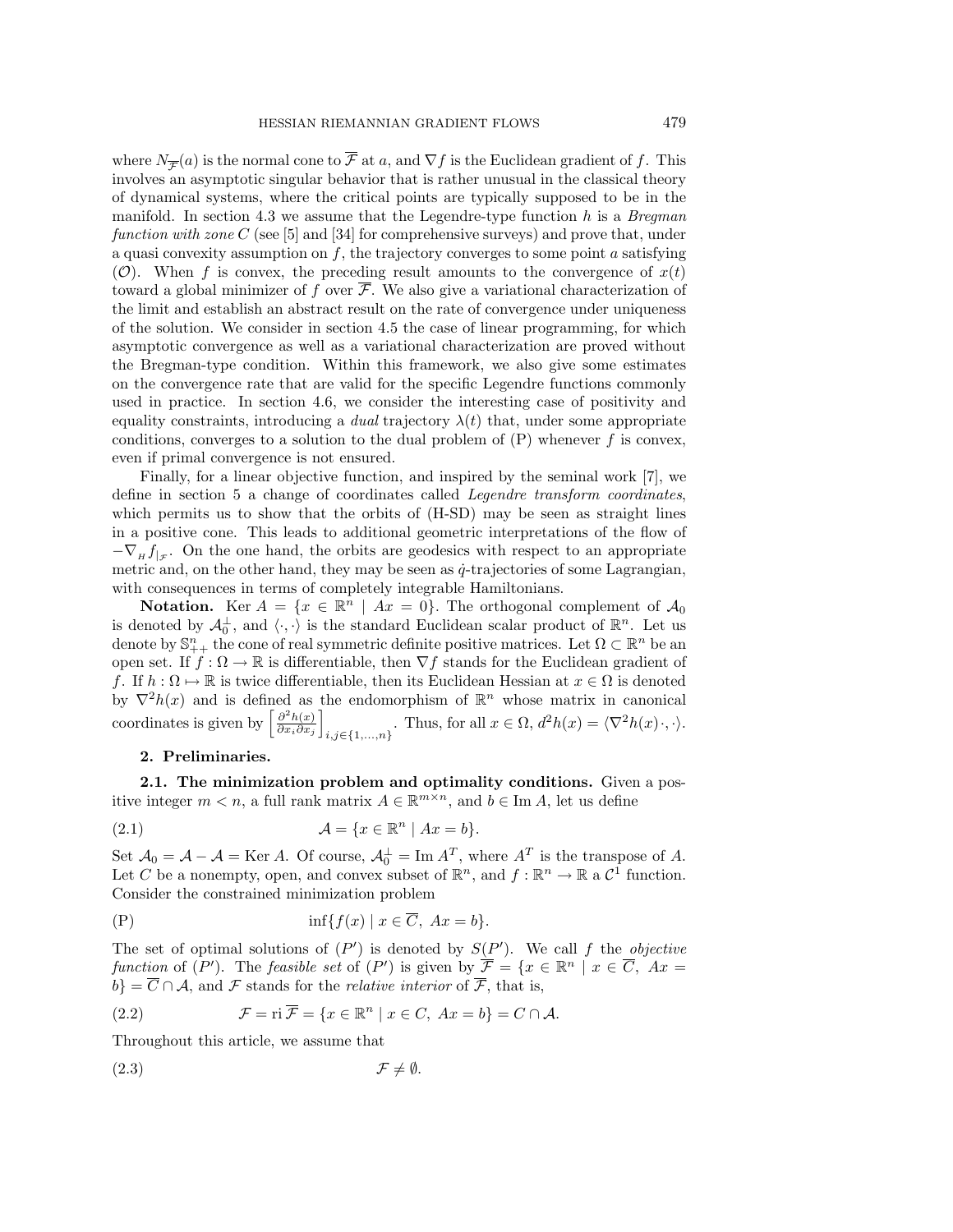It is well known that a necessary condition for a to be locally minimal for f over  $\mathcal F$ is  $(\mathcal{O})$  :  $-\nabla f(a) \in N_{\overline{\mathcal{F}}}(a)$ , where  $N_{\overline{\mathcal{F}}}(x) = \{ \nu \in \mathbb{R}^n \mid \forall y \in \overline{\mathcal{F}}, \langle y - x, \nu \rangle \leq 0 \}$  is the normal cone to  $\overline{\mathcal{F}}$  at  $x \in \overline{\mathcal{F}}$  ( $N_{\overline{\mathcal{F}}}(x) = \emptyset$  when  $x \notin \overline{\mathcal{F}}$ ); see, for instance, [40, Theorem 6.12]. By [39, Corollary 23.8.1],  $N_{\overline{\mathcal{F}}}(x) = N_{\overline{C} \cap \mathcal{A}}(x) = N_{\overline{C}}(x) + N_{\mathcal{A}}(x) = N_{\overline{C}}(x) + \mathcal{A}_0^{\perp}$ for all  $x \in \overline{\mathcal{F}}$ . Therefore, the necessary optimality condition for  $a \in \overline{\mathcal{F}}$  is

(2.4) 
$$
-\nabla f(a) \in N_{\overline{C}}(a) + A_0^{\perp}.
$$

If f is convex, then this condition is also sufficient for  $a \in \overline{\mathcal{F}}$  to be in  $S(P)$ .

**2.2. Riemannian gradient flows on the relative interior of the feasible** set. Let M be a smooth manifold. The tangent space to M at  $x \in M$  is denoted by  $T_xM$ . If  $f: M \mapsto \mathbb{R}$  is a  $\mathcal{C}^1$  function, then  $df(x)$  denotes its differential or tangent map  $df(x) : T_xM \to \mathbb{R}$  at  $x \in M$ . A  $\mathcal{C}^k$  metric on  $M, k \geq 0$ , is a family of scalar products  $(\cdot, \cdot)_x$  on each  $T_xM$ ,  $x \in M$ , such that  $(\cdot, \cdot)_x$  depends in a  $\mathcal{C}^k$  way on x. The couple  $M, (\cdot, \cdot)_x$  is called a  $\mathcal{C}^k$  Riemannian manifold. This structure permits us to identify  $T_xM$  with its dual, i.e., the cotangent space  $T_xM^*$ , and thus to define a notion of gradient vector. Indeed, given f in  $M$ , the gradient of f is denoted by  $\nabla_{(.,.)} f$  and is uniquely determined by the following conditions:

(g<sub>1</sub>) tangency condition: for all  $x \in M$ ,  $\nabla_{(.,.)} f(x) \in T_xM^* \simeq T_xM$ ;

(g<sub>2</sub>) duality condition: for all  $x \in M$ ,  $v \in T_xM$ ,  $df(x)(v) = (\nabla_{(.,.)} f(x), v)_x$ . We refer the reader to [18, 35] for further details.

Let us return to the minimization problem  $(P)$ . Since C is open, we can take  $M = C$  with the usual identification  $T_x C \simeq \mathbb{R}^n$  for every  $x \in C$ . Given a continuous mapping  $H: C \to \mathbb{S}_{++}^n$ , the metric defined by

(2.5) 
$$
\forall x \in C, \ \forall u, v \in \mathbb{R}^n, \qquad (u, v)_x^H = \langle H(x)u, v \rangle
$$

endows  $C$  with a  $\mathcal{C}^0$  Riemannian structure. The corresponding Riemannian gradient vector field of the objective function f restricted to C, which we denote by  $\nabla_H f_{|C}$ , is given by

(2.6) 
$$
\nabla_{H} f_{|C}(x) = H(x)^{-1} \nabla f(x).
$$

Next, take  $N = \mathcal{F} = C \cap \mathcal{A}$ , which is a smooth submanifold of C with  $T_x \mathcal{F} \simeq \mathcal{A}_0$ for each  $x \in \mathcal{F}$ . Definition (2.5) induces a metric on  $\mathcal F$  for which the gradient of the restriction  $f_{|\mathcal{F}}$  is denoted by  $\nabla_{H} f_{|\mathcal{F}}$ . Conditions (g<sub>1</sub>) and (g<sub>2</sub>) imply that for all  $x \in \mathcal{F}$ 

(2.7) 
$$
\nabla_H f_{|\mathcal{F}}(x) = P_x H(x)^{-1} \nabla f(x),
$$

where, given  $x \in C$ ,  $P_x : \mathbb{R}^n \to A_0$  is the  $(\cdot, \cdot)_x^H$ -orthogonal projection onto the linear subspace  $A_0$ . Since A has full rank, it is easy to see that

(2.8) 
$$
P_x = I - H(x)^{-1}A^T (AH(x)^{-1}A^T)^{-1}A,
$$

and we conclude that for all  $x \in \mathcal{F}$ 

(2.9) 
$$
\nabla_H f_{|\mathcal{F}}(x) = H(x)^{-1} [I - A^T (AH(x)^{-1} A^T)^{-1} AH(x)^{-1}] \nabla f(x).
$$

Given  $x \in \mathcal{F}$ , the vector  $-\nabla_{H} f_{|\mathcal{F}}(x)$  can be interpreted as that direction in  $\mathcal{A}_0$ such that f decreases the most steeply at x with respect to the metric  $(\cdot, \cdot)_{x}^{H}$ . The steepest descent method for the (local) minimization of f on the Riemannian manifold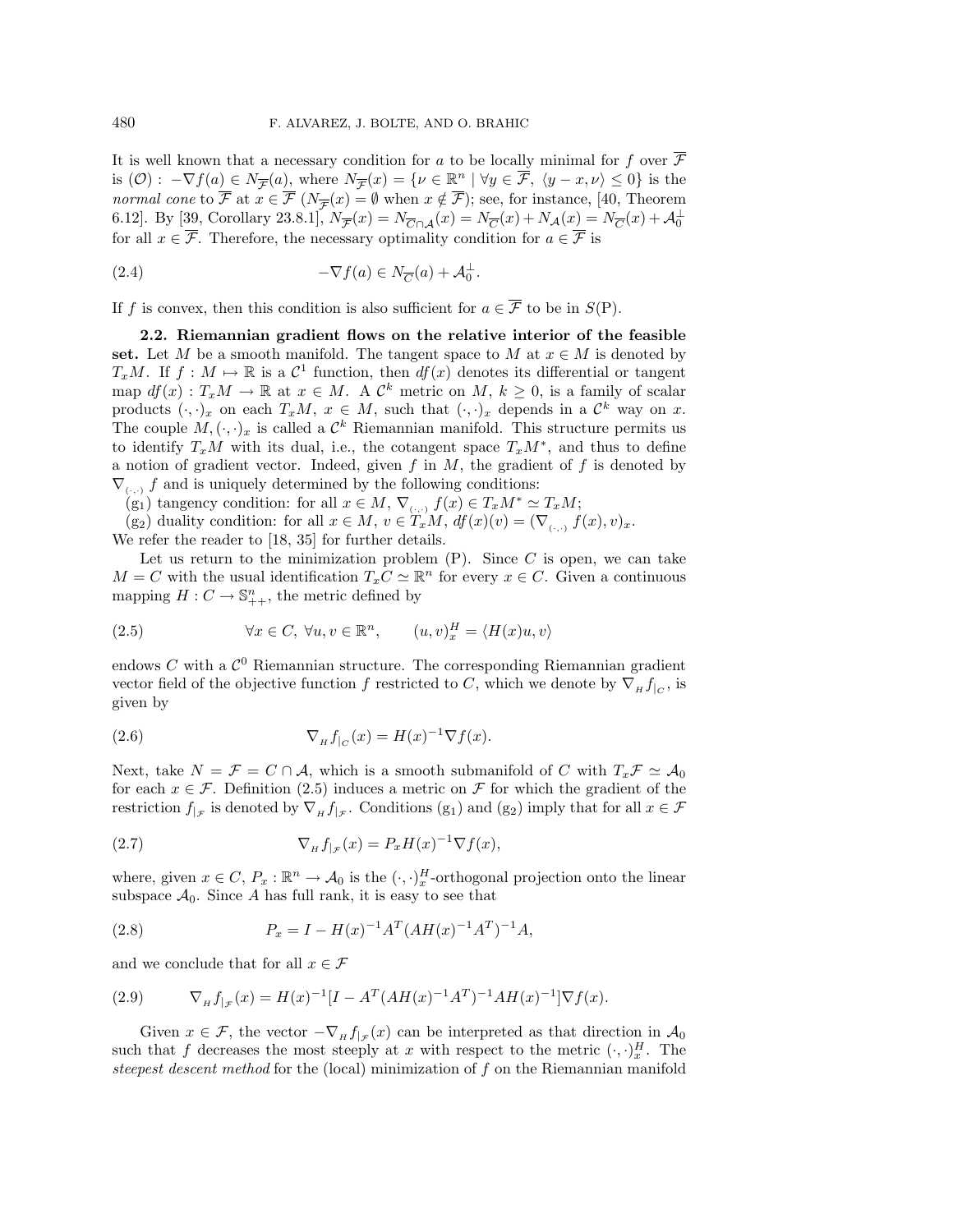$\mathcal{F}, (\cdot, \cdot)^H_x$  consists of finding the solution trajectory  $x(t)$  of the vector field  $-\nabla_H f_{|\mathcal{F}|}$ with initial condition  $x^0 \in \mathcal{F}$ :

(2.10) 
$$
\begin{cases} \dot{x} + \nabla_H f_{|\mathcal{F}}(x) = 0, \\ x(0) = x^0 \in \mathcal{F}. \end{cases}
$$

## **3. Legendre gradient flows in constrained optimization.**

**3.1. Lyapunov functionals, variational inequalities, and Hessian metrics.** This section is intended to motivate the particular class of Riemannian metrics that is studied in this paper in view of the asymptotic convergence of the solution to  $(2.10).$ 

Let us consider the minimization problem  $(P)$  and assume that C is endowed with some Riemannian metric  $(\cdot, \cdot)_x^H$  as defined in (2.5). Recall that  $V : \mathcal{F} \mapsto \mathbb{R}$  is a Lyapunov functional for the vector field  $-\nabla_H f_{|\mathcal{F}}$  if, for all  $x \in \mathcal{F}, (-\nabla_H f_{|\mathcal{F}}(x), \nabla_H V(x))_x^H$  $\leq$  0. If  $x(t)$  is a solution to (2.10), this implies that  $t \mapsto V(x(t))$  is nonincreasing. Although  $f_{\vert_{\mathcal{F}}}$  is indeed a Lyapunov functional for  $-\nabla_H f_{\vert_{\mathcal{F}}}$ , this does not ensure the convergence of  $x(t)$ . (See, for instance, the counterexample of Palis and De Melo [38] in the Euclidean case.)

Suppose that the objective function  $f$  is convex. For simplicity, we also assume that  $A = 0$  so that  $\mathcal{F} = C$ . In the framework of convex minimization, the set of minimizers of f over  $\overline{C}$ , denoted by Argmin  $_{\overline{C}} f$ , is characterized in variational terms as follows:

(3.1) 
$$
a \in \text{Argmin}_{\overline{C}} f \iff \forall x \in \overline{C}, \qquad \langle \nabla f(x), x - a \rangle \ge 0.
$$

Setting  $q_a(x) = \frac{1}{2}|x - a|^2$  for all  $a \in \text{Argmin}_{\overline{C}}$ , one observes that  $\nabla q_a(x) = x - a$ and thus, by (3.1),  $q_a$  is a Lyapunov functional for  $-\nabla f$ . This key property allows one to establish the asymptotic convergence as  $t \to +\infty$  of the corresponding steepest descent trajectories; see [12] for more details in a very general nonsmooth setting. To use the same kind of arguments in a non-Euclidean context, observe that, by (2.6) together with the continuity of  $\nabla f$ , the following variational Riemannian characterization holds:

(3.2) 
$$
a \in \text{Argmin}_{\overline{C}} f \iff \forall x \in C, \quad (\nabla_H f(x), x - a)^H_x \ge 0.
$$

We are thus naturally led to the problem of finding the Riemannian metrics on C for which the mappings  $C \ni x \mapsto x - y \in \mathbb{R}^n$ ,  $y \in C$ , are gradient vector fields. The next result gives a characterization of such metrics: they are induced by the Hessian of strictly convex functions.

THEOREM 3.1. Assume that  $H \in \mathcal{C}^1(C; \mathbb{S}_{++}^n)$  or, in other words, that  $(\cdot, \cdot)_x^H$  is a  $\mathcal{C}^1$  metric. The family of vector fields  $\{V^y : C \ni x \mapsto x - y \in \mathbb{R}^n\}$ ,  $y \in C$  is a family of  $(\cdot, \cdot)^H$ -gradient vector fields iff there exists a strictly convex function  $h \in C^3(C)$ such that for all  $x \in C$ ,  $H(x) = \nabla^2 h(x)$ . Additionally, defining  $D_h : C \times C \mapsto \mathbb{R}$  by

(3.3) 
$$
D_h(y, x) = h(y) - h(x) - \langle \nabla h(x), y - x \rangle,
$$

we obtain  $\nabla_H D_h(y, \cdot)(x) = x - y$ .

Proof. The set of metrics complying with the "gradient" requirement is denoted by M, that is,  $(\cdot, \cdot)_x^H \in \mathcal{M} \Leftrightarrow H \in \mathcal{C}^1(C; \mathbb{S}_{++}^n)$  and for all  $y \in C$  there exists  $\varphi_y \in C^1(C;\mathbb{R}), \nabla_{\mu} \varphi_y(x) = x - y$ . Let  $(x_1,\ldots,x_n)$  denote the canonical coordinates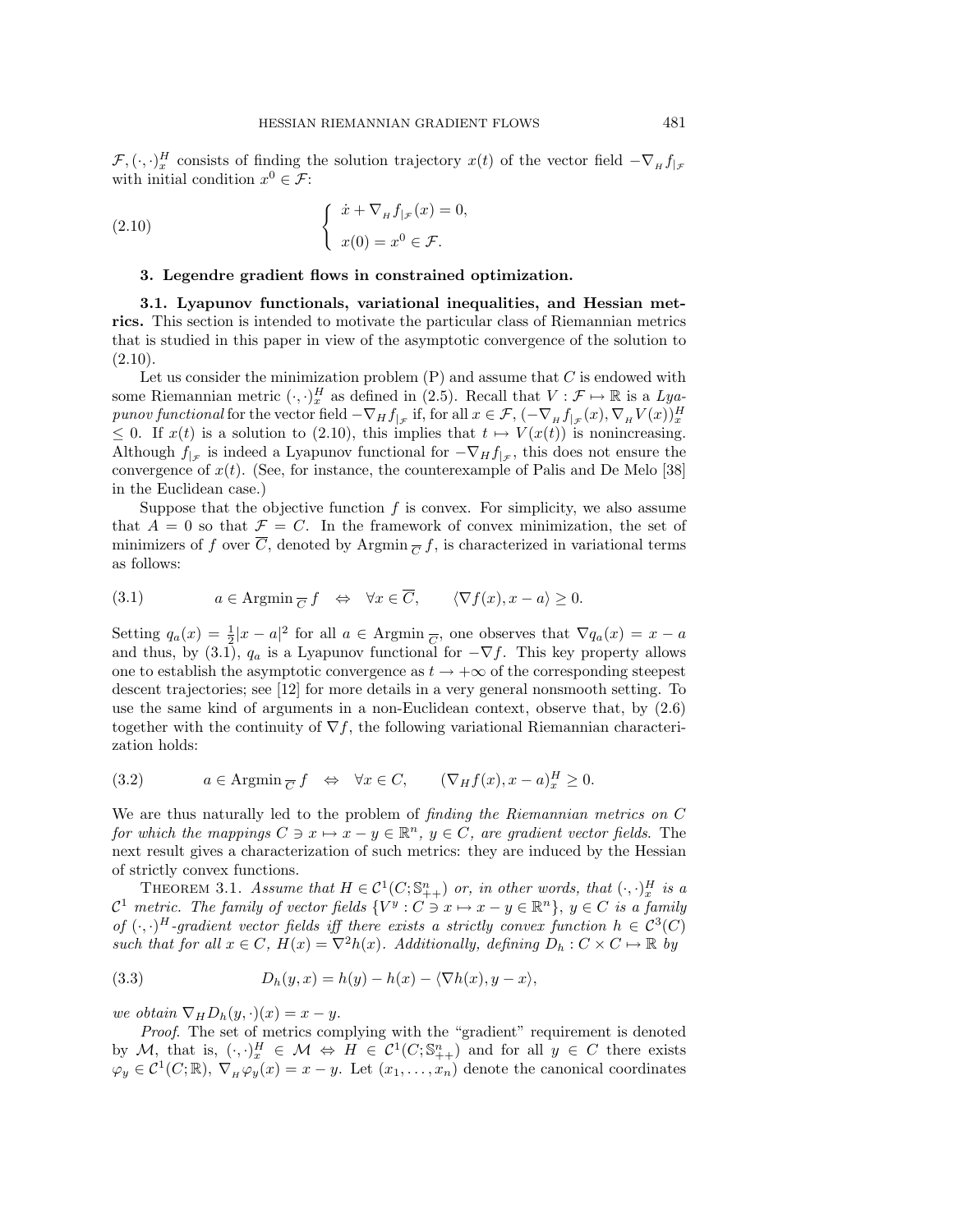of  $\mathbb{R}^n$ , and write  $\sum_{i,j} H_{ij}(x) dx_i dx_j$  for  $(\cdot, \cdot)_x^H$ . By (2.6), the mappings  $x \mapsto x - y$ ,  $y \in C$ , define a family of  $(\cdot, \cdot)_x^H$  gradients iff  $k_y : x \mapsto H(x)(x - y)$ ,  $y \in C$ , is a family of Euclidean gradients. Setting  $\alpha^y(x) = \langle k_y(x), \cdot \rangle$ ,  $x, y \in C$ , the problem amounts to finding necessary (and sufficient) conditions under which the 1-forms  $\alpha^y$  are all exact. Let  $y \in C$ . Since C is convex, the Poincaré lemma [35, Theorem V.4.1] states that  $\alpha^y$  is exact iff it is closed. In canonical coordinates we have  $\alpha^y(x) = \sum_i (\sum_k H_{ik}(x)(x_k - y_k)) dx_i, \; x \in C$ , and therefore  $\alpha^y$  is exact iff for all  $i, j \in \{1, \ldots, n\}$  we have  $\frac{\partial}{\partial x_j} \sum_k H_{ik}(x)(x_k - y_k) = \frac{\partial}{\partial x_i} \sum_k H_{jk}(x)(x_k - y_k)$ , which is equivalent to  $\sum_{k} \frac{\partial}{\partial x_j} H_{ik}(x)(x_k - y_k) + H_{ij}(x) = \sum_{k} \frac{\partial}{\partial x_i} H_{jk}(x)(x_k - y_k) + H_{ji}(x)$ . Since  $H_{ij}(x) = H_{ji}(x)$ , this gives the following condition:  $\sum_k \frac{\partial}{\partial x_j} H_{ik}(x)(x_k - y_k) =$  $\sum_{k} \frac{\partial}{\partial x_i} H_{jk}(x) (x_k - y_k)$ , for all  $i, j \in \{1, ..., n\}$ . If we set  $V_x = (\frac{\partial}{\partial x_j} H_{i1}(x), ..., \frac{\partial}{\partial x_i} H_{in}(x))^T$  and  $W_x = (\frac{\partial}{\partial x_i} H_{j1}(x), ..., \frac{\partial}{\partial x_i} H_{jn}(x))^T$ , the latter can be rewritten  $\langle V_x - W_x, x - y \rangle = 0$ , which must hold for all  $(x, y) \in C \times C$ . Fix  $x \in C$ . Let  $\epsilon_x > 0$ be such that the open ball of center x with radius  $\epsilon_x$  is contained in C. For every  $\nu$ such that  $|\nu| = 1$ , take  $y = x + \epsilon_x/2\nu$  to obtain that  $\langle V_x - W_x, \nu \rangle = 0$ . Consequently,  $V_x = W_x$  for all  $x \in C$ . Therefore,  $(\cdot, \cdot)_x^H \in \mathcal{M}$  iff

(3.4) 
$$
\forall x \in C, \forall i, j, k \in \{1, ..., n\}, \qquad \frac{\partial}{\partial x_i} H_{jk}(x) = \frac{\partial}{\partial x_j} H_{ik}(x).
$$

LEMMA 3.2. If  $H: C \mapsto \mathbb{S}_{++}^n$  is a differentiable mapping satisfying (3.4), then there exists  $h \in C^3(C)$  such that, for all  $x \in C$ ,  $H(x) = \nabla^2 h(x)$ . In particular, h is strictly convex.

*Proof of Lemma* 3.2. For all  $i \in \{1, ..., n\}$ , set  $\beta^i = \sum_k H_{ik} dx_k$ . By (3.4),  $\beta^i$  is closed and therefore exact. Let  $\phi_i : C \mapsto \mathbb{R}$  be such that  $d\phi_i = \beta^i$  on C, and set  $\omega = \sum_k \phi_k dx_k$ . We have that  $\frac{\partial}{\partial x_j} \phi_i(x) = H_{ij}(x) = H_{ji}(x) = \frac{\partial}{\partial x_i} \phi_j(x)$ for all  $x \in C$ . This proves that  $\omega$  is closed, and therefore there exists  $h \in C^2(C, \mathbb{R})$ such that  $dh = \omega$ . To conclude, we just have to notice that  $\frac{\partial}{\partial x_i} h(x) = \phi_i$ , and thus  $\frac{\partial^2 h}{\partial x_j \partial x_i}(x) = H_{ji}(x)$  for all  $x \in C$ .  $\Box$ 

To finish the proof of Theorem 3.1, we note that taking  $\varphi_y = D_h(y, \cdot)$  with  $D_h$ being defined by (3.3), we obtain  $\nabla \varphi_y(x) = \nabla^2 h(x)(x-y)$ , and therefore  $\nabla_H \varphi_y(x) =$  $x - y$  in virtue of  $(2.6)$ .  $\Box$ 

Remark 3.1. (a) In the theory of Bregman proximal methods for convex optimization, the distance-like function  $D_h$  defined by (3.3) is called the D-function of h. Theorem 3.1 is a new and surprising motivation for the introduction of  $D_h$  in relation with variational inequality problems. (b) For a geometrical approach to Hessian Riemannian structures, the reader is referred to the recent work of Duistermaat [19].

Theorem 3.1 suggests that we endow  $C$  with a Riemannian structure associated with the Hessian  $H = \nabla^2 h$  of a strictly convex function  $h : C \mapsto \mathbb{R}$ . As we will see under some additional conditions, the  $D$ -function of h is essential to establishing the asymptotic convergence of the trajectory. On the other hand, if it is possible to replace h by a sufficiently smooth strictly convex function  $h' : C' \mapsto \mathbb{R}$  with  $C' \supset \mathcal{C}$ and  $h'_{|C} = h$ , then the gradient flows for h and h' are the same on C, but the steepest descent trajectories associated with the latter may leave the feasible set of (P) and in general they will not converge to a solution of (P). We shall see that to avoid this drawback it is sufficient to require that  $|\nabla h(x^j)| \to +\infty$  for all sequences  $(x^j)$  in C converging to a boundary point of  $C$ . This may be interpreted as a sort of *barrier* technique, a classical strategy for enforcing feasibility in optimization theory.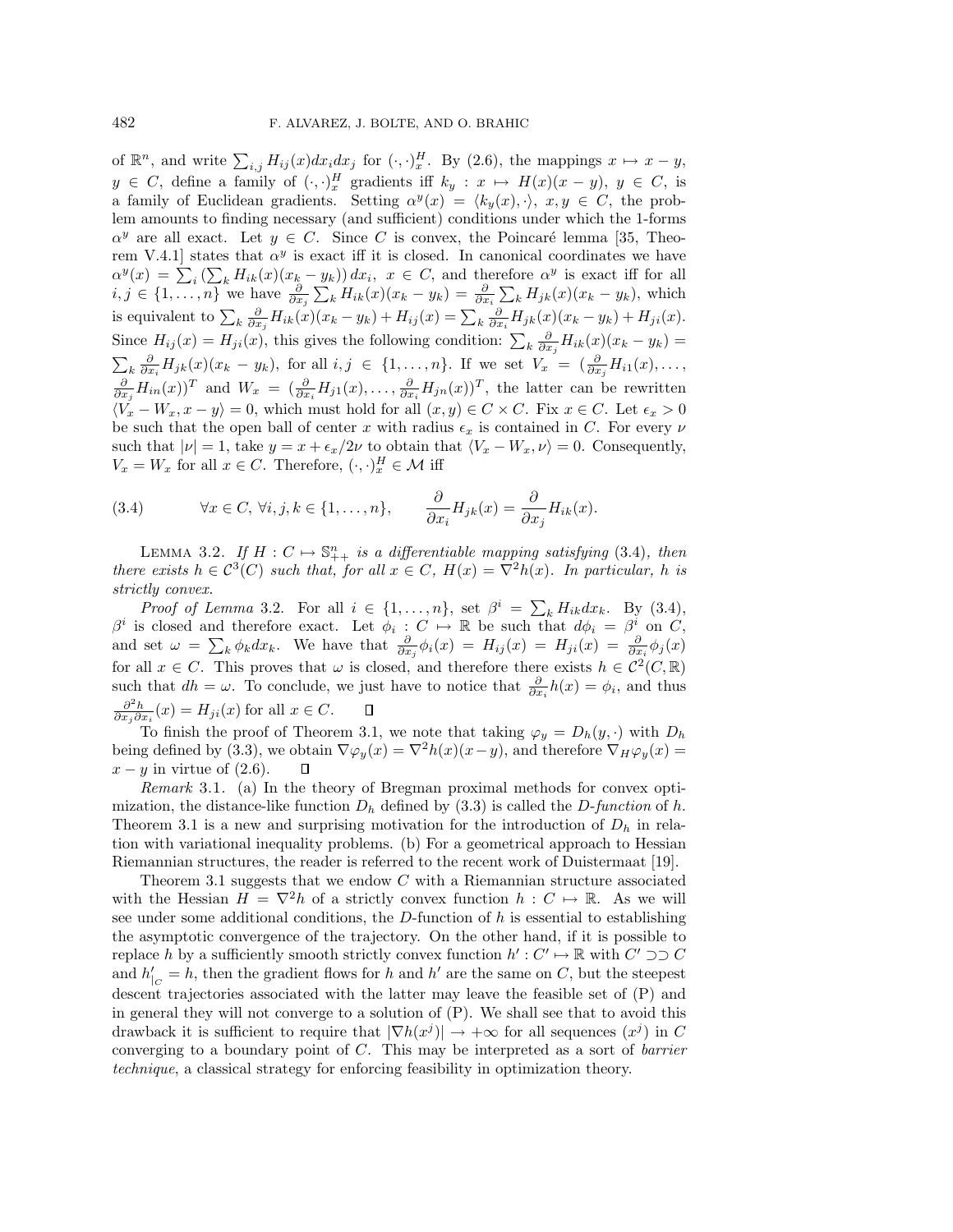**3.2. Legendre-type functions and the (H-SD) dynamical system.** In what follows, we adopt the standard notation of convex analysis theory; see [39]. Given a closed convex subset S of  $\mathbb{R}^n$ , we say that an extended-real-valued function  $g: S \mapsto \mathbb{R} \cup \{+\infty\}$  belongs to the class  $\Gamma_0(S)$  when g is lower semicontinuous, proper  $(g \neq +\infty)$ , and convex. For such a function  $g \in \Gamma_0(S)$ , its *effective domain* is defined by dom  $g = \{x \in S \mid g(x) < +\infty\}$ . When  $g \in \Gamma_0(\mathbb{R}^n)$ , its Legendre–Fenchel conjugate is given by  $g^*(y) = \sup\{\langle x, y\rangle - g(x) \mid x \in \mathbb{R}^n\}$ , and its subdifferential is the set-valued mapping  $\partial g : \mathbb{R}^n \to \mathcal{P}(\mathbb{R}^n)$  given by  $\partial g(x) = \{y \in \mathbb{R}^n \mid \forall z \in \mathbb{R}^n, f(x) + \langle y, z - x \rangle \leq$  $f(z)$ . We set dom  $\partial g = \{x \in \mathbb{R}^n \mid \partial g(x) \neq \emptyset\}.$ 

- DEFINITION 3.3 (see [39, Chapter 26]). A function  $h \in \Gamma_0(\mathbb{R}^n)$  is called:
- (i) essentially smooth if h is differentiable on intdomh, with, moreover,  $|\nabla h(x^j)| \rightarrow$  $+\infty$  for every sequence  $(x^{j}) \subset \text{int dom } h$  converging to a boundary point of dom h as  $j \rightarrow +\infty$ ;
- (ii) of Legendre type if h is essentially smooth and strictly convex on int dom  $h$ .

We remark that by [39, Theorem 26.1],  $h \in \Gamma_0(\mathbb{R}^n)$  is essentially smooth iff  $\partial h(x) = \{\nabla h(x)\}\$  if  $x \in \text{int dom } h$ , and  $\partial h(x) = \emptyset$  otherwise; in particular, dom  $\partial h =$ int dom h.

Motivated by the results of section 3.1, we define a Riemannian structure on C by introducing a function  $h \in \Gamma_0(\mathbb{R}^n)$  such that

 $(H_0)$  $\sqrt{ }$  $\overline{J}$  $\sqrt{2}$ (i) h is of Legendre type with int dom  $h = C$ . (ii)  $h_{|C} \in \mathcal{C}^2(C; \mathbb{R})$  and  $\forall x \in C, \nabla^2 h(x) \in \mathbb{S}_{++}^n$ . (iii) The mapping  $C \ni x \mapsto \nabla^2 h(x)$  is locally Lipschitz continuous.

Here and subsequently, we take  $H = \nabla^2 h$  with h satisfying (H<sub>0</sub>). The Hessian mapping  $C \ni x \mapsto H(x)$  endows C with the (locally Lipschitz continuous) Riemannian metric

(3.5) 
$$
\forall x \in C, \ \forall u, v \in \mathbb{R}^n, \qquad (u, v)_x^H = \langle H(x)u, v \rangle = \langle \nabla^2 h(x)u, v \rangle,
$$

and we say that  $(\cdot, \cdot)^H_x$  is the *Legendre metric* on C induced by the Legendre-type function h, which also defines a metric on  $\mathcal{F} = C \cap \mathcal{A}$  by restriction. In addition to  $f \in \mathcal{C}^1(\mathbb{R}^n)$ , we suppose that the objective function satisfies

(3.6)  $\nabla f$  is locally Lipschitz continuous on  $\mathbb{R}^n$ .

The corresponding steepest descent method in the manifold  $\mathcal{F}, (\cdot, \cdot)^H_x$ , which we refer to as (H-SD) for short, is then the following continuous dynamical system:

(H-SD) 
$$
\begin{cases} \dot{x}(t) + \nabla_H f_{|\mathcal{F}}(x(t)) = 0, & t \in (T_m, T_M), \\ x(0) = x^0 \in \mathcal{F}, \end{cases}
$$

with  $H=\nabla^2 h$  and where  $-\infty\leq T_m< 0 < T_M\leq +\infty$  defines the interval corresponding to the unique maximal solution of (H-SD). Given an initial condition  $x^0 \in \mathcal{F}$ , we shall say that (H-SD) is *well posed* when its maximal solution satisfies  $T_M = +\infty$ . In section 4.1 we will give some sufficient conditions ensuring the well-posedness of (H-SD).

**3.3. Differential inclusion formulation of (H-SD) and some consequences.** It is easily seen that the solution  $x(t)$  of (H-SD) satisfies

(3.7) 
$$
\begin{cases} \frac{d}{dt} \nabla h(x(t)) + \nabla f(x(t)) \in \mathcal{A}_0^{\perp} \text{ on } (T_m, T_M), \\ x(t) \in \mathcal{F} \text{ on } (T_m, T_M), \\ x(0) = x^0 \in \mathcal{F}. \end{cases}
$$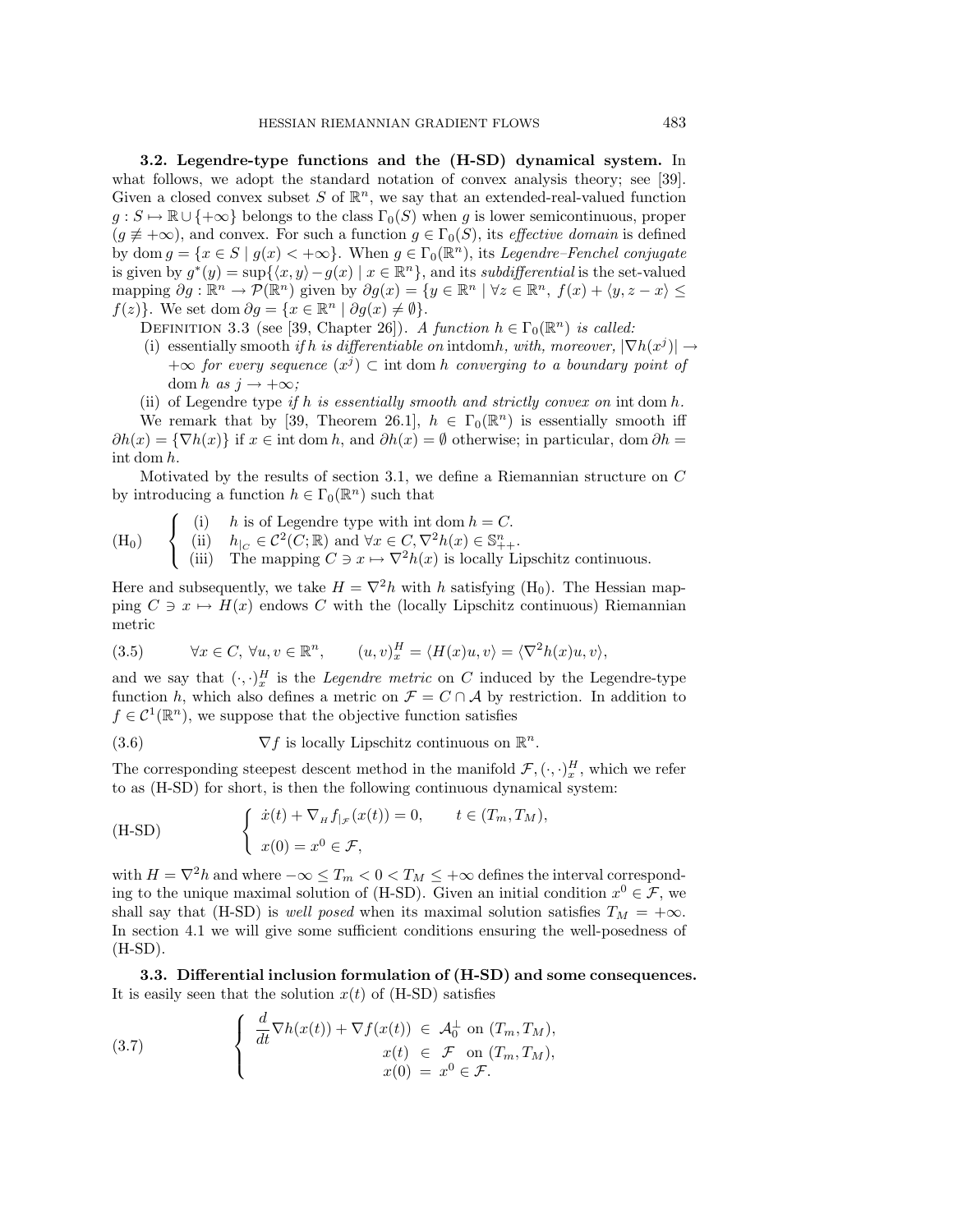This differential inclusion problem makes sense even when  $x \in W_{loc}^{1,1}(T_m,T_M;\mathbb{R}^n)$ , the inclusions being satisfied almost everywhere on  $(T_m, T_M)$ . Actually, the following result establishes that (H-SD) and (3.7) describe the same trajectory.

PROPOSITION 3.4. Let  $x \in W^{1,1}_{loc}(T_m,T_M;\mathbb{R}^n)$ . Then, x is a solution of (3.7) iff x is the solution of (H-SD). In particular, (3.7) admits a unique solution of class  $C^1$ .

*Proof.* Assume that x is a solution of (3.7), and let I' be the subset of  $(T_m, T_M)$ on which  $t \mapsto (x(t), \nabla h(x(t))$  is derivable. We may assume that  $x(t) \in \mathcal{F}$  and  $\frac{d}{dt}\nabla h(x(t)) + \nabla f(x(t)) \in \mathcal{A}_0^{\perp}$  for all  $t \in I'$ . Since x is absolutely continuous,  $\tilde{\dot{x}(t)} + H(x(t))^{-1} \nabla f((x(t))) \in H(x(t))^{-1} \mathcal{A}_0^{\perp}$  and  $\dot{x}(t) \in \mathcal{A}_0$  for all  $t \in I'$ . However, the orthogonal complement of  $\mathcal{A}_0$  with respect to the inner product  $\langle H(x) \cdot, \cdot \rangle$  is exactly  $H(x)^{-1} \mathcal{A}_0^{\perp}$  when  $x \in \mathcal{F}$ . It follows that  $\dot{x} + P_x H(x)^{-1} \nabla f(x) = 0$  on I'. This implies that x is the  $\mathcal{C}^1$  solution of (H-SD).  $\Box$ 

Suppose that  $f$  is convex. On account of Proposition 3.4,  $(H-SD)$  can be interpreted as a continuous-time model for a well-known class of iterative minimization algorithms. In fact, an implicit discretization of (3.7) yields the following iterative scheme:  $\nabla h(x^{k+1}) - \nabla h(x^k) + \mu_k \nabla f(x^{k+1}) \in \text{Im } \overline{A^T}, \overline{A}x^{k+1} = b$ , where  $\mu_k > 0$  is a step-size parameter and  $x^0 \in \mathcal{F}$ . This is the optimality condition for

(3.8) 
$$
x^{k+1} \in \text{Argmin}\left\{f(x) + 1/\mu_k D_h(x, x^k) \mid Ax = b\right\},
$$

where  $D_h$  is given by

(3.9)  $D_h(x, y) = h(x) - h(y) - \langle \nabla h(y), x - y \rangle$  $x \in \text{dom } h, y \in \text{dom } \partial h = C.$ 

The above algorithm is accordingly called the Bregman proximal minimization method; for an insight into its importance in optimization see, for instance, [5, 14, 15, 28, 34].

Next, assume that  $f(x) = \langle c, x \rangle$  for some  $c \in \mathbb{R}^n$ . As already noticed in [6, 23, 36] for the log-metric and in [29] for a fairly general  $h$ , in this case the  $(H-SD)$  gradient trajectory can be viewed as a *central optimal path*. Indeed, integrating  $(3.7)$  over  $[0, t]$ , we obtain  $\nabla h(x(t)) - \nabla h(x^0) + tc \in \mathcal{A}_0^{\perp}$ . Since  $x(t) \in \mathcal{A}$ , it follows that

(3.10) 
$$
x(t) \in \text{Argmin}\left\{ \langle c, x \rangle + 1/tD_h(x, x^0) \mid Ax = b \right\},
$$

which corresponds to the so-called *viscosity method* relative to  $g(x) = D_h(x, x^0)$ ; see [2, 4, 29] and Corollary 4.8. We note now that, for a linear objective function, (3.8) and (3.10) are essentially the same: the sequence generated by the former belongs to the optimal path defined by the latter. Indeed, setting  $t_0 = 0$  and  $t_{k+1} = t_k + \mu_k$  for all  $k \geq 0$  ( $\mu_0 = 0$ ) and integrating (3.7) over  $[t_k, t_{k+1}]$ , we obtain that  $x(t_{k+1})$  satisfies the optimality condition for (3.8). The following result summarizes the previous discussion.

PROPOSITION 3.5. Assume that  $f$  is linear and that the corresponding  $(H-SD)$ dynamical system is well posed. Then, the viscosity optimal path  $\tilde{x}(\varepsilon)$  relative to  $g(x) = D_h(x, x^0)$  and the sequence  $(x^k)$  generated by  $(3.8)$  exist and are unique, with in addition  $\tilde{x}(\varepsilon) = x(1/\varepsilon)$  for all  $\varepsilon > 0$ , and  $x^k = x(\sum_{l=0}^{k-1} \mu_l)$  for all  $k \ge 1$ , where  $x(t)$  is the solution of (H-SD).

Remark 3.2. In order to ensure asymptotic convergence for proximal-type algorithms, it is usually required that the step-size parameters satisfy  $\sum \mu_k = +\infty$ . By Proposition 3.5, this is necessary for the convergence of  $(3.8)$  in the sense that when (H-SD) is well posed, if  $x^k$  converges to some  $x^* \in S(P)$ , then either  $x^0 = x^*$  or  $\sum \mu_k = +\infty.$ 

# **4. Global existence, asymptotic analysis, and examples.**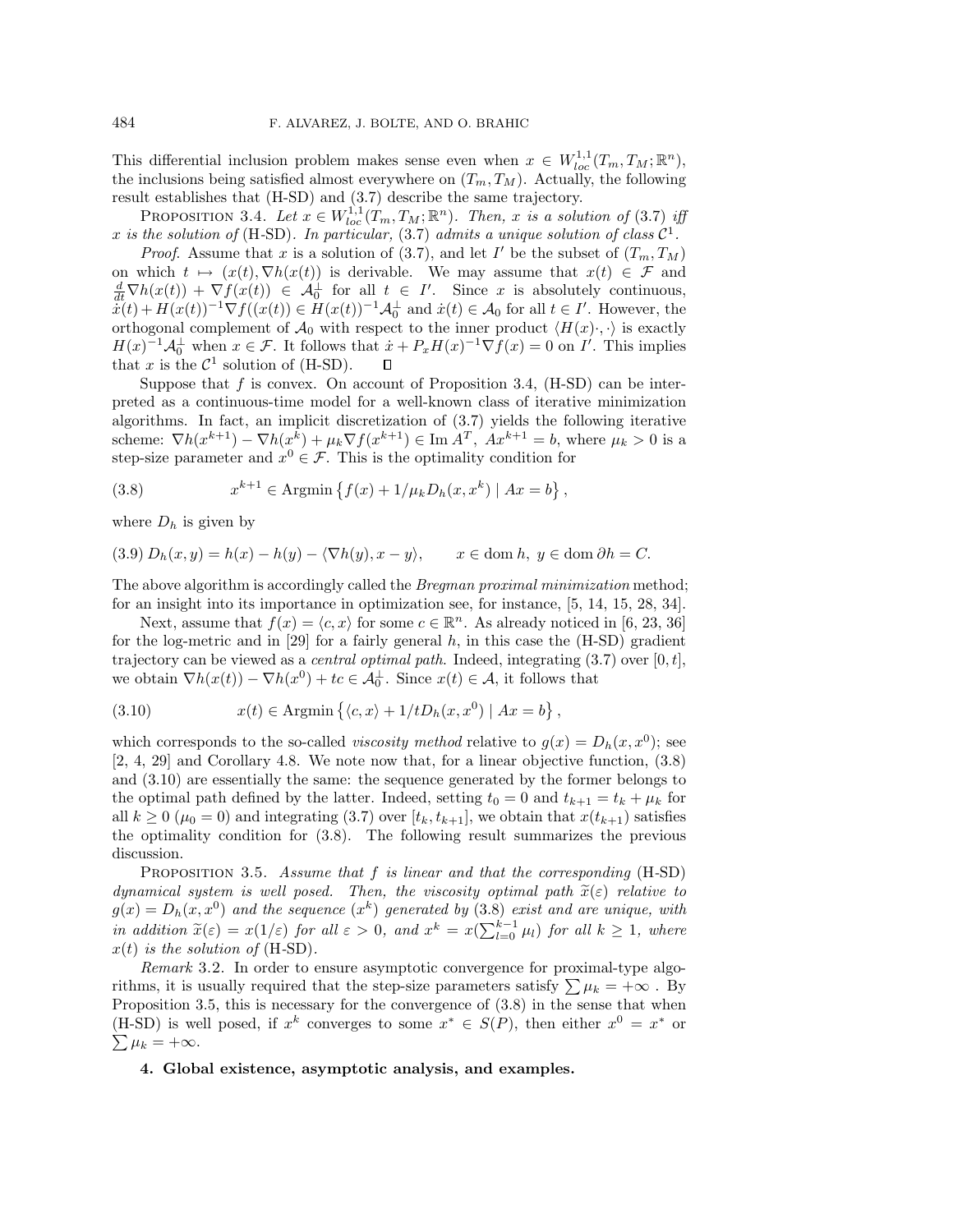**4.1. Well-posedness of (H-SD).** In this section we establish the well-posedness of (H-SD) (i.e.,  $T_M = +\infty$ ) under three different conditions. In order to avoid any confusion, we say that a set  $E \subset \mathbb{R}^n$  is *bounded* when it is so for the usual Euclidean norm  $|y| = \sqrt{\langle y, y \rangle}$ . First, we propose the following condition:

(WP<sub>1</sub>) The lower level set 
$$
\{y \in \overline{\mathcal{F}} \mid f(y) \le f(x^0)\}
$$
 is bounded.

Notice that  $(WP_1)$  is weaker than the classical assumption requiring f to have bounded lower level sets in the H metric sense. Next, let  $D<sub>h</sub>$  be the D-function of h that is defined by (3.9) and consider the following condition:  $(WP<sub>2</sub>)$ 

$$
\begin{cases}\n(i) \text{ dom } h = \overline{C} \text{ and } \forall a \in \overline{C}, \forall \gamma \in \mathbb{R}, \{y \in \mathcal{F} | D_h(a, y) \leq \gamma\} \text{ is bounded.} \\
(ii) S(P) \neq \emptyset \text{ and } f \text{ is quasi-convex (i.e., the lower level sets of } f \text{ are convex}).\n\end{cases}
$$

When  $\overline{\mathcal{F}}$  is unbounded (WP<sub>1</sub>) and (WP<sub>2</sub>) involve some a priori properties on f. This is actually not necessary for the well-posedness of (H-SD). Consider

$$
(\text{WP}_3) \qquad \exists K \ge 0, L \in \mathbb{R} \quad \text{such that} \quad \forall x \in C, ||H(x)^{-1}|| \le K|x| + L.
$$

This property is satisfied by relevant Legendre-type functions; take, for instance,  $(4.13).$ 

THEOREM 4.1. Assume that (3.6) and ( $H_0$ ) hold and additionally that either (WP<sub>1</sub>), (WP<sub>2</sub>), or (WP<sub>3</sub>) is satisfied. If  $\inf_{\tau}$  f >  $-\infty$ , then the dynamical system (H-SD) is well posed. Consequently, the mapping  $t \mapsto f(x(t))$  is nonincreasing and convergent as  $t \to +\infty$ .

Proof. When no confusion may occur, we drop the dependence on the time variable t. By definition,

$$
T_M = \sup\{T > 0 \mid \exists!
$$
 solution  $x$  of  $(H\text{-}SD)$  on  $[0,T)$  s.t.  $x([0,T)) \subset \mathcal{F}\}.$ 

We have that  $T_M > 0$ . The definition (2.8) of  $P_x$  implies that, for all  $y \in \mathcal{A}_0$ ,  $(H(x)^{-1}\nabla f(x) + \dot{x}, y + \dot{x})_x^H = 0$  on  $[0, T_M)$  and therefore

(4.1) 
$$
\langle \nabla f(x) + H(x)\dot{x}, y + \dot{x} \rangle = 0 \text{ on } [0, T_M).
$$

Letting  $y = 0$  in (4.1) yields

(4.2) 
$$
\frac{d}{dt}f(x) + \langle H(x)\dot{x}, \dot{x}\rangle = 0.
$$

By (H<sub>0</sub>)(ii),  $f(x(t))$  is convergent as  $t \to T_M$ . Moreover,

(4.3) 
$$
\langle H(x(\cdot))\dot{x}(\cdot), \dot{x}(\cdot) \rangle \in L^1(0, T_M; \mathbb{R}).
$$

Suppose that  $T_M < +\infty$ . To obtain a contradiction, we begin by proving that x is bounded. If (WP<sub>1</sub>) holds, then x is bounded because  $f(x(t))$  is nonincreasing so that  $x(t) \in \{y \in \overline{\mathcal{F}} | f(y) \le f(x^0) \}$  for all  $t \in [0, T_M)$ . Assume now that f and h comply with (WP<sub>2</sub>), and let  $a \in \overline{\mathcal{F}}$ . For each  $t \in [0, T_M)$  take  $y = x(t) - a$  in (4.1) to obtain  $\langle \nabla f(x) + \frac{d}{dt} \nabla h(x), x - a + \dot{x} \rangle = 0$ . By (4.2), this gives  $\langle \frac{d}{dt} \nabla h(x), x - a \rangle + \langle \nabla f(x), x - a \rangle =$ 0, which we rewrite as

(4.4) 
$$
\frac{d}{dt}D_h(a,x(t)) + \langle \nabla f(x(t)), x(t) - a \rangle = 0 \quad \forall \ t \in [0, T_M).
$$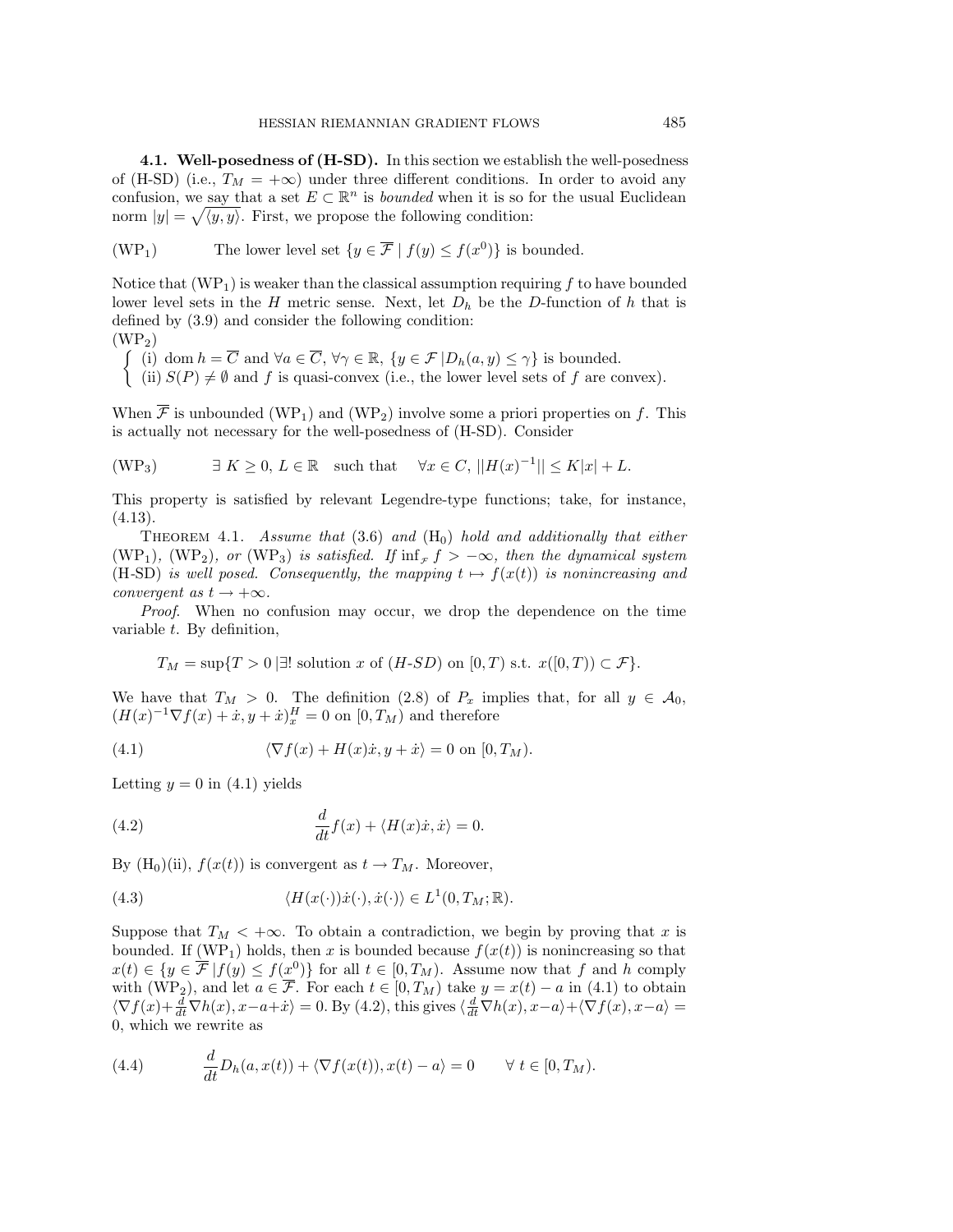Now let  $a \in \overline{\mathcal{F}}$  be a minimizer of f on  $\overline{\mathcal{F}}$ . From the quasi-convexity property of f, it follows that, for all  $t \in [0, T_M)$ ,  $\langle \nabla f(x(t)), x(t) - a \rangle \geq 0$ . Therefore,  $D_h(a, x(t))$  is nonincreasing, and  $(WP_2)(ii)$  implies that x is bounded. Suppose that  $(WP_3)$  holds and fix  $t \in [0, T_M)$ ; we have  $|x(t) - x^0| \leq \int_0^t |\dot{x}(s)| ds \leq \int_0^t ||\sqrt{H(x(s))^{-1}}|| |\sqrt{H(x(s))}\dot{x}(s)| ds \leq$  $\left(\int_0^t ||H(x(s))^{-1}||ds\right)^{1/2}\left(\int_0^t \langle H(x(s))\dot{x}(s),\dot{x}(s)\rangle ds\right)^{1/2}$ . The latter follows from the Cauchy–Schwarz inequality, together with the fact that  $||H(x)||^2$  is the biggest eigenvalue of  $H(x)$ . Thus  $|x(t) - x^0| \leq 1/2 \left[\int_0^t ||H(x(s))^{-1}||ds + \int_0^t \langle H(x(s))\dot{x}(s), \dot{x}(r) \rangle ds\right]$ . Combining (WP<sub>3</sub>) and (4.3), Gronwall's lemma yields the boundedness of x.

Let  $\omega(x^0)$  be the set of limit points of x, and set  $K = x([0,T_M)) \cup \omega(x^0)$ . Since x is bounded,  $\omega(x^0) \neq \emptyset$  and K is compact. If  $K \subset C$ , then the compactness of K implies that x can be extended beyond  $T_M$ , which contradicts the maximality of  $T_M$ . Let us prove  $K \subset C$ . We argue again by contradiction. Assume that  $x(t_i) \to x^*$ , with  $t_j < T_M$ ,  $t_j \to T_M$  as  $j \to +\infty$ , and  $x^* \in \text{bd } C = \overline{C} \backslash C$ . Since h is of Legendre type, we have  $|\nabla h(x(t_i))| \to +\infty$ , and we may assume that  $\nabla h(x(t_i))/|\nabla h(x(t_i))| \to \nu \in \mathbb{R}^n$ with  $|\nu|=1$ .

LEMMA 4.2. If  $(x^j) \subset C$  is such that  $x^j \to x^* \in$  bd C and  $\nabla h(x^j)/|\nabla h(x^j)| \to$  $\nu \in \mathbb{R}^n$ , h being a function of Legendre type with  $C = \text{int dom } h$ , then  $\nu \in N_{\overline{C}}(x^*)$ .

*Proof of Lemma* 4.2. By convexity of h,  $\langle \nabla h(x^j) - \nabla h(y), x^j - y \rangle \geq 0$  for all  $y \in C$ . Dividing by  $|\nabla h(x^j)|$  and letting  $j \to +\infty$ , we get  $\langle \nu, y - x^* \rangle \leq 0$  for all  $y \in C$ , which holds also for  $y \in \overline{C}$ . Hence,  $\nu \in N_{\overline{C}}(x^*)$ .  $\Box$ 

Therefore,  $\nu \in N_{\overline{C}}(x^*)$ . Let  $\nu_0 = \Pi_{\mathcal{A}_0} \nu$  be the Euclidean orthogonal projection of  $\nu$  onto  $\mathcal{A}_0$ , and take  $y = \nu_0$  in (4.1). Using (4.2), integration gives

(4.5) 
$$
\langle \nabla h(x(t_j)), \nu_0 \rangle = \left\langle \nabla h(x^0) - \int_0^{t_j} \nabla f(x(s)) ds, \nu_0 \right\rangle.
$$

By  $(H_0)$  and the boundedness property of x, the right-hand side of  $(4.5)$  is bounded under the assumption  $T_M < +\infty$ . Hence, to draw a contradiction from (4.5) it suffices to prove  $\langle \nabla h(x(t_j)), \nu_0 \rangle \to +\infty$ . Since  $\langle \nabla h(x(t_j)) / |\nabla h(x(t_j))|, \nu_0 \rangle \to |\nu_0|^2$ , the proof of the result is complete if we check that  $\nu_0 \neq 0$ . This is a direct consequence of the following claim.

LEMMA 4.3. Let C be a nonempty open convex subset of  $\mathbb{R}^n$ , and A an affine subspace of  $\mathbb{R}^n$  such that  $C \cap \mathcal{A} \neq \emptyset$ . If  $x^* \in (\text{bd } C) \cap \mathcal{A}$ , then  $N_{\overline{C}}(x^*) \cap \mathcal{A}_0^{\perp} = \{0\}$ with  $\mathcal{A}_0 = \mathcal{A} - \mathcal{A}$ .

Proof of Lemma 4.3. Let us argue by contradiction and suppose that we can pick some  $v \neq 0$  in  $\mathcal{A}_0^{\perp} \cap N_{\overline{C}}(x^*)$ . For  $y_0 \in C \cap \mathcal{A}$  we have  $\langle v, x^* - y_0 \rangle = 0$ . For  $r \geq 0$ ,  $z \in \mathbb{R}^n$ , let  $B(z, r)$  denote the ball with center z and radius r. There exists  $\epsilon > 0$  such that  $B(y_0, \epsilon) \subset C$ . Take w in  $B(0, \epsilon)$  such that  $\langle v, w \rangle < 0$ ; then  $y_0 + w \in C$ , and yet  $\langle v, x^* - (y_0 + w) \rangle = \langle v, w \rangle < 0$ . This contradicts the fact that v is in  $N_{\overline{C}}(x^*)$ . П This completes the proof of the theorem.

**4.2. Value convergence for a convex objective function.** As a first result concerning the asymptotic behavior of (H-SD), we have the following.

PROPOSITION 4.4. If (H-SD) is well-posed and f is convex, then for all  $a \in$ F, for all  $t > 0$ ,  $f(x(t)) \le f(a) + \frac{1}{t}D_h(a, x^0)$ , where  $D_h$  is defined by (3.9); hence  $\lim_{t\to+\infty} f(x(t)) = \inf_{\overline{\mathcal{F}}} f.$ 

*Proof.* We begin by noticing that  $f(x(t))$  converges as  $t \to +\infty$  (see Theorem 4.1). Fix  $a \in \mathcal{F}$ . By (4.4), we have that the solution  $x(t)$  of  $(H-SD)$  satisfies  $\frac{d}{dt}D_h(a, x(t)) + \langle \nabla f(x(t)), x(t) - a \rangle = 0, \forall t \ge 0$ . The convex inequality  $f(x) +$  $\langle \nabla f(x), x-a \rangle \leq f(a)$  yields  $D_h(a, x(t)) + \int_0^t [f(x(s)) - f(a)]ds \leq D_h(a, x^0)$ . Using that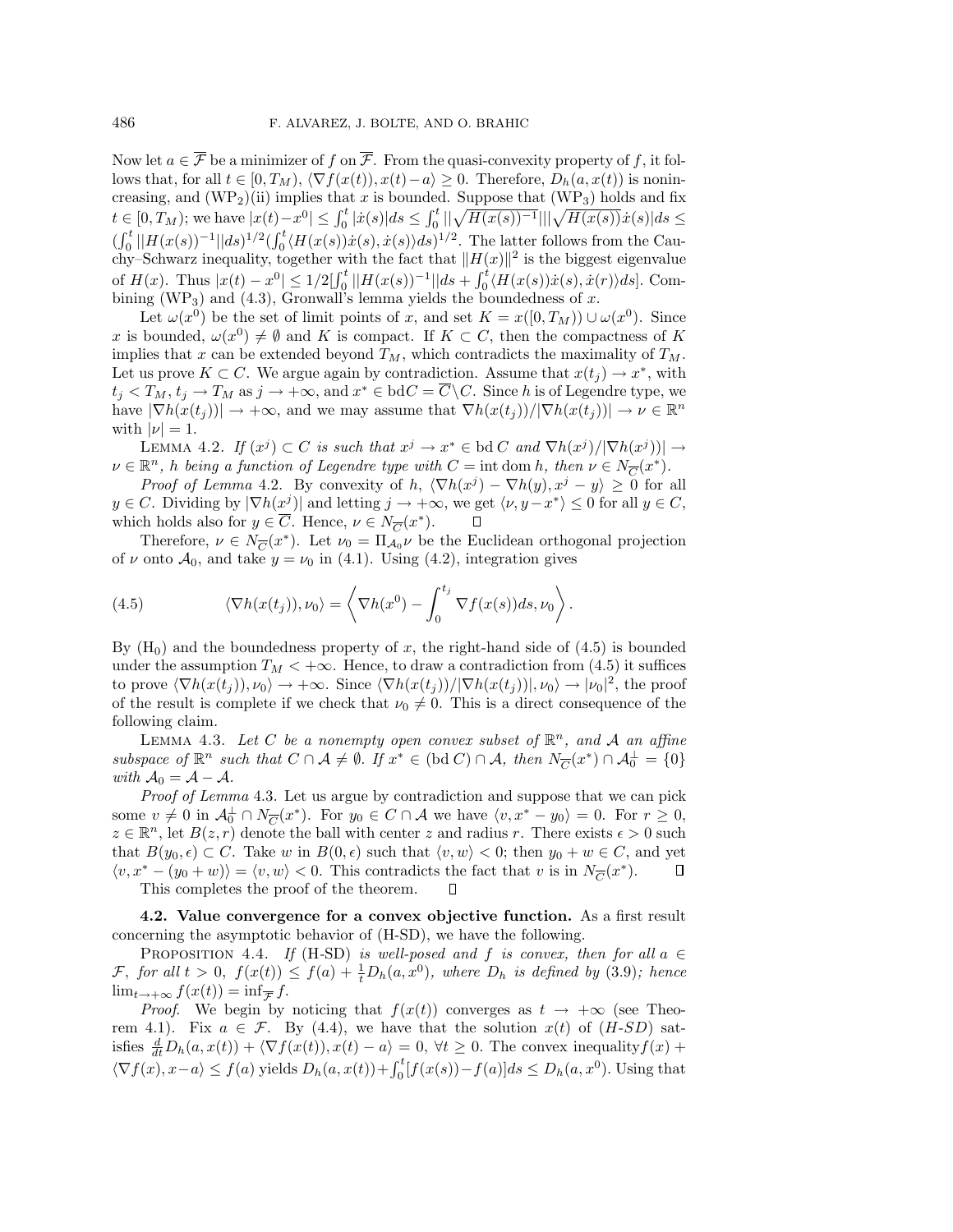$D_h \geq 0$  and since  $f(x(t))$  is non-increasing, we get the estimate. Letting  $t \to +\infty$ , it follows that  $\lim_{t\to+\infty} f(x(t)) \leq f(a)$ . Since  $a \in \mathcal{F}$  was arbitrary chosen, the proof is complete.  $\Box$ 

**4.3. Bregman metrics and trajectory convergence.** In this section we establish the convergence of  $x(t)$  under some additional properties on the D-function of h. Let us begin with a definition.

DEFINITION 4.5. A function  $h \in \Gamma_0(\mathbb{R}^n)$  is called a Bregman function with zone C when the following conditions are satisfied:

(i) dom  $h = \overline{C}$ , h is continuous and strictly convex on  $\overline{C}$  and  $h_{\vert_C} \in \mathcal{C}^1(C;\mathbb{R})$ .

(ii) for all  $a \in \overline{C}$ , for all  $\gamma \in \mathbb{R}$ ,  $\{y \in C | D_h(a, y) \leq \gamma\}$  is bounded, where  $D_h$  is defined by  $(3.9)$ .

(iii) for all  $y \in \overline{C}$ , for all  $y^j \to y$  with  $y^j \in C$ ,  $D_h(y, y^j) \to 0$ .

Observe that this notion slightly weakens the usual definition of Bregman function that was proposed by Censor and Lent in [13]; see also [9]. Actually, a Bregman function in the sense of Definition 4.5 belongs to the class of B-functions introduced by Kiwiel (see [33, Definition 2.4]). Recall the following important asymptotic separation property.

LEMMA 4.6 (see [33, Lemma 2.16]). If h is a Bregman function with zone  $C$ , then for all  $y \in \overline{C}$ , for all  $(y^j) \subset C$  such that  $D_h(y, y^j) \to 0$ , we have  $y^j \to y$ .

THEOREM 4.7. Suppose that  $(H_0)$  holds, with h being a Bregman function with zone C. If f is quasi-convex satisfying (3.6) and  $S(P) \neq \emptyset$ , then (H-SD) is wellposed, and its solution  $x(t)$  converges as  $t \to +\infty$  to some  $x^* \in \overline{\mathcal{F}}$  with  $-\nabla f(x^*) \in$  $N_{\overline{C}}(x^*) + A_0^{\perp}$ . If in addition f is convex then  $x(t)$  converges to a solution of (P).

*Proof.* Notice first that  $(WP_2)$  is satisfied. By Theorem 4.1,  $(H-SD)$  is wellposed,  $x(t)$  is bounded, and for each  $a \in S(P)$ ,  $D_h(a, x(t))$  is nonincreasing and hence convergent. Set  $f_{\infty} = \lim_{t \to +\infty} f(x(t))$  and define  $L = \{y \in \overline{\mathcal{F}} \mid f(y) \leq f_{\infty}\}\.$  The set  $L$  is nonempty and closed. Since  $f$  is supposed to be quasi-convex,  $L$  is convex, and similar arguments as in the proof of Theorem 4.1 under (WP<sub>2</sub>) show that  $D_h(a, x(t))$ is convergent for all  $a \in L$ . Let  $x^* \in L$  denote a cluster point of  $x(t)$ , and take  $t_i \rightarrow +\infty$  such that  $x(t_i) \rightarrow x^*$ . Then, by Definition 4.5(iii),  $\lim_{t} D_h(x^*, x(t)) =$  $\lim_{i} D_h(x^*, x(t_i)) = 0.$  Therefore,  $x(t) \to x^*$ , thanks to Lemma 4.6. Let us prove that x<sup>∗</sup> satisfies the optimality condition  $-\nabla f(x^*) \in N_{\overline{C}}(x^*) + A_0^{\perp}$ . Fix  $z \in A_0$ , and for each  $t \geq 0$  take  $y = -\dot{x}(t) + z$  in (4.1) to obtain  $\langle \frac{d}{dt} \nabla h(x(t)) + \nabla f(x(t)), z \rangle = 0$ . This gives

(4.6) 
$$
\frac{1}{t} \int_0^t \langle \nabla f(x(s)), z \rangle ds = \langle s(t), z \rangle,
$$

where  $s(t)=[\nabla h(x^{0}) - \nabla h(x(t))] /t$ . If  $x^* \in \mathcal{F}$ , then  $\nabla h(x(t)) \to \nabla h(x^*)$ , and hence  $\langle \nabla f(x^*), z \rangle = \lim_{t \to +\infty} \frac{1}{t} \int_0^t \langle \nabla f(x(s)), z \rangle ds = \lim_{t \to +\infty} \langle s(t), z \rangle = 0$ . Thus  $\Pi_{\mathcal{A}_0} \nabla f(x^*) = 0$ . However,  $N_{\overline{\mathcal{F}}}(x^*) = \mathcal{A}_0^{\perp}$  when  $x^* \in \mathcal{F}$ , which proves our claim in this case. Assume now that  $x^* \notin \mathcal{F}$ , which implies that  $x^* \in \partial C \cap A$ . By (4.6), we have that  $\langle s(t), z \rangle$  converges to  $\langle \nabla f(x^*), z \rangle$  as  $t \to +\infty$  for all  $z \in A_0$ , and therefore  $\Pi_{\mathcal{A}_0} s(t) \to \Pi_{\mathcal{A}_0} \nabla f(x^*)$  as  $t \to +\infty$ . On the other hand, by Lemma 4.2, we have that there exists  $\nu \in -N_{\overline{C}}(x^*)$  with  $|\nu|=1$  such that  $\nabla h(x(t_i))/|\nabla h(x(t_i))| \to \nu$  for some  $t_j \to +\infty$ . Since  $N_{\overline{C}}(x^*)$  is positively homogeneous, we deduce that there exists  $a \bar{\nu} \in -N_{\overline{C}}(x^*)$  such that  $\Pi_{\mathcal{A}_0} \nabla f(x^*) = \Pi_{\mathcal{A}_0} \bar{\nu}$ . Thus,  $-\nabla f(x^*) \in -\Pi_{\mathcal{A}_0} \bar{\nu} + \mathcal{A}_0^{\perp} \subseteq$  $N_{\overline{C}}(x^*) + \overline{\mathcal{A}}_0^{\perp}$ , which proves the theorem.

Following  $[29]$ , we remark that when f is linear, the limit point can be characterized as a sort of " $D_h$ -projection" of the initial condition onto the optimal set  $S(P)$ .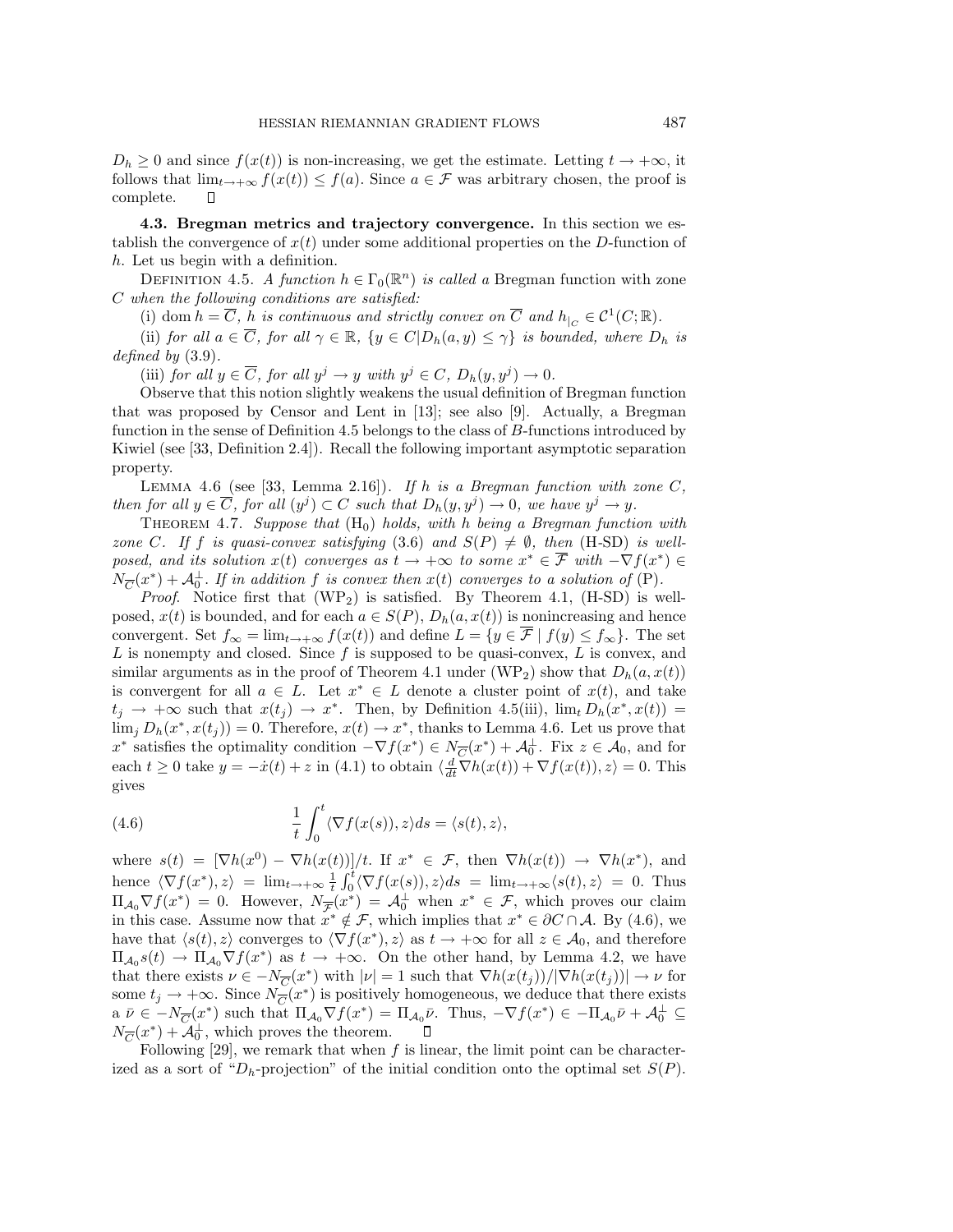In fact, we have the following result.

COROLLARY 4.8. Under the assumptions of Theorem 4.7, if  $f$  is linear, then the solution x(t) of (H-SD) converges as  $t \to +\infty$  to the unique optimal solution  $x^*$  of

$$
\min_{x \in S(P)} D_h(x, x^0).
$$

*Proof.* Let  $x^* \in S(P)$  be such that  $x(t) \to x^*$  as  $t \to +\infty$ . Let  $\bar{x} \in S(P)$ . Since  $x(t) \in \mathcal{F}$ , the optimality of  $\bar{x}$  yields  $f(x(t)) \geq f(\bar{x})$ , and it follows from (3.10) that  $D_h(x(t), x^0) \leq D_h(\bar{x}, x^0)$ . Letting  $t \to +\infty$  in the last inequality, we deduce that  $x^*$  solves (4.7). Noticing that  $D_h(\cdot, x^0)$  is strictly convex due to Definition 4.5(i), we conclude the result.

We finish this section with an abstract result concerning the rate of convergence under uniqueness of the optimal solution. We will apply this result in the next section. Suppose that f is convex and satisfies (2.3) and (3.6), with in addition  $S(P) = \{a\}$ . Given a Bregman function h complying with  $(H_0)$ , consider the following growth condition:

(GC) 
$$
f(x) - f(a) \ge \alpha D_h(a, x)^\beta \quad \forall x \in U_a \cap \overline{C},
$$

where  $U_a$  is a neighborhood of a and with  $\alpha > 0$ ,  $\beta \geq 1$ . The next abstract result gives an estimation of the convergence rate with respect to the  $D$ -function of  $h$ .

PROPOSITION 4.9. Assume that  $f$  and  $h$  satisfy the above conditions, and let  $x : [0, +\infty) \to \mathcal{F}$  be the solution of (H-SD). Then we have the following estimations:

- if  $\beta = 1$ , then there exists  $K > 0$  such that  $D_h(a, x(t)) \leq Ke^{-\alpha t}$  for all  $t > 0$ ;
- if  $\beta > 1$ , then there exists  $K' > 0$  such that  $D_h(a, x(t)) \leq K'/t^{\frac{1}{\beta-1}}$  for all  $t >$ 0.

Proof. The assumptions of Theorem 4.7 are satisfied; this yields the well-posedness of (H-SD) and the convergence of  $x(t)$  to a as  $t \to +\infty$ . Additionally, from (4.4) it follows that for all  $t \geq 0$ ,  $\frac{d}{dt}D_h(a, x(t)) + \langle \nabla f(x(t)), x(t) - a \rangle = 0$ . By the convexity of f, we have  $\frac{d}{dt}D_h(a, x(t)) + f(x(t)) - f(a) \leq 0$ . Since  $x(t) \to a$ , there exists  $t_0$  such that for all  $t \geq t_0$ ,  $x(t) \in U_a \cap \mathcal{F}$ . Therefore by combining (GC) and the last inequality, it follows that

(4.8) 
$$
\frac{d}{dt}D_h(a,x(t)) + \alpha D_h(a,x(t))^{\beta} \leq 0 \quad \forall t \geq t_0.
$$

In order to integrate this differential inequality, let us first observe that we have the following equivalence:  $D_h(a, x(t)) > 0$  for all  $t \geq 0$  iff  $x^0 \neq a$ . Indeed, if  $a \in \overline{\mathcal{F}} \setminus \mathcal{F}$ , then the equivalence follows from  $x(t) \in \mathcal{F}$  together with Lemma 4.6; if  $a \in \mathcal{F}$ , then the optimality condition that is satisfied by a is  $\Pi_{A_0} \nabla f(a) = 0$ , and the equivalence is a consequence of the uniqueness of the solution  $x(t)$  of (H-SD). Hence, we can assume that  $x^0 \neq a$  and divide (4.8) by  $D_h(a, x(t))^{\beta}$  for all  $t \geq t_0$ . A simple integration procedure then yields the result.  $\Box$ 

**4.4. Examples: Interior point flows in convex programming.** This section gives a systematic method for constructing explicit Legendre metrics on a quite general class of convex sets. By so doing, we will also show that many systems studied earlier by various authors [6, 31, 20, 23, 36] appear as particular cases of (H-SD) systems.

Let  $p \ge 1$  be an integer, and set  $I = \{1, \ldots, p\}$ . Let us assume that to each  $i \in I$ there corresponds a  $\mathcal{C}^3$  concave function  $q_i : \mathbb{R}^n \to \mathbb{R}$  such that

(4.9) 
$$
\exists x^0 \in \mathbb{R}^n, \quad \text{s.t. } \forall i \in I, g_i(x^0) > 0.
$$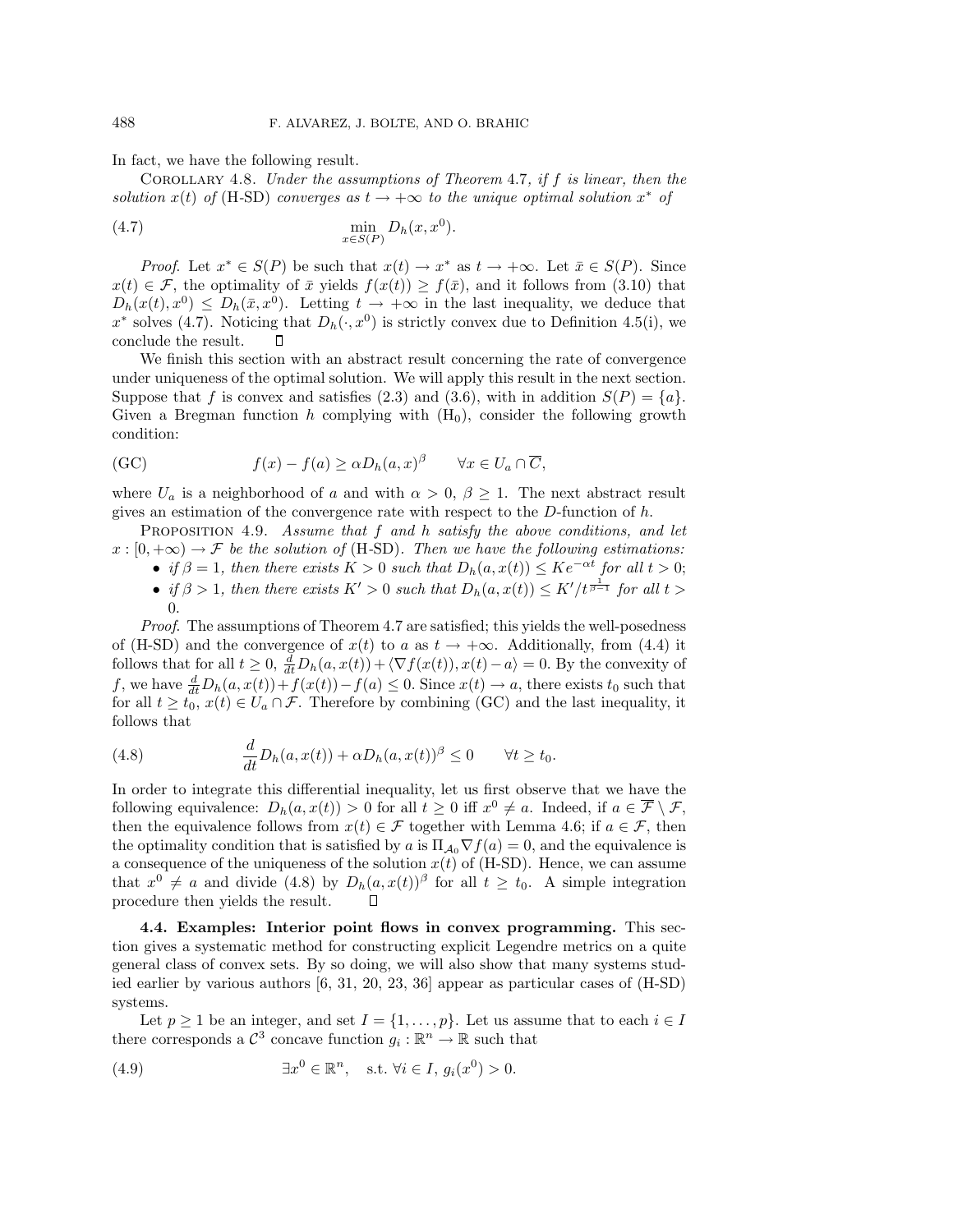Suppose that the open convex set  $C$  is given by

(4.10) 
$$
C = \{x \in \mathbb{R}^n \mid g_i(x) > 0, i \in I\}.
$$

By (4.9) we have that  $C \neq \emptyset$  and  $\overline{C} = \{x \in \mathbb{R}^n \mid g_i(x) \geq 0, i \in I\}$ . Let us introduce a class of convex functions of Legendre type  $\theta \in \Gamma_0(\mathbb{R})$  satisfying

(H<sub>1</sub>)   
\n
$$
\begin{cases}\n(i) (0, \infty) \subset \text{dom } \theta \subset [0, \infty); \\
(ii) \ \theta \in C^3(0, \infty) \text{ and } \lim_{s \to 0^+} \theta'(s) = -\infty; \\
(iii) \text{ for all } s > 0, \ \theta''(s) > 0; \\
(iv) \text{ either } \theta \text{ is nonincreasing or for all } i \in I, g_i \text{ is an affine function.} \n\end{cases}
$$

PROPOSITION 4.10. Under (4.9) and (H<sub>1</sub>), the function  $h \in \Gamma_0(\mathbb{R}^n)$  defined by

(4.11) 
$$
h(x) = \sum_{i \in I} \theta(g_i(x))
$$

is essentially smooth, with int dom  $h = C$  and  $h \in C^{3}(C)$ , where C is given by (4.10). If we assume in addition the nondegeneracy condition

(4.12) 
$$
\forall x \in C, \qquad \text{span}\{\nabla g_i(x) \mid i \in I\} = \mathbb{R}^n,
$$

then  $H = \nabla^2 h$  is positive definite on C, and consequently h satisfies  $(H_0)$ .

*Proof.* Define  $h_i \in \Gamma_0(\mathbb{R}^n)$  by  $h_i(x) = \theta(g_i(x))$ . We have that for all  $i \in I$ ,  $C \subset \text{dom } h_i$ . Hence int dom  $h = \bigcap_{i \in I} \text{int dom } h_i \supseteq C \neq \emptyset$ , and by [39, Theorem 23.8] we conclude that  $\partial h(x) = \sum_{i \in I} \partial h_i(x)$  for all  $x \in \mathbb{R}^n$ . But  $\partial h_i(x) = \theta'(g_i(x)) \nabla g_i(x)$ if  $g_i(x) > 0$ , and  $\partial h_i(x) = \emptyset$  if  $g_i(x) \leq 0$ ; see [26, Theorem IX.3.6.1]. Therefore  $\partial h(x) = \sum_{i \in I} \theta'(g_i(x)) \nabla g_i(x)$  if  $x \in C$ , and  $\partial h(x) = \emptyset$  otherwise. Since  $\partial h$  is a singlevalued mapping, it follows from [39, Theorem 26.1] that  $h$  is essentially smooth and intdom  $h = \text{dom}\,\partial h = C$ . Clearly, h is of class  $\mathcal{C}^3$  on C. Assume now that (4.12) holds. For  $x \in C$ , we have  $\nabla^2 h(x) = \sum_{i \in I} \theta''(g_i(x)) \nabla g_i(x) \nabla g_i(x)^T + \sum_{i \in I} \theta'(g_i(x)) \nabla^2 g_i(x)$ . By  $(H_1)(iv)$ , it follows that for any  $v \in \mathbb{R}^n$ ,  $\sum_{i \in I} \theta'(g_i(x)) \langle \nabla^2 \widetilde{g_i}(x)v, v \rangle \geq 0$ . Let  $v \in \mathbb{R}^n$  be such that  $\langle \nabla^2 h(x)v, v \rangle = 0$ , which yields  $\sum_{i \in I} \theta''(g_i(x)) \langle v, \nabla g_i(x) \rangle^2 = 0$ . According to  $(H_1)(iii)$ , the latter implies that  $v \in \text{span}\{\nabla g_i(x)|i\in I\}^{\perp} = \{0\}$ . Hence  $\nabla^2 h(x) \in \mathbb{S}_{++}^n$ , and the proof is complete. П

If h is defined by (4.11) with  $\theta \in \Gamma_0(\mathbb{R})$  satisfying  $(H_1)$ , we say that  $\theta$  is the Legendre kernel of h. Such kernels can be divided into two classes. The first class corresponds to those kernels  $\theta$  for which dom  $\theta = (0,\infty)$  so that  $\theta(0) = +\infty$ , and these kernels are associated with interior barrier methods in optimization such as, for instance, the log-barrier  $\theta_1(s) = -\ln(s)$ ,  $s > 0$ , and the inverse barrier  $\theta_2(s) = 1/s$ ,  $s > 0$ . The kernels  $\theta$  belonging to the second class satisfy  $\theta(0) < +\infty$  and are connected with the notion of a Bregman function in proximal algorithm theory. Here are some examples: the Boltzmann–Shannon entropy  $\theta_3(s) = s \ln(s) - s$ ,  $s \geq 0$  (with  $0 \ln 0 = 0$ );  $\theta_4(s) = -\frac{1}{\gamma}s^{\gamma}$  with  $\gamma \in (0, 1), s \ge 0$  (Kiwiel [33]);  $\theta_5(s) = (\gamma s - s^{\gamma})/(1-\gamma)$ with  $\gamma \in (0,1)$ ,  $s \ge 0$  (Teboulle [42]); the "x log x" entropy  $\theta_6(s) = s \ln s$ ,  $s \ge 0$ . In relation with Theorem 4.7 given in the previous section, note that the Legendre kernels  $\theta_i, i = 3, \ldots, 6$ , are all Bregman functions with zone  $\mathbb{R}_+$ . Moreover, it is easily seen that each corresponding Legendre function  $h$  defined by  $(4.11)$  is indeed a Bregman function with zone C.

In order to illustrate the type of dynamical systems given by (H-SD), consider the case of positivity constraints where  $p = n$  and  $g_i(x) = x_i$ ,  $i \in I$ . Thus  $C = \mathbb{R}_{++}^n$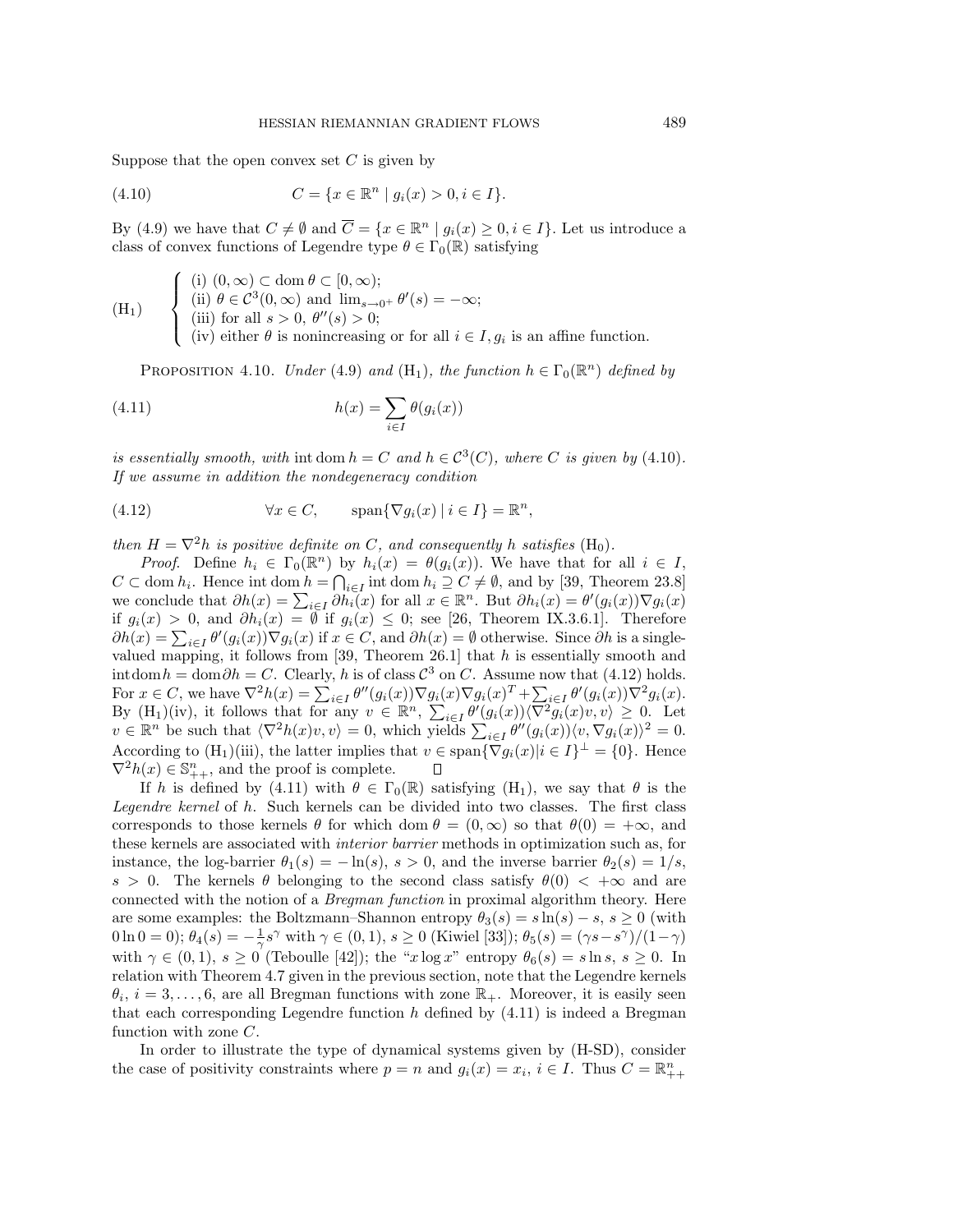and  $\overline{C} = \mathbb{R}^n_+$ . Let us assume that there exists  $x^0 \in \mathbb{R}^n_{++}$  such that  $Ax^0 = b$ . Recall that the corresponding minimization problem is (P),  $\min\{f(x) | x \geq 0, Ax = b\}$ , and take first the kernel  $\theta_3$  from above. The associated Legendre function (4.11) is given by

(4.13) 
$$
h(x) = \sum_{i=1}^{n} x_i \ln x_i - x_i, \quad x \in \mathbb{R}^n_+,
$$

and the differential equation in (H-SD) is given by

(4.14) 
$$
\dot{x} + [I - X A^T (AX A^T)^{-1} A] X \nabla f(x) = 0,
$$

where  $X = diag(x_1, ..., x_n)$ . If  $f(x) = \langle c, x \rangle$ , for some  $c \in \mathbb{R}^n$  and in absence of linear equality constraints, then (4.14) is  $\dot{x} + Xc = 0$ . The change of coordinates  $y = \nabla h(x) = (\ln x_1, \dots, \ln x_n)$  gives  $\dot{y} + c = 0$ . Hence,  $x(t) = (x_1^0 e^{-c_1 t}, \dots, x_n^0 e^{-c_n t}),$  $t \in \mathbb{R}$ , where  $x^0 = (x_1^0, \ldots, x_n^0) \in \mathbb{R}_{++}^n$ . If  $c \in \mathbb{R}_{++}^n$ , then  $\inf_{x \in \mathbb{R}_{++}^n} \langle c, x \rangle = 0$  and  $x(t)$  converges to a minimizer of  $f = \langle c, \cdot \rangle$  on  $\mathbb{R}^n_+$ ; if  $c_{i_0} < 0$  for some  $i_0$ , then  $\inf_{x \in \mathbb{R}_+^n} \langle c, x \rangle = -\infty$  and  $x_{i_0}(t) \to +\infty$  as  $t \to +\infty$ . Next, take  $A = (1, \ldots, 1) \in \mathbb{R}^{1 \times n}$ and  $b = 1$  so that the feasible set of (P) is given by  $\overline{\mathcal{F}} = \Delta_{n-1} = \{x \in \mathbb{R}^n \mid$  $x \geq 0$ ,  $\sum_{i=1}^{n} x_i = 1$ , that is, the  $(n-1)$ -dimensional simplex. In this case, (4.14) corresponds to  $\dot{x} + [X - xx^T] \nabla f(x) = 0$ , or componentwise

(4.15) 
$$
\dot{x}_i + x_i \left( \frac{\partial f}{\partial x_i} - \sum_{j=1}^n x_j \frac{\partial f}{\partial x_j} \right) = 0, \quad i = 1, \dots, n.
$$

For suitable choices of f, this is a  $Lotka-Volterra$ -type equation that naturally arises in population dynamics theory and, in that context, the structure  $(\cdot, \cdot)^H$  with h as in (4.13) is usually referred to as the Shahshahani metric; see [1, 27] and the references therein.

Karmarkar studied (4.15) in [31] for a quadratic objective function as a continuous model of the interior point algorithm introduced by him in [30]. Equation (4.14) is studied by Faybusovich in [20, 21, 22] when (P) is a linear program, establishing connections with completely integrable Hamiltonian systems and exponential convergence rate, and by Herzel, Recchini, and Zirilli in [25], who prove quadratic convergence for an explicit discretization.

Take now the log barrier kernel  $\theta_1$  and  $h(x) = -\sum_{i=1}^n \ln x_i$ . Since  $\nabla^2 h(x) = X^{-2}$ with  $X$  defined as above, the associated differential equation is

(4.16) 
$$
\dot{x} + [I - X^2 A^T (AX^2 A^T)^{-1} A] X^2 \nabla f(x) = 0.
$$

This equation was considered by Bayer and Lagarias in [6] for a linear program. In the particular case  $f(x) = \langle c, x \rangle$  and without linear equality constraints, (4.16) amounts to  $\dot{x} + X^2c = 0$ , or  $\dot{y} + c = 0$  for  $y = \nabla h(x) = -X^{-1}e$ , with  $e = (1, \ldots, 1) \in \mathbb{R}^n$ , which gives  $x(t) = (1/(1/x_1^0 + c_1t),...,1/(1/x_n^0 + c_nt)), T_m \le t \le T_M$ , with  $T_m =$  $\max\{-1/x_i^0 c_i \mid c_i > 0\}$  and  $T_M = \min\{-1/x_i^0 c_i \mid c_i < 0\}$  (see [6, p. 515]). A similar system was considered in [23, 36] as a continuous log-barrier method for nonlinear inequality constraints and with  $\mathcal{A}_0 = \mathbb{R}^n$ .

New systems may be derived by choosing other kernels. For instance, taking  $h(x) = -1/\gamma \sum_{i=1}^n x_i^{\gamma}$  with  $\gamma \in (0,1)$ ,  $A = (1,\ldots,1) \in \mathbb{R}^{1 \times n}$ , and  $b = 1$ , we obtain

(4.17) 
$$
\dot{x}_i + \frac{x_i^{2-\gamma}}{1-\gamma} \left( \frac{\partial f}{\partial x_i} - \sum_{j=1}^n \frac{x_j^{2-\gamma}}{\sum_{k=1}^n x_k^{2-\gamma}} \frac{\partial f}{\partial x_j} \right) = 0, \quad i = 1, \dots, n.
$$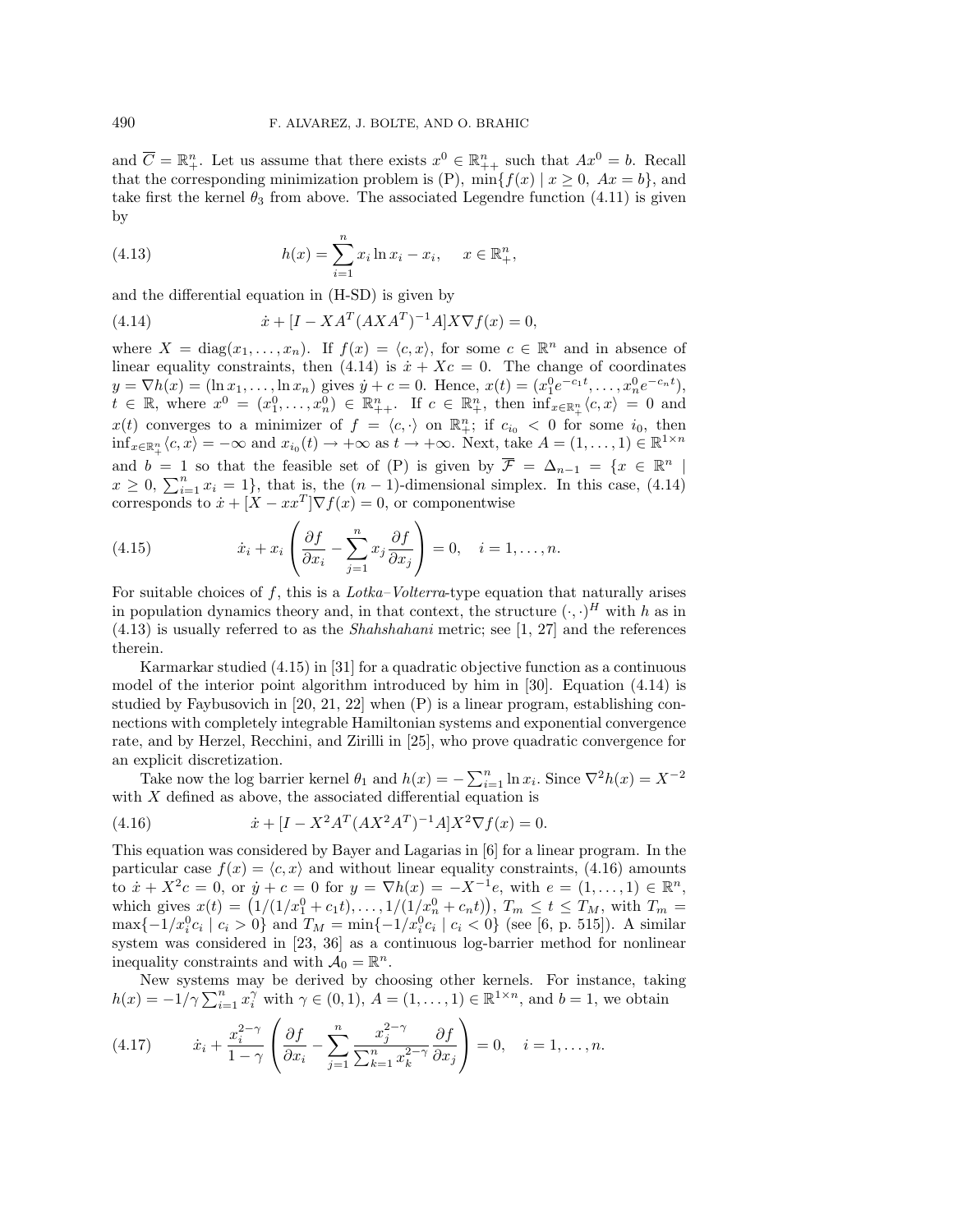**4.5. Convergence results for linear programming.** Let us consider the specific case of a linear program

$$
\min_{x \in \mathbb{R}^n} \{ \langle c, x \rangle \mid Bx \ge d, \ Ax = b \},\
$$

where A and b are as in section 2.1,  $c \in \mathbb{R}^n$ , B is a  $p \times n$  full rank real matrix with  $p \geq n$ , and  $d \in \mathbb{R}^p$ . We assume that the optimal set satisfies

$$
(4.18)
$$
  $S(LP)$  is nonempty and bounded

and that there exists a Slater point  $x^0 \in \mathbb{R}^n$ ,  $Bx^0 > d$ , and  $Ax^0 = b$ . Take the Legendre function

(4.19) 
$$
h(x) = \sum_{i=1}^{n} \theta(g_i(x)), \quad g_i(x) = \langle B_i, x \rangle - d_i,
$$

where  $B_i \in \mathbb{R}^n$  is the *i*th row of B and the Legendre kernel  $\theta$  satisfies (H<sub>1</sub>). By (4.18),  $(WP<sub>1</sub>)$  holds, and therefore  $(H-SD)$  is well posed due to Theorem 4.1. Moreover,  $x(t)$  is bounded and all its cluster points belong to  $S(LP)$  by Proposition 4.4. The variational property  $(3.10)$  ensures the convergence of  $x(t)$  and gives a variational characterization of the limit as well. Indeed, we have the following result.

PROPOSITION 4.11. Let h be given by  $(4.19)$  with  $\theta$  satisfying  $(H_1)$ . Under  $(4.18)$ ,  $(H-SD)$  is well posed and  $x(t)$  converges as  $t \rightarrow +\infty$  to the unique solution  $x^*$  of

(4.20) 
$$
\min_{x \in S(LP)} \sum_{i \notin I_0} D_{\theta}(g_i(x), g_i(x^0)),
$$

where  $I_0 = \{i \in I \mid g_i(x) = 0 \text{ for all } x \in S(LP)\}.$ 

*Proof.* Assume that  $S(LP)$  is not a singleton; otherwise there is nothing to prove. The relative interior ri  $S(LP)$  is nonempty, and moreover ri  $S(LP) = \{x \in \mathbb{R}^n | x \in \mathbb{R}^n \mid \mathbb{R}^n \leq x \leq x\}$  $g_i(x) = 0$  for  $i \in I_0$ ,  $g_i(x) > 0$  for  $i \notin I_0$ ,  $Ax = b$ . By compactness of  $S(LP)$  and strict convexity of  $\theta \circ g_i$ , there exists a unique solution  $x^*$  of (4.20). Indeed, it is easy to see that  $x^* \in \text{ri } (LP)$ . Let  $\bar{x} \in S(LP)$  and  $t_j \to +\infty$  be such that  $x(t_j) \to \bar{x}$ . It suffices to prove that  $\bar{x} = x^*$ . When  $\theta(0) < +\infty$ , the latter follows by the same arguments as in Corollary 4.8. When  $\theta(0) = +\infty$ , the proof of [4, Theorem 3.1] can be adapted to our setting (see also [29, Theorem 2]). Set  $x^*(t) = x(t) - \bar{x} + x^*$ . Since  $Ax^*(t) = b$  and  $D_h(x, x^0) = \sum_{i=1}^m D_{\theta}(g_i(x), g_i(x^0))$ , equation (3.10) gives

$$
(4.21) \quad \langle c, x(t) \rangle + \frac{1}{t} \sum_{i=1}^{m} D_{\theta}(g_i(x(t)), g_i(x^0)) \le \langle c, x^*(t) \rangle + \frac{1}{t} \sum_{i=1}^{m} D_{\theta}(g_i(x^*(t)), g_i(x^0)).
$$

However,  $\langle c, x(t) \rangle = \langle c, x^*(t) \rangle$  and for all  $i \in I_0$ ,  $g_i(x^*(t)) = g_i(x(t)) > 0$ . Since  $x^* \in \text{ri } S(LP)$ , for all  $i \notin I_0$  and j large enough,  $g_i(x^*(t_j)) > 0$ . Thus, the righthand side of (4.21) is finite at  $t_j$ , and it follows that  $\sum_{i \notin I_0} D_{\theta}(g_i(\bar{x}), g_i(x^0)) \leq$  $\sum_{i \notin I_0} D_{\theta}(g_i(x^*), g_i(x^0))$ . Hence,  $\bar{x} = x^*$ .  $\Box$ 

**Rate of convergence.** We turn now to the case where there is no equality constraint so that the linear program is

(4.22) 
$$
\min_{x \in \mathbb{R}^n} \{ \langle c, x \rangle \mid Bx \geq d \}.
$$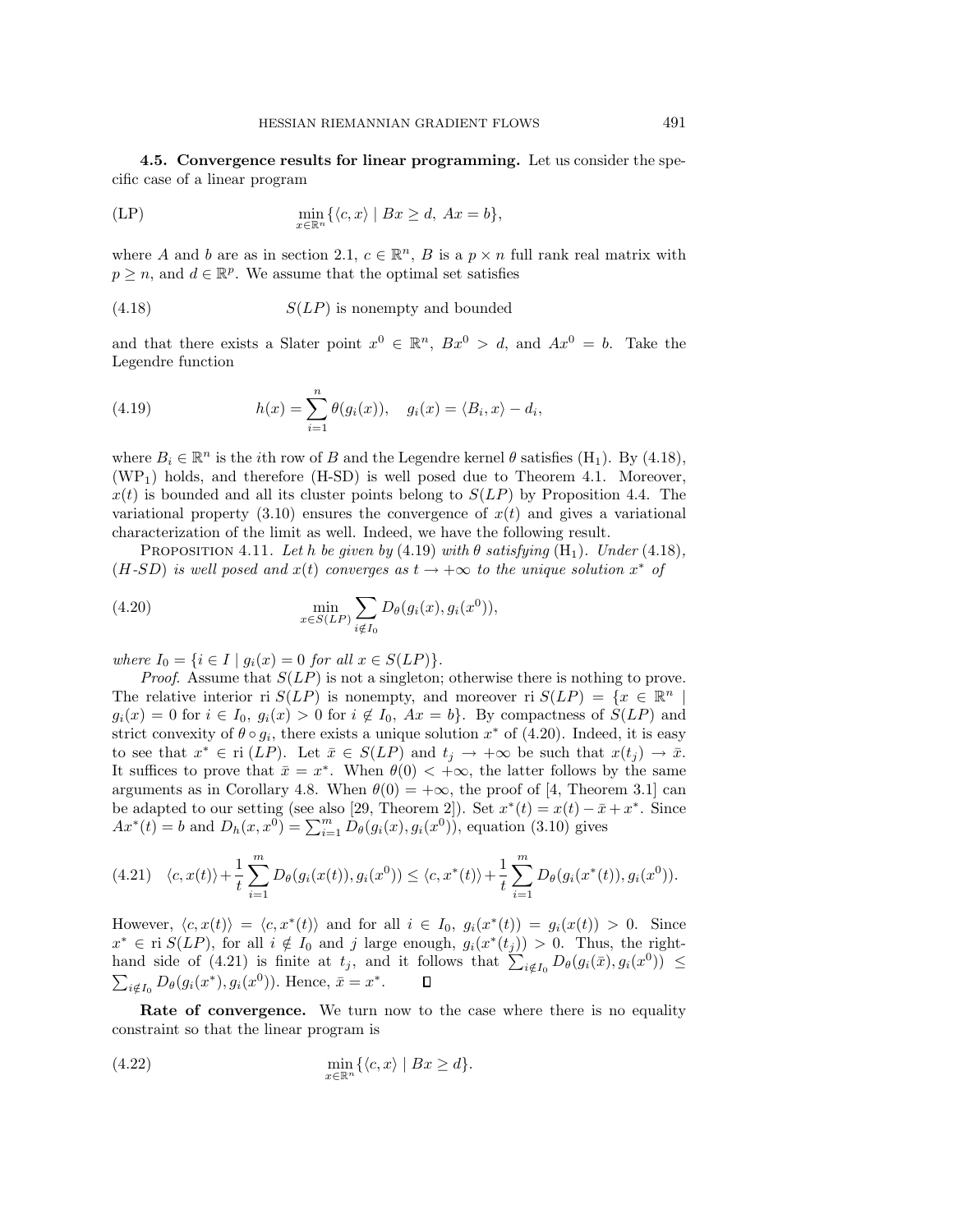We assume that  $(4.22)$  admits a unique solution a, and we study the rate of convergence when  $\theta$  is a Bregman function with zone  $\mathbb{R}_+$ . To apply Proposition 4.9, we need the following result.

LEMMA 4.12. Set  $C = \{x \in \mathbb{R}^n | Bx > d\}$ . If (4.22) admits a unique solution  $a \in \mathbb{R}^n$ , then there exists  $k_0 > 0$ , s.t. for all  $y \in \overline{C}$ ,  $\langle c, y - a \rangle \geq k_0 \mathcal{N}(y - a)$ , where  $\mathcal{N}(x) = \sum_{i \in I} |\langle B_i, x \rangle|$  is a norm on  $\mathbb{R}^n$ .

*Proof.* Set  $I_0 = \{i \in I \mid \langle B_i, a \rangle = d_i\}$ . The optimality conditions for a imply the existence of a *multiplier* vector  $\lambda \in \mathbb{R}_+^p$  such that  $\lambda_i[d_i - \langle B_i, a \rangle] = 0$ , for all  $i \in I$ , and  $c = \sum_{i \in I} \lambda_i B_i$ . Let  $y \in C$ . We deduce that  $\langle c, y - a \rangle = N(y - a)$ , where  $N(x) = \sum_{i \in I_0} \lambda_i |\langle B_i, x \rangle|$ . By uniqueness of the optimal solution, it is easy to see that  $\text{span}\{B_i \mid i \in I_0\} = \mathbb{R}^n$ ; hence N is a norm on  $\mathbb{R}^n$ . Since  $\mathcal{N}(x) = \sum_{i \in I} |\langle B_i, x \rangle|$  is also a norm on  $\mathbb{R}^n$  (recall that B is a full rank matrix), we deduce that there exists  $k_0$  such that  $N(x) \geq k_0 \mathcal{N}(x)$ .

The following lemma is a sharper version of Proposition 4.9 in the linear context.

Lemma 4.13. Under the assumptions of Proposition 4.11, assume in addition that  $\theta$  is a Bregman function with zone R<sub>−</sub> and that there exist  $\alpha > 0$ ,  $\beta \geq 1$ , and  $\varepsilon > 0$  such that

(4.23) 
$$
\forall s \in (0, \varepsilon), \qquad \alpha D_{\theta}(0, s)^{\beta} \leq s.
$$

Then there exist positive constants  $K, L, M$  such that for all  $t > 0$  the trajectory of (H-SD) satisfies  $D_h(a, x(t)) \leq Ke^{-Lt}$  if  $\beta = 1$ , and  $D_h(a, x(t)) \leq M/t^{\frac{1}{\beta-1}}$  if  $\beta > 1$ . *Proof.* By Lemma 4.12, there exists  $k_0$  such that for all  $t > 0$ ,

(4.24) 
$$
\langle c, x(t) - a \rangle \geq \sum_{i \in I} k_0 |\langle B_i, x(t) \rangle - \langle B_i, a \rangle|.
$$

Now, if we prove that there exists  $\lambda > 0$  such that

(4.25) 
$$
|\langle B_i, x(t) \rangle - \langle B_i, a \rangle| \geq \lambda D_{\theta}(\langle B_i, a \rangle - d_i, \langle B_i, x(t) \rangle - d_i)
$$

for all  $i \in I$  and for t large enough, then from (4.24) it follows that  $f(\cdot) = \langle c, \cdot \rangle$  satisfies the assumptions of Proposition 4.9, and the conclusion follows easily. Since  $x(t) \to a$ , to prove (4.25) it suffices to show that for all  $r_0 \geq 0$  there exist  $\eta, \mu > 0$  such that for all s,  $|s-r_0| < \eta$ ,  $\mu D_\theta(r_0, s)^\beta \leq |r_0-s|$ . The case where  $r_0 = 0$  is a direct consequence of (4.23). Let  $r_0 > 0$ . An easy computation yields  $\frac{d^2}{ds^2} D_\theta(r_0, s)_{|s=r_0} = \theta''(r_0)$ , and by Taylor's expansion formula,

(4.26) 
$$
D_{\theta}(r_0, s) = \frac{\theta''(r_0)}{2}(s - r_0)^2 + o(s - r_0)^2
$$

with  $\theta''(r_0) > 0$  due to  $(H_1)(iii)$ . Let  $\eta$  be such that for all  $s, |s - r_0| < \eta, s > 0$ ,  $D_{\theta}(r_0, s) \leq \theta''(r_0)(s - r_0)^2$ , and  $D_{\theta}(r_0, s) \leq 1$ ; since  $\beta \geq 1$ ,  $D_{\theta}(r_0, s)^{\beta} \leq D_{\theta}(r_0, s) \leq$  $\theta''(r_0)|s - r_0|.$  $\Box$ 

To obtain Euclidean estimates, the functions  $s \mapsto D_{\theta}(r_0, s)$ ,  $r_0 \in \mathbb{R}_+$ , have to be locally compared to  $s \mapsto |r_0 - s|$ . By (4.26) and the fact that  $\theta'' > 0$ , for each  $r_0 > 0$ there exist  $K, \eta > 0$  such that  $|r_0 - s| \leq K \sqrt{D_\theta(r_0, s)}$ , for all  $s, |r_0 - s| < \eta$ . This shows that, in practice, the Euclidean estimate depends only on a property of the type (4.23). Examples:

• The Boltzmann–Shannon entropies  $\theta_3(s) = s \ln(s) - s$  and  $\theta_6(s) = s \ln s$  satisfy  $D_{\theta_i}(0, s) = s, s > 0$ ; hence for some  $K, L > 0, |x(t) - a| \leq Ke^{-Lt}$ , for all  $t \geq 0$ .

• With either  $\theta_4(s) = -s^{\gamma}/\gamma$  or  $\theta_5(s)=(\gamma s - s^{\gamma})/(1 - \gamma)$ ,  $\gamma \in (0,1)$ , we have  $D_{\theta_i}(0,s) = (1+1/\gamma)s^{\gamma}, s > 0;$  hence  $|x(t) - a| \leq K/t^{\frac{\gamma}{2-2\gamma}},$  for all  $t > 0$ .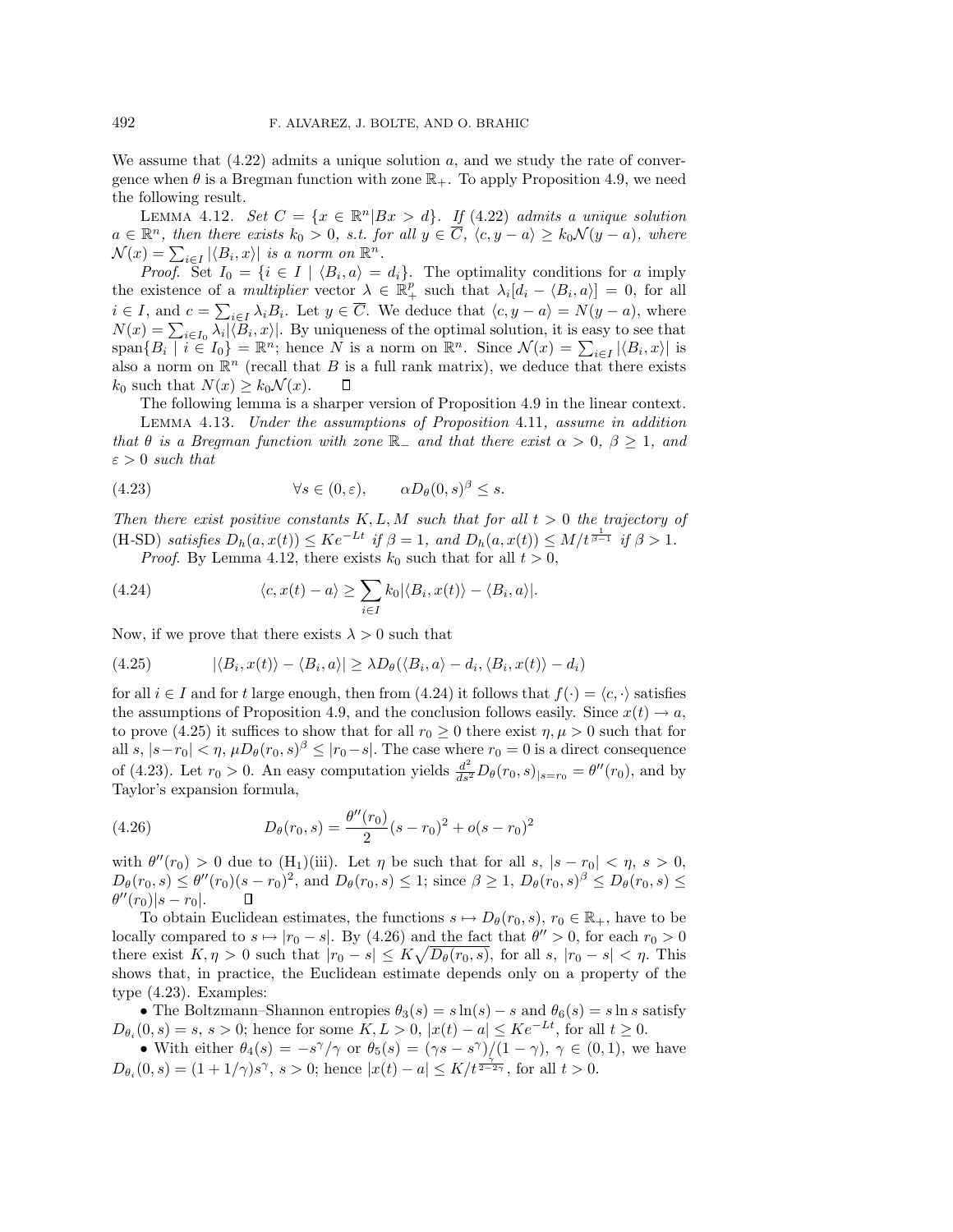**4.6. Dual convergence.** In this section we focus on the case  $C = \mathbb{R}_{++}^n$ , so that the minimization problem is

(P) 
$$
\min\{f(x) | x \ge 0, Ax = b\}.
$$

We assume

(4.27) 
$$
f
$$
 is convex and  $S(P) \neq \emptyset$ ,

together with the Slater condition

(4.28) 
$$
\exists x^0 \in \mathbb{R}^n, x^0 > 0, Ax^0 = b.
$$

In convex optimization theory, it is usual to associate with  $(P)$  the *dual* problem given by

(D) 
$$
\min\{p(\lambda) \mid \lambda \geq 0\},\
$$

where  $p(\lambda) = \sup\{\langle \lambda, x \rangle - f(x) \mid Ax = b\}.$  For many applications, dual solutions are as important as primal ones. In the particular case of a linear program where  $f(x) = \langle c, x \rangle$  for some  $c \in \mathbb{R}^n$ , writing  $\lambda = c + A^T y$  with  $y \in \mathbb{R}^m$ , the linear dual problem may equivalently be expressed as  $\min\{\langle b, y \rangle \mid A^T y + c \geq 0\}.$  Thus,  $\lambda$  is interpreted as a vector of slack variables for the dual inequality constraints. In the general case,  $S(D)$  is nonempty and bounded under  $(4.27)$  and  $(4.28)$ , and moreover  $S(D) = \{ \lambda \in \mathbb{R}^n \mid \lambda \geq 0, \lambda \in \nabla f(x^*) + \text{Im } A^T, \langle \lambda, x^* \rangle = 0 \},$  where  $x^*$  is any solution of (P); see, for instance, [26, Theorems VII.2.3.2 and VII.4.5.1].

Let us introduce a Legendre kernel  $\theta$  satisfying  $(H_1)$  and define

(4.29) 
$$
h(x) = \sum_{i=1}^{n} \theta(x_i).
$$

Suppose that (H-SD) is well posed. Integrating the differential inclusion (3.7), we obtain

λ(t) ∈ c(t) + ImA<sup>T</sup> (4.30) ,

where  $c(t) = \frac{1}{t} \int_0^t \nabla f(x(\tau)) d\tau$  and  $\lambda(t)$  is the *dual trajectory* defined by

(4.31) 
$$
\lambda(t) = \frac{1}{t} [\nabla h(x^0) - \nabla h(x(t))].
$$

Assume that  $x(t)$  is bounded. From (4.27), it follows that  $\nabla f$  is constant on  $S(P)$ , and then it is easy to see that  $\nabla f(x(t)) \to \nabla f(x^*)$  as  $t \to +\infty$  for any  $x^* \in$ S(P). Consequently,  $c(t) \rightarrow \nabla f(x^*)$ . By (4.31) together with [39, Theorem 26.5], we have  $x(t) = \nabla h^*(\nabla h(x^0) - t\lambda(t))$ , where the Fenchel conjugate  $h^*$  is given by  $h^*(\lambda) = \sum_{i=1}^n \theta^*(\lambda_i)$ . Take any solution  $\tilde{x}$  of  $A\tilde{x} = b$ . Since  $Ax(t) = b$ , we have  $\tilde{x} - \nabla h^*(\nabla h(x^0) - t\lambda(t)) \in \text{Ker } A$ . On account of (4.30),  $\lambda(t)$  is the unique optimal solution of

(4.32) 
$$
\lambda(t) \in \text{Argmin}\left\{ \langle \tilde{x}, \lambda \rangle + \frac{1}{t} \sum_{i=1}^{n} \theta^* (\theta'(x_i^0) - t\lambda_i) \mid \lambda \in c(t) + \text{Im} A^T \right\}.
$$

By  $(H_1)(iii)$ ,  $\theta'$  is increasing in  $\mathbb{R}_{++}$ . Set  $\eta = \lim_{s \to +\infty} \theta'(s) \in (-\infty, +\infty]$ . Since  $\theta^*$  is a Legendre-type function, int dom  $\theta^* = \text{dom } \partial \theta^* = \text{Im } \partial \theta = (-\infty, \eta)$ . From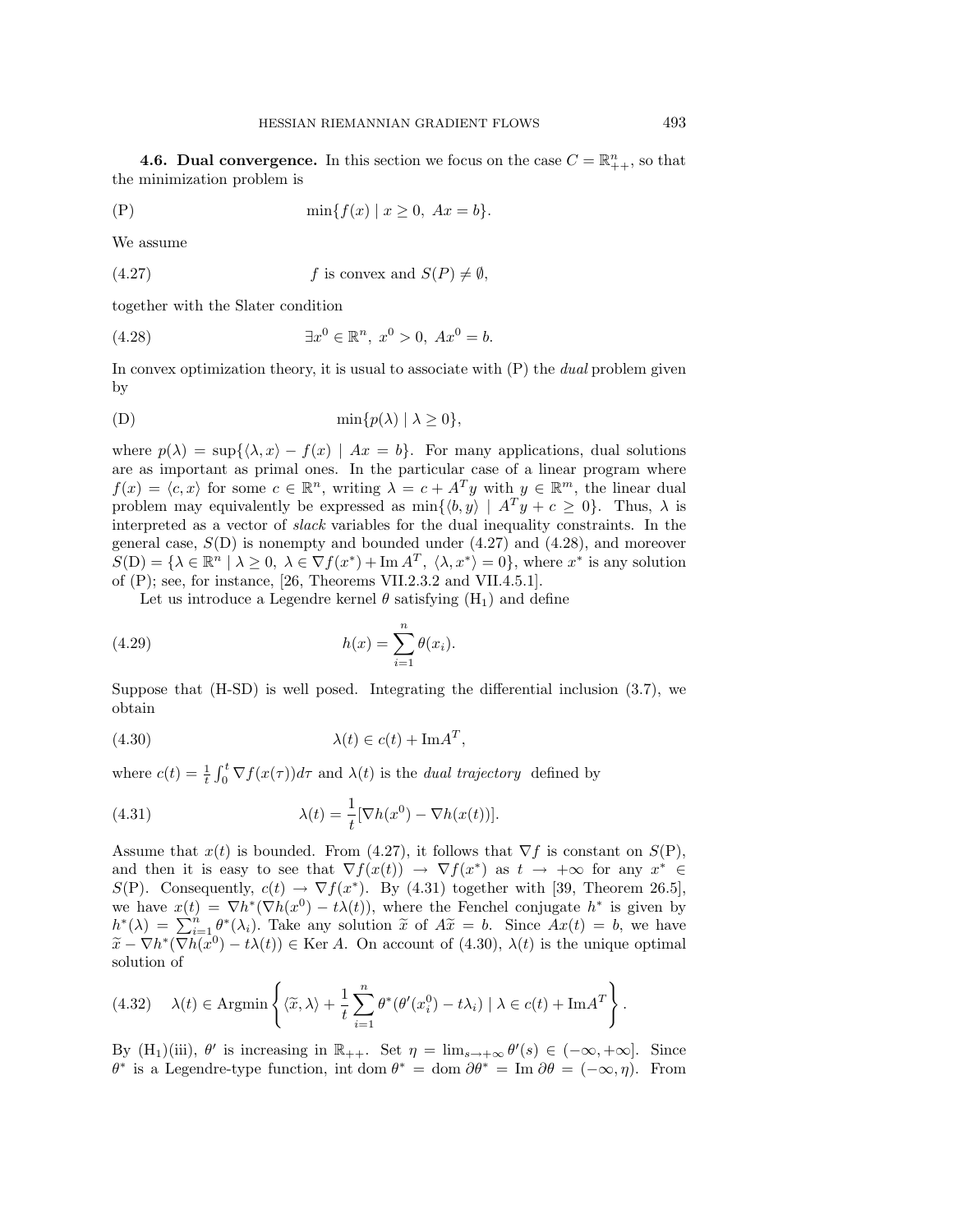$(\theta^*)' = (\theta')^{-1}$ , it follows that  $\lim_{u \to -\infty} (\theta^*)'(u) = 0$  and  $\lim_{u \to \eta^-} (\theta^*)'(u) = +\infty$ . Consequently, (4.32) can be interpreted as a penalty approximation scheme of the dual problem (D), where the dual positivity constraints are penalized by a separable strictly convex function. Similar schemes have been treated in [4, 16, 17, 28]. Consider the additional condition

(4.33) Either 
$$
\theta(0) < \infty
$$
, or  $S(P)$  is bounded, or f is linear.

As a direct consequence of [28, Propositions 10 and 11], we obtain that under (4.27), (4.28), (4.33) and (H<sub>1</sub>),  $\{\lambda(t) | t \rightarrow +\infty\}$  is bounded and its cluster points belong to  $S(D)$ . The convergence of  $\lambda(t)$  is more difficult to establish. In fact, under some additional conditions on  $\theta^*$  (see [16, Conditions (H<sub>0</sub>)–(H<sub>1</sub>)] or [28, Conditions (A7) and  $(A8)$ ]) it is possible to show that  $\lambda(t)$  converges to a particular element of the dual optimal set (the "θ\*-center" in the sense of [16, Definition 5.1] or the  $D_h(\cdot, x^0)$ -center as defined in [28, p. 616]), which is characterized as the unique solution of a nested hierarchy of optimization problems on the dual optimal set. We will not develop this point here. Let us only mention that for all the examples of section 4.4,  $\theta_i^*$  satisfies such additional conditions and consequently we have the following result.

PROPOSITION 4.14. Under  $(4.27)$ ,  $(4.28)$ , and  $(4.33)$ , for each of the explicit Legendre kernels given in section 4.4,  $\lambda(t)$  given by (4.31) converges to a particular dual solution.

## **5. Legendre transform coordinates.**

**5.1. Legendre functions on affine subspaces.** The first objective of this section is to slightly generalize the notion of a Legendre-type function to the case of functions whose domains are contained in an affine subspace of  $\mathbb{R}^n$ . We begin by noticing that the Legendre-type property does not depend on canonical coordinates.

LEMMA 5.1. Let  $q \in \Gamma_0(\mathbb{R}^r)$ ,  $r > 1$ , and  $T : \mathbb{R}^r \to \mathbb{R}^r$  an affine invertible mapping. Then g is of a Legendre type iff  $g \circ T$  is of Legendre type.

Proof. The proof is elementary and is left to the reader.

From now on, A is the affine subspace defined by  $(2.1)$ , whose dimension is  $r =$  $n - m$ .

DEFINITION 5.2. A function  $g \in \Gamma_0(\mathcal{A})$  is said to be of Legendre type if there exists an affine invertible mapping  $T: \mathcal{A} \to \mathbb{R}^r$  such that  $g \circ T^{-1}$  is a Legendre-type function in  $\Gamma_0(\mathbb{R}^r)$ .

By Lemma 5.1, the previous definition is consistent.

PROPOSITION 5.3. Let  $h \in \Gamma_0(\mathbb{R}^n)$  be a function of Legendre type with  $C =$ int dom h. If  $\mathcal{F} = C \cap \mathcal{A} \neq \emptyset$ , then the restriction  $h_{\vert \mathcal{A}}$  of h to  $\mathcal{A}$  is of Legendre type, and moreover  $\int_{A}$  int<sub>A</sub>dom  $h_{|A} = \mathcal{F}$  (where  $\int_{A}$  intake for the interior of B in A as a topological subspace of  $\mathbb{R}^n$ ).

*Proof.* From the inclusions  $\mathcal{F} \subset \text{dom } h_{\vert A} \subset \mathcal{F} = C \cap \mathcal{A}$  and since ri  $\mathcal{F} = \mathcal{F}$ , we conclude that  $\int_{A}$  int<sub>A</sub>dom  $h_{\vert A} = \mathcal{F} \neq \emptyset$ . Let  $T : \mathbb{R}^r \to A$  be an invertible transformation with  $Tz = Lz + x^0$  for all  $z \in \mathbb{R}^r$ , where  $x^0 \in A$  and  $L : \mathbb{R}^r \to A_0$  is a nonsingular linear mapping. Define  $k = h_{\vert A} \circ T$ . Clearly,  $k \in \Gamma_0(\mathbb{R}^r)$ . Let us prove that k is essentially smooth. We have dom  $k = T^{-1}$ dom  $h_{\vert A}$  and therefore int dom  $k = T^{-1} \mathcal{F}$ . Since h is differentiable on C, we conclude that k is differentiable on int dom k. Now, let  $(z^{j}) \in \text{int dom } k$  be a sequence that converges to a boundary point  $z \in \text{bd dom } k$ . Then,  $Tz^j \in \text{int}_{\mathcal{A}} \text{dom } h_{|A}$  and  $Tz^j \to Tz \in \text{bd}_{\mathcal{A}} \text{dom } h_{|A} \subset \text{bd dom } h$ . Since h is essentially smooth,  $|\nabla h(Tz^j)| \to +\infty$ . Thus, to prove that  $|\nabla k(z^j)| \to +\infty$ , it suffices to show that there exists  $\lambda > 0$  such that  $|\nabla k(z^j)| \geq \lambda |\nabla h(Tz^j)|$  for all j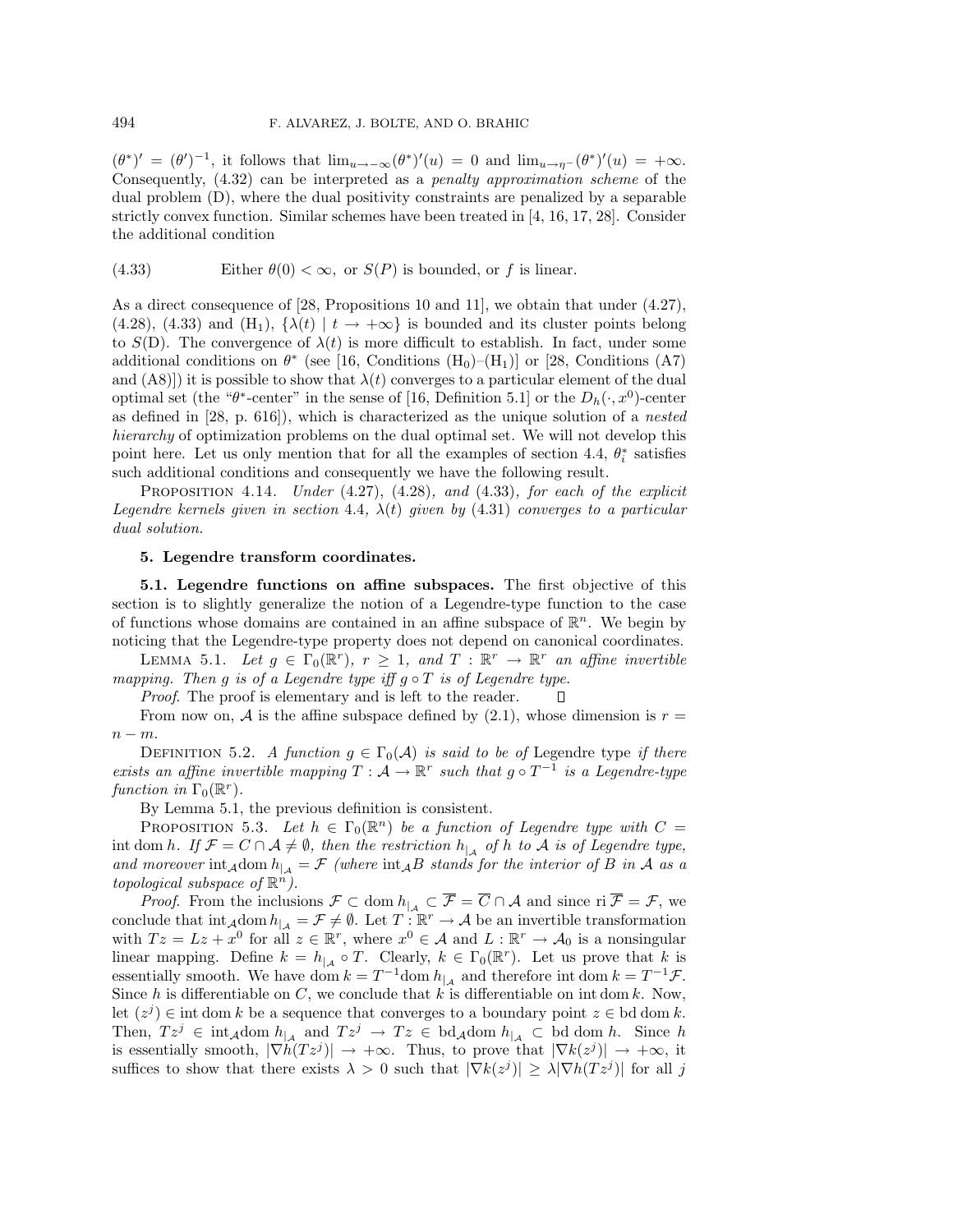large enough. Note that  $\nabla k(z^j) = \nabla [h_{\mid_A} \circ T](z^j) = L^* \nabla h_{\mid_A} (T z^j) = L^* \Pi_{A_0} \nabla h (T z^j),$ where  $L^* : \mathcal{A}_0 \to \mathbb{R}^r$  is defined by  $\langle z, L^*x \rangle = \langle Lz, x \rangle$  for all  $(z, x) \in \mathbb{R}^r \times \mathcal{A}_0$ . Of course,  $L^*$  is linear with Ker  $L^* = \{0\}$ . Therefore  $\frac{\nabla k(z^j)}{|\nabla h(Tz^j)|} = L^* \Pi_{\mathcal{A}_0} \frac{\nabla h(Tz^j)}{|\nabla h(Tz^j)|}$ . Let  $\omega$  denote the nonempty and compact set of cluster points of the normalized sequence  $\nabla h(Tz^j)/|\nabla h(Tz^j)|, j \in \mathbb{N}$ . By Lemma 4.2, we have that  $\omega \subset \{\nu \in N_{\overline{C}}(Tz) | |\nu|=1\},$ and consequently Lemma 4.3 yields  $\Pi_{A_0} \omega \cap \{0\} = \emptyset$ . By the compactness of  $\omega$ , we obtain  $\liminf_{i\to+\infty}$   $|\Pi_{\mathcal{A}_0}\nabla h(Tz^j)|/|\nabla h(Tz^j)| > 0$ , which proves our claim. Finally, the strict convexity of k on dom  $\partial k = \text{int dom } k = T^{-1} \mathcal{F}$  is a direct consequence of the strict convexity of  $h$  in  $\mathcal{F}$ .  $\Box$ 

**5.2. Legendre transform coordinates.** The prominent fact of Legendre functions theory is that  $h \in \Gamma_0(\mathbb{R}^n)$  is of Legendre type iff its Fenchel conjugate  $h^*$  is of Legendre type [39, Theorem 26.5], and  $\nabla h$ : int dom  $h \to \text{int dom } h^*$  is onto with  $(\nabla h)^{-1} = \nabla h^*$ . In the case of Legendre functions on affine subspaces, we have the following generalization.

PROPOSITION 5.4. If  $g \in \Gamma_0(\mathcal{A})$  is of Legendre type in the sense of Definition 5.2, then  $\nabla g(\text{int}_{\mathcal{A}}\text{dom }g)$  is a nonempty, open, and convex subset of  $\mathcal{A}_0$ . In addition,  $\nabla g$  is a one-to-one continuous mapping from  $\int_{\mathcal{A}} d\rho \, d\rho$  and  $\sigma$  its image.

*Proof.* Let  $Tx = Lx + z_0$ , with  $L : A_0 \to \mathbb{R}^r$  being a linear invertible mapping and  $z_0 \in \mathbb{R}^p$ . Set  $k = g \circ T^{-1} \in \Gamma_0(\mathbb{R}^r)$ , which is of Legendre type. We have dom  $k = T$ dom g. Define  $L^* : \mathbb{R}^r \to \mathcal{A}_0$  by  $\langle L^* z, x \rangle = \langle z, Lx \rangle$  for all  $(z, x) \in \mathbb{R}^r \times \mathcal{A}_0$ . We have that  $\nabla g(x) = \nabla [k \circ T](x) = L^* \nabla k(Tx)$  for all  $x \in \text{int}_{\mathcal{A}} \text{dom } g$ . Therefore  $\nabla g(\text{int}_{\mathcal{A}}\text{dom }g) = L^* \nabla k(T\text{int}_{\mathcal{A}}\text{dom }g) = L^* \nabla k(\text{int}_{\mathbb{R}^r}\text{dom }k) = L^* \text{int}_{\mathbb{R}^r}\text{dom }k^*.$ Since int<sub>Rr</sub> dom k<sup>\*</sup> is a nonempty, open, and convex subset of  $\mathbb{R}^r$  and  $L^*$  is an invertible linear mapping, then  $L^*$ int<sub>Rr</sub> dom  $k^*$  is an open and nonempty subset of A<sub>0</sub>. Moreover, by [39, Theorem 6.6], we have  $L^*$ int<sub>Rr</sub> dom  $k^* =$  ri  $L^*$ dom  $k^*$ . Consequently,  $\nabla g(\text{int}_{\mathcal{A}}\text{dom } g) = r\text{i } L^*\text{dom } k^* = \text{int}_{\mathcal{A}_0}L^*\text{dom } k^* \neq \emptyset$ . Finally, since  $\nabla k : \text{int}_{\mathbb{R}^r} \text{dom } k \to \text{int}_{\mathbb{R}^r} \text{dom } k^*$  is one-to-one and continuous, the same result holds for  $\nabla g = L^* \circ \nabla k \circ T$  on int<sub>A</sub>dom g.  $\Box$ 

In what follows, we assume that h satisfies the basic condition  $(H_0)$  and  $\mathcal{F} =$  $C \cap A \neq \emptyset$ . The Legendre transform coordinates mapping on F associated with h is defined by

(5.1) 
$$
\begin{aligned}\n\phi_h: \quad &\mathcal{F} \quad \to \quad &\mathcal{F}^* = \phi_h(\mathcal{F}), \\
x \quad \mapsto \quad &\phi_h(x) = \nabla(h_{|_{\mathcal{A}}}) = \Pi_{\mathcal{A}_0} \nabla h(x).\n\end{aligned}
$$

This definition retrieves the Legendre transform coordinates introduced by Bayer and Lagarias in [6] for the particular case of the log-barrier on a polyhedral set.

THEOREM 5.5. Under the above definitions and assumptions,  $\mathcal{F}^*$  is a convex, (relatively) open, and nonempty subset of  $\mathcal{A}_0$ ;  $\phi_h$  is a  $\mathcal{C}^1$  diffeomorphism from  $\mathcal{F}$  to  $\mathcal{F}^*$ ; and for all  $x \in \mathcal{F}$ ,  $d\phi_h(x) = \Pi_{\mathcal{A}_0} H(x)$  and  $d\phi_h(x)^{-1} = \sqrt{H(x)^{-1}} \Pi_{\sqrt{H(x)}\mathcal{A}_0} \sqrt{H(x)^{-1}}$ , where  $H(x) = \nabla^2 h(x)$ .

*Proof.* By Propositions 5.3 and 5.4,  $\mathcal{F}^*$  is a convex, open, and nonempty subset of  $\mathcal{A}_0$  and  $\phi_h$  is a continuous bijection. By  $(H_0)(ii)$ ,  $\phi_h$  is of class  $\mathcal{C}^1$  on  $\mathcal{F}$ , and we have, for all  $x \in \mathcal{F}$ ,  $d\phi_h(x)=\Pi_{\mathcal{A}_0}\nabla^2h(x)=\Pi_{\mathcal{A}_0}H(x)$ . Let  $v \in \mathcal{A}_0$  be such that  $d\phi_h(x)v = 0$ . It follows that  $H(x)v \in \mathcal{A}_0^{\perp}$  and, in particular,  $\langle H(x)v, v \rangle = 0$ . Hence,  $v = 0$ , thanks to (H<sub>0</sub>)(iii). The implicit function theorem implies then that  $\phi_h$  is a  $\mathcal{C}^1$ diffeomorphism. Finally, the formula concerning  $d\phi_h(x)^{-1}$  is a direct consequence of the next lemma, which is analogous to [7, p. 545], and whose proof is omitted.

LEMMA 5.6. Define the linear operators  $L_i : \mathbb{R}^n \to \mathbb{R}^n$  by  $L_1 = \Pi_{\mathcal{A}_0} H(x)$  and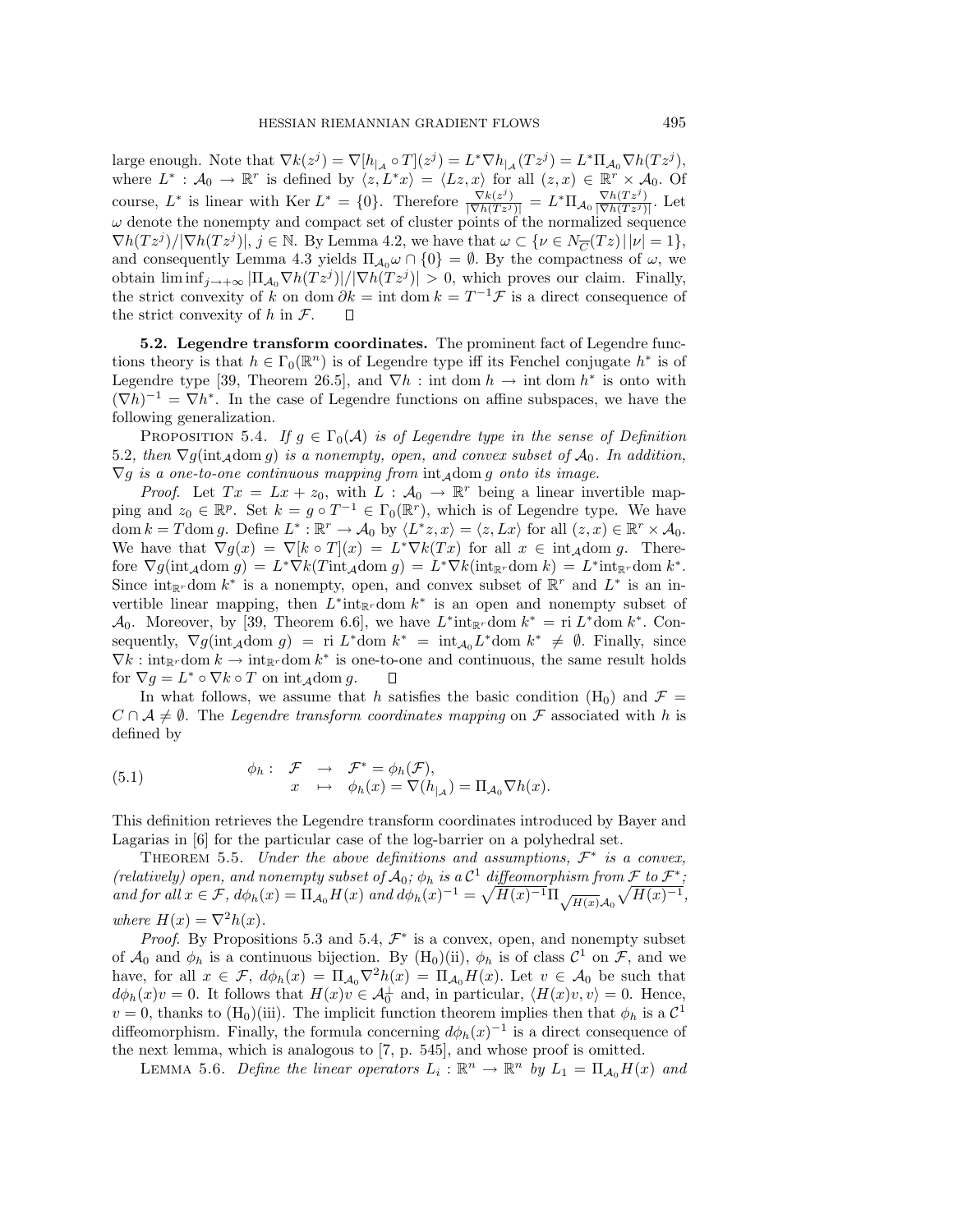$$
L_2 = \sqrt{H(x)^{-1}} \Pi \sqrt{H(x)} \mathcal{A}_0 \sqrt{H(x)^{-1}}.
$$
 Then  $L_2 L_1 v = v$  for all  $v \in \mathcal{A}_0$ .

Similarly to the classical Legendre-type functions theory, the inverse of  $\phi_h$  can be expressed in terms of Fenchel conjugates. For that purpose, we notice that inverting  $\phi_h$  is a minimization problem. Indeed, given  $y \in \mathcal{A}_0$ , the problem of finding  $x \in \mathcal{F}$ such that  $y = \prod_{\mathcal{A}_0} \nabla h(x)$  is equivalent to  $x = \text{Argmin}\{h(z) - \langle y, z \rangle | z \in \mathcal{A}\},\$ or equivalently

(5.2) 
$$
x = \text{Argmin}\{(h + \delta_{\mathcal{A}})(z) - \langle y, z \rangle\},
$$

where  $\delta_{\mathcal{A}}$  is the *indicator* of  $\mathcal{A}$ , i.e.,  $\delta_{\mathcal{A}}(z) = 0$  if  $z \in \mathcal{A}$  and  $+\infty$  otherwise. Let us recall the definition of *epigraphical sum* of two functions  $g_1, g_2 \in \Gamma_0(\mathbb{R}^n)$ , which is given by  $(g_1 \Box g_2)(y) = \inf \{g_1(u) + g_2(v)|u + v = y\}$  for all  $y \in \mathbb{R}^n$ . We have  $g_1 \Box g_2 \in \Gamma_0(\mathbb{R}^n)$ , and if  $g_1$  and  $g_2$  satisfy ridom  $g_1 \cap$  ridom  $g_2 \neq \emptyset$ , then  $(g_1 + g_2)^* = g_1^* \Box g_2^*$  (see [39]).

PROPOSITION 5.7. We have that  $\phi_h^{-1} : \mathcal{F}^* \to \mathcal{F}$  is given by  $\phi_h^{-1}(y) = \nabla [h^* \Box (\delta_{\mathcal{A}_0^{\perp}} +$  $\langle \cdot, \widetilde{x} \rangle$ ](y) for any  $\widetilde{x} \in \mathcal{A}$ , and moreover  $\mathcal{F}^* = \Pi_{\mathcal{A}_0}$  int dom  $h^*$ .<br>Proof. The optimality condition for (5.2) vialds  $u \in \partial \Omega$ 

*Proof.* The optimality condition for (5.2) yields  $y \in \partial (h + \delta_{\mathcal{A}})(x)$ . Thus,  $x \in$  $\partial (h + \delta_{\mathcal{A}})^*(y)$ . From  $\mathcal{F} \neq \emptyset$ , we conclude that the function  $g \in \Gamma_0(\mathbb{R}^n)$  defined by  $g = (h + \delta_{\mathcal{A}})^*$  satisfies  $g = h^* \Box \delta_{\mathcal{A}}^* = h^* \Box (\delta_{\mathcal{A}_0^{\perp}} + \langle \cdot, \tilde{x} \rangle)$  with  $\tilde{x} \in \mathcal{A}$ . Moreover, by [39, Corollary 26.3.2], g is essentially smooth and we deduce that indeed  $x = \nabla g(y)$ . Since g is essentially smooth, dom∂g = intdomg. By the definition of an epigraphical sum,  $g(y) = \inf\{h^*(u) + \delta_{\mathcal{A}_0^{\perp}}(v) + \langle v, \tilde{x} \rangle | u + v = y\}$ , and consequently we have that  $y \in \text{dom } g$  iff  $y \in \text{dom } h^* + A_0^{\perp}$ . Hence, int  $\text{dom } g = \text{int } \text{dom } h^* + A_0^{\perp}$  (see, for instance, [39, Corollary 6.6.2]). Recalling that  $\mathcal{F}^*$  is a relatively open subset of  $\mathcal{A}_0$ , we deduce that  $\mathcal{F}^* = \Pi_{\mathcal{A}_0}$ dom  $\partial g = \Pi_{\mathcal{A}_0}$ int dom  $h^*$ .

## **5.3. Linear problems in Legendre transform coordinates.**

**5.3.1. Polyhedral sets in Legendre transform coordinates.** One of the first applications of Legendre transform coordinates is to transform linear constraints into positive cones.

**PROPOSITION** 5.8. Assume that  $C = \{x \in \mathbb{R}^n | Bx > d\}$ , where B is a  $p \times n$  full rank matrix, with  $p \geq n$ . Suppose also that h is of the form (4.19) with  $\theta$  satisfying  $(H_1)$ , and let  $\eta = \lim_{s \to +\infty} \theta'(s) \in (-\infty, +\infty]$ . If  $\eta < +\infty$ , then  $\overline{\text{dom } h^*} = \{y \in \mathbb{R}^n \mid$  $y + B^T \lambda = 0, \ \lambda_i \geq -\eta$ , and dom  $h^* = \mathbb{R}^n$  when  $\eta = +\infty$ .

*Proof.* By [40, Theorem 11.5],  $\overline{\text{dom } h^*} = \{y \in \mathbb{R}^n \mid \langle y, d \rangle \leq h^{\infty}(d) \forall d \in \mathbb{R}^n \},$ where  $h^{\infty}$  is the *recession* function, also known as *horizon* function, of h. The recession function is defined by  $h^{\infty}(d) = \lim_{t \to +\infty} \frac{1}{t} [h(\bar{x}+td)-h(\bar{x})], d \in \mathbb{R}^n$ , where  $\bar{x} \in \text{dom } h$ ; this limit does not depend of  $\bar{x}$  and eventually  $h^{\infty}(d)=+\infty$  (see also [39]). In this case, it is easy to verify that  $h^{\infty}(d) = \sum_{i=1}^{p} \theta^{\infty}(\langle B_i, d \rangle)$ . Clearly,  $\theta^{\infty}(-1) = +\infty$  and  $\theta^{\infty}(1) = \lim_{s \to +\infty} \theta'(s) = \eta$ . In particular, if  $\eta = +\infty$ , then  $\text{dom}\, h^* = \mathbb{R}^n$ . If  $\eta < +\infty$ , then  $y \in \overline{\text{dom } h^*}$  iff for all  $d \in \mathbb{R}^n$  such that  $Bd \geq 0$ ,  $\langle y, d \rangle \leq h^{\infty}(d) = \sum_{i=1}^p \eta \langle B_i, d \rangle$ , that is  $\langle y-\eta B^T e, d \rangle \leq 0$  with  $e = (1, \ldots, 1)$ . Thus, by the Farkas lemma,  $y \in \overline{\text{dom } h^*}$ iff there exists  $\mu \geq 0$ ,  $y - \eta B^T e + B^T \mu = 0$ .

As a direct consequence of Propositions 5.7 and 5.8, we have the following.

COROLLARY 5.9. Under the assumptions of Proposition 5.8, if  $\eta = 0$ , then  $\mathcal{F}^*$  is a positive convex cone, and if  $\eta = +\infty$ , then  $\mathcal{F}^* = \mathcal{A}_0$ .

**5.3.2. (H-SD)-trajectories as geodesic curves.** In what follows, we assume that  $f(x) = \langle c, x \rangle$  for some  $c \in \mathbb{R}^n$ . As another striking application of Legendre transform coordinates, we prove that the trajectories of (H-SD) may be seen as straight lines in  $\mathcal{F}^* = \phi_h(\mathcal{F})$  and also as geodesic curves in  $\mathcal{F}$  with respect to some appropriate metric, extending to the general case a result of [7] for the log-metric.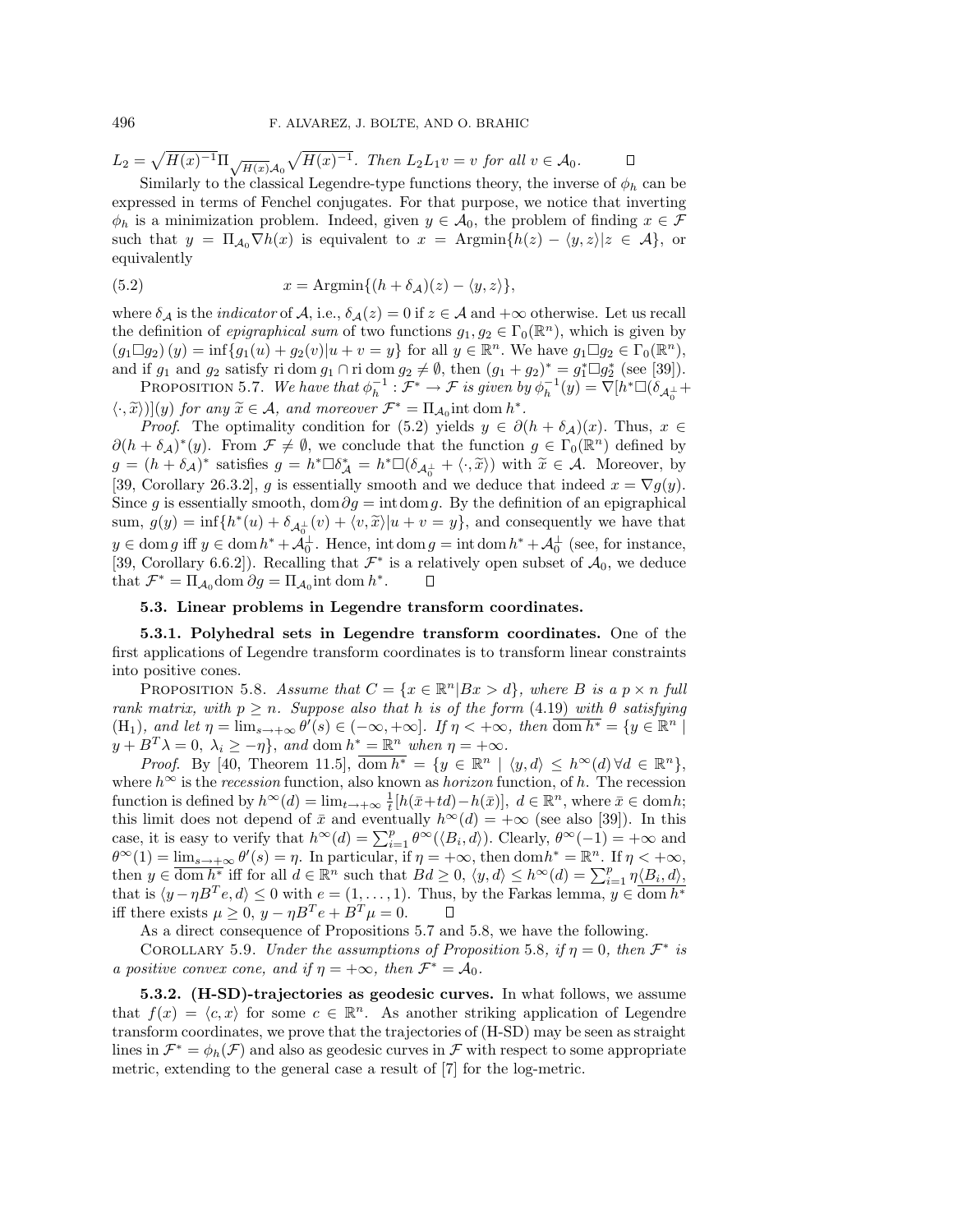PROPOSITION 5.10. For every  $y \in \mathcal{F}^*$  we have  $[(\phi_h)_* \nabla_H f_{|\mathcal{F}}](y) = \Pi_{\mathcal{A}_0} c$ , where  $(\phi_h)_*\nabla_H f_{|\mathcal{F}}$  is the push forward vector field of  $\nabla_H f_{|\mathcal{F}}$  by  $\phi_h$ .

*Proof.* Let  $y \in \mathcal{F}^*$ . By definition,  $[(\phi_h)_* \nabla_H f_{|\mathcal{F}}](y) = d\phi_h(\phi_h^{-1}(y)) \nabla_H f_{|\mathcal{F}}(\phi_h^{-1}(y))$ . Setting  $x = \phi_h^{-1}(y)$ , by Theorem 5.5 we get  $[(\phi_h)_* \nabla_H f_{\vert \mathcal{F}}](y) = d\phi_h(x) \nabla_H f_{\vert \mathcal{F}}(x) =$  $\Pi_{\mathcal{A}_0}H(x)H(x)^{-1}[I - A^T(AH(x)^{-1}A^T)^{-1}AH(x)^{-1}]c = \Pi_{\mathcal{A}_0}c - \Pi_{\mathcal{A}_0}A^Tz$ , where  $z =$  $[(AH(x)^{-1}A^T)^{-1}AH(x)^{-1}]c.$  Since Im  $A^T = \mathcal{A}_0^{\perp}$ , the conclusion follows.

It follows directly from Proposition 5.10 that  $\Phi_h(x(t)) = \Phi_h(x^0) + t\Pi_{A_0}c$  with  $x(t)$  being a solution to (H-SD). Endow  $\mathcal{F}^*$  with the Euclidean metric, which allows us to define on  ${\mathcal F}$  the metric

(5.3) 
$$
(\cdot, \cdot)^{H^2} = (\phi_h)^* \langle \cdot, \cdot \rangle,
$$

that is,  $(u, v)_x^{H^2} = \langle d\phi_h(x)u, d\phi_h(x)v \rangle = \langle \Pi_{\mathcal{A}_0} H(x)u, \Pi_{\mathcal{A}_0} H(x)v \rangle$  for all  $(x, u, v) \in$  $\mathcal{F} \times \mathbb{R}^n \times \mathbb{R}^n$ . For each initial condition  $x^0 \in \mathcal{F}$ , and for every  $c \in \mathbb{R}^n$ , we set

(5.4) 
$$
v = d\phi_h(x^0)^{-1} \Pi_{\mathcal{A}_0} c = \sqrt{H(x^0)^{-1}} \Pi_{\sqrt{H(x^0)}\mathcal{A}_0} \sqrt{H(x^0)^{-1}} \Pi_{\mathcal{A}_0} c.
$$

THEOREM 5.11. Let  $(x^0, c) \in \mathcal{F} \times \mathbb{R}^n$ , set  $f(x) = \langle c, x \rangle$ , for all  $x \in C$ , and define v as in (5.4). If F is endowed with the metric  $(\cdot, \cdot)^{H^2}$  given by (5.3), then the solution  $x(t)$  of (H-SD) is the unique geodesic passing through  $x^0$  with velocity v.

*Proof.* Since  $\mathcal{F}, (\cdot, \cdot)^{H^2}$  is isometric to the Euclidean manifold  $\mathcal{F}^*, (\cdot, \cdot)$ , the geodesic joining two points of F exists and is unique. Let us denote by  $\gamma : J \subset \mathbb{R} \mapsto \mathcal{F}$ the geodesic passing through  $x^0$  with velocity v. By definition of  $(\cdot, \cdot)^{H^2}$ ,  $\phi_h(\gamma)$  is a geodesic in  $\mathcal{F}^*$ , whence  $\phi_h(\gamma(t)) = \phi_h(x^0) + td\phi_h(x^0)v$ ,  $t \in J$ . In view of (5.4), this can be rewritten as  $\phi_h(\gamma(t)) = \phi_h(x^0) + t\Pi_{\mathcal{A}_0}c$ . By Proposition 5.10,  $\gamma = \phi_h^{-1}(\phi_h(\gamma))$ solves (H-SD).  $\Box$ 

**5.3.3. Lagrange equations.** Following the ideas of [7], we describe the orbits of (H-SD) as orthogonal projections on  $A$  of  $\dot{q}$ -trajectories of a specific Lagrangian system. Recall that, given a real-valued mapping  $\mathcal{L}(q, \dot{q})$ , called the Lagrangian, where  $q = (q_1, \ldots, q_n)$  and  $\dot{q} = (\dot{q}_1, \ldots, \dot{q}_n)$ , the associated Lagrange equations of motion are the following:

(5.5) 
$$
\frac{d}{dt}\frac{\partial \mathcal{L}}{\partial \dot{q}_i} = \frac{\partial \mathcal{L}}{\partial q_i}, \quad \frac{d}{dt}q_i = \dot{q}_i, \quad \forall i = 1, ..., n.
$$

Their solutions are C<sup>1</sup>-piecewise paths  $\gamma : t \longmapsto (q(t), \dot{q}(t))$ , defined for  $t \in J \subset \mathbb{R}$ , that satisfy (5.5) and appear as extremals of the functional  $\mathcal{L}(\gamma) = \int_J \mathcal{L}(q(t), \dot{q}(t))dt$ . Notice that, in general, the solutions are not unique, in the sense that they do not only depend on the initial condition  $\gamma(0)$ . Let us introduce the Lagrangian  $\mathcal{L}: \mathbb{R}^n \times C \to \mathbb{R}$ defined by

(5.6) 
$$
\mathcal{L}(q, \dot{q}) = \langle \Pi_{\mathcal{A}_0} c, q \rangle - h(\Pi_{\mathcal{A}} \dot{q}),
$$

where  $\Pi_A$  is the orthogonal projection onto A, i.e.,  $\Pi_A x = \tilde{x} + \Pi_{A_0} (x - \tilde{x})$  for any  $\widetilde{x} \in \mathcal{A}$ .

THEOREM 5.12. For any solution  $\gamma(t)=(q(t), \dot{q}(t))$  of the Lagrangian dynamical system (5.5) with Lagrangian given by (5.6), the projection  $x(t)=\Pi_{\mathcal{A}}\dot{q}(t)$  is the solution of (H-SD) with initial condition  $x^0 = \Pi_A \dot{q}(0)$ .

*Proof.* It is easy to verify that  $\nabla (h \circ \Pi_{\mathcal{A}})(x) = \Pi_{\mathcal{A}_0} \nabla h(\Pi_{\mathcal{A}}x)$  for any  $x \in \mathbb{R}^n$ . Given a solution  $\gamma(t)=(q(t), \dot{q}(t))$  of (5.6) defined on J, we set  $p(t)=(p_1(t),\ldots,p_n(t))=$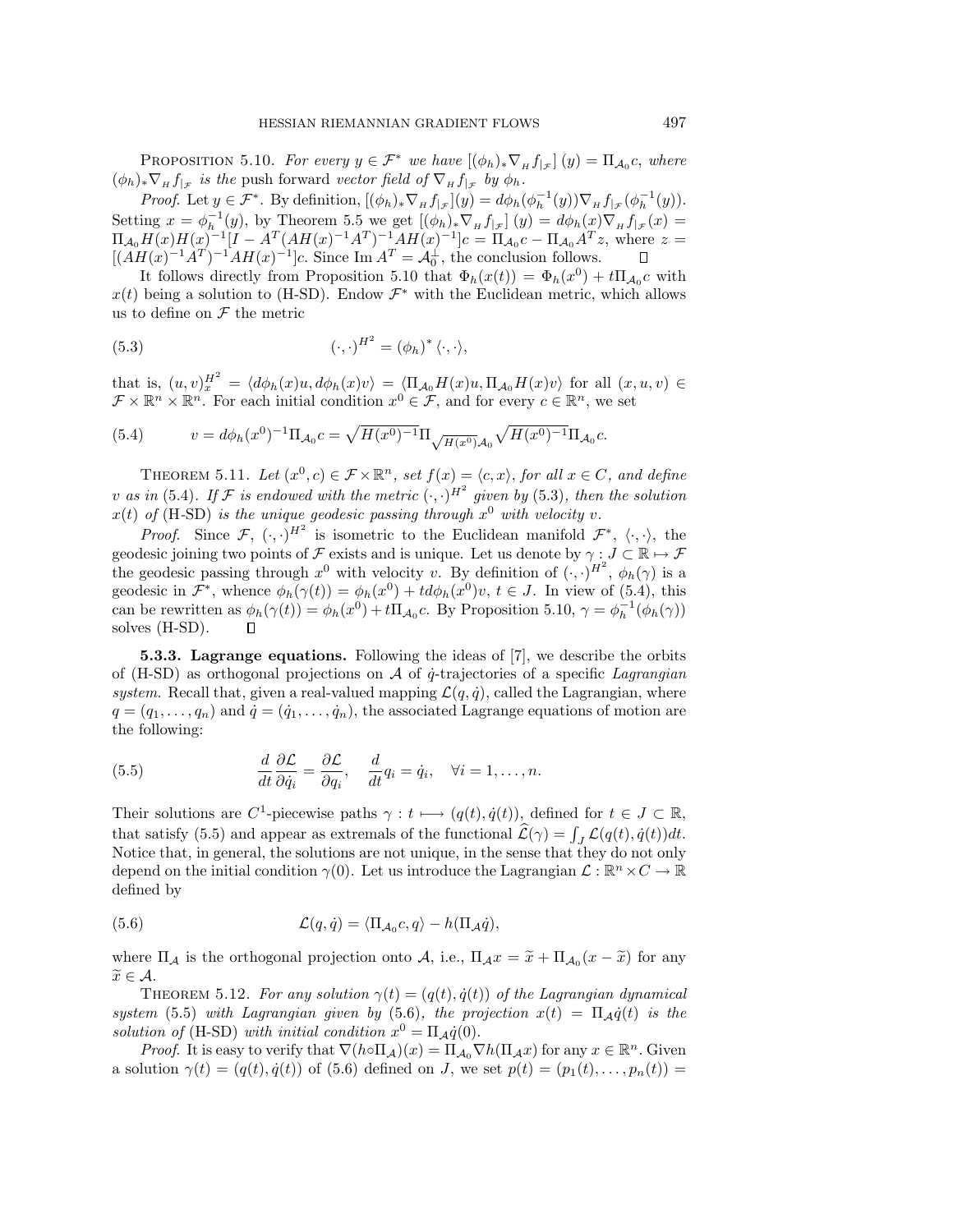$\left(\frac{\partial \mathcal{L}}{\partial \dot{q}_1}(\gamma(t)),\ldots,\frac{\partial \mathcal{L}}{\partial \dot{q}_n}(\gamma(t))\right)$ . We have  $p(t) = \nabla(h \circ \Pi_{\mathcal{A}})(\dot{q}(t)) = \Pi_{\mathcal{A}_0} \nabla h(\Pi_{\mathcal{A}}\dot{q}(t)) =$  $\phi_h(\Pi_{\mathcal{A}}\dot{q}(t))$ . Equations of motion become  $\frac{d}{dt}p(t)=\Pi_{\mathcal{A}_0}c$ , that is,  $\frac{d}{dt}\phi_h(\Pi_{\mathcal{A}}\dot{q}(t))=$  $\Pi_{A_0}c$ . Since  $\phi_h : \mathcal{F} \to \mathcal{F}^*$  is a diffeomorphism, the latter means, according to Proposition 5.10, that  $\Pi_{\mathcal{A}}\dot{q}(t)$  is a trajectory for the vector field  $\nabla_{H}f_{\vert_{\mathcal{F}}}$ . Notice that, C being convex, as soon as  $\dot{q}(0) \in C$ ,  $\Pi_{\mathcal{A}}\dot{q}(0) \in C \cap \mathcal{A} = \mathcal{F}$ , and what precedes forces  $\Pi_{\mathcal{A}}\dot{q}(t)$  to stay in *F* for any  $t \in J$ .

**5.3.4. Completely integrable Hamiltonian systems.** In the following, all mappings are supposed to be at least of class  $\mathcal{C}^2$ . Let us first recall the notion of a Hamiltonian system. Given an integer  $r \geq 1$  and a real-valued mapping  $\mathcal{H}(q, p)$  on  $\mathbb{R}^{2r}$  with coordinates  $(q, p) = (q_1, \ldots, q_r, p_1, \ldots, p_r)$ , the Hamiltonian vector field  $X_{\mathcal{H}}$ associated with H is defined by  $X_{\mathcal{H}} = \sum_{i=1}^{r} \frac{\partial \mathcal{H}}{\partial p_i} \frac{\partial}{\partial q_i} - \frac{\partial \mathcal{H}}{\partial q_i} \frac{\partial}{\partial p_i}$ . The trajectories of the dynamical system induced by  $X_{\mathcal{H}}$  are the solutions to

(5.7) 
$$
\begin{cases} \dot{p}_i(t) = -\frac{\partial}{\partial q_i} \mathcal{H}(q(t), p(t)), & i = 1, \dots, r, \\ \dot{q}_i(t) = \frac{\partial}{\partial p_i} \mathcal{H}(q(t), p(t)), & i = 1, \dots, r. \end{cases}
$$

Following a standard procedure, Lagrangian functions  $\mathcal{L}(q, \dot{q})$  are associated with Hamiltonian systems by means of the so-called Legendre transform

$$
\Phi : \left\{ \begin{array}{ccc} \mathbb{R}^{2r} & \longrightarrow & \mathbb{R}^{2r}, \\ (q, \dot{q}) & \longmapsto & (q, \frac{\partial \mathcal{L}}{\partial \dot{q}}(q, \dot{q})). \end{array} \right.
$$

In fact, when  $\Phi$  is a diffeomorphism, the Hamiltonian function  $\mathcal H$  associated with the Lagrangian  $\mathcal L$  is defined on  $\Phi(\mathbb{R}^{2r})$  by  $\mathcal H(p,q)=\sum_{i=1}^rp_i\dot{q}_i-\mathcal L(q,\dot{q})=\langle p,\psi^{-1}(q,p)\rangle \mathcal{L}(q, \psi^{-1}(q, p)),$  where  $(q, \psi^{-1}(q, p)) := \Phi^{-1}(q, p).$  With these definitions,  $\Phi$  sends the trajectories of the corresponding Lagrangian system on the trajectories of the Hamiltonian system (5.7).

In general, the Lagrangian (5.6) does not lead to an invertible  $\Phi$  on  $\mathbb{R}^{2n}$ . However, we are interested only in the projections  $\Pi_{\mathcal{A}}\dot{q}$  of the trajectories, which, according to Theorem 5.12, take their values in  $F$ . Moreover, notice that for any differentiable path  $t \mapsto q^{\perp}(t)$  lying in  $\mathcal{A}_0^{\perp}$ ,  $t \mapsto (q(t), \dot{q}(t))$  is a solution of  $(5.5)$  iff  $t \mapsto (q(t) +$  $q^{\perp}(t), \dot{q}(t)+\dot{q}^{\perp}(t)$  is. This legitimates the idea of restricting  $\mathcal{L}$  to  $\mathcal{A}_0 \times \Pi_{\mathcal{A}_0}\mathcal{F}$ . Hence and from now on,  $\mathcal L$  denotes the function

(5.8) 
$$
\mathcal{L} : \left\{ \begin{array}{ccc} \mathcal{A}_0 \times \Pi_{\mathcal{A}_0} \mathcal{F} & \longrightarrow & \mathbb{R}, \\ (q, \dot{q}) & \longmapsto & \mathcal{L}(q, \dot{q}). \end{array} \right.
$$

Taking  $(q_1,\ldots,q_r)$ , with  $r = n-m$ , a linear system of coordinates induced by an Euclidean orthonormal basis for  $A_0$ , we easily see that this "new" Lagrangian has trajectories  $(q(t), \dot{q}(t))$  lying in  $\mathcal{A}_0 \times \Pi_{\mathcal{A}_0}\mathcal{F}$ , whose projections  $\Pi_{\mathcal{A}}\dot{q}(t)$  are exactly the (H-SD) trajectories. Moreover, an easy computation yields  $\frac{\partial \mathcal{L}}{\partial \dot{q}}(q,\dot{q})=\Pi_{\mathcal{A}_0}\nabla h(\Pi_{\mathcal{A}_0}\dot{q})=$  $[\phi_h \circ \Pi_A](\dot{q})$ , which is a diffeomorphism by Proposition 5.5. The Legendre transform is then given by

$$
\Phi : \left\{ \begin{array}{ccc} \mathcal{A}_0 \times \Pi_{\mathcal{A}_0}\mathcal{F} & \longrightarrow & \mathcal{A}_0 \times \mathcal{F}^*, \\ (q,\dot{q}) & \longmapsto & (q,[\phi_h \circ \Pi_\mathcal{A}](\dot{q})), \end{array} \right.
$$

and therefore,  $\mathcal L$  is converted into the Hamiltonian system associated with

(5.9) 
$$
\mathcal{H}: \left\{ \begin{array}{ccc} \mathcal{A}_0 \times \mathcal{F}^* & \longrightarrow & \mathbb{R}, \\ (q,p) & \longmapsto & \langle p, [\phi_h \circ \Pi_\mathcal{A}]^{-1}(p) \rangle - \mathcal{L}(q, [\phi_h \circ \Pi_\mathcal{A}]^{-1}(p)). \end{array} \right.
$$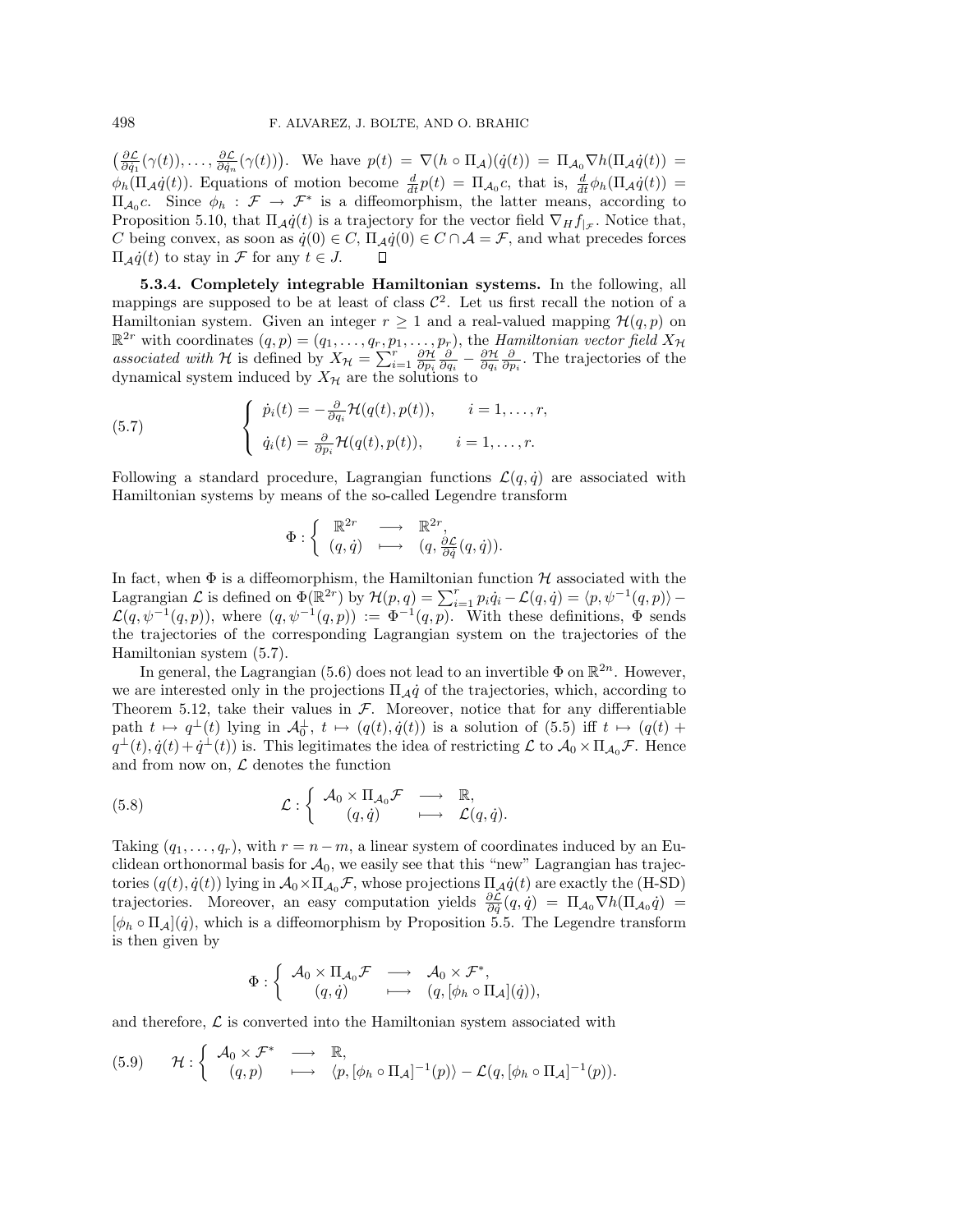Let us now introduce the concept of a completely integrable Hamiltonian system. The Poisson bracket of two real-valued functions  $f_1, f_2$  on  $\mathbb{R}^{2r}$  is given by  $\{f_1, f_2\} = \nabla^r \frac{\partial f_1}{\partial f_2} \frac{\partial f_2}{\partial f_1} \frac{\partial f_2}{\partial f_2}$ . Notice that from the definitions we have  $\{f, f\} = \nabla^r (f)$ .  $\sum_{i=1}^r \frac{\partial f_1}{\partial p_i} \frac{\partial f_2}{\partial q_i} - \frac{\partial f_1}{\partial q_i} \frac{\partial f_2}{\partial p_i}$ . Notice that, from the definitions, we have  $\{f_1, f_2\} = X_{f_1}(f_2)$ and  $X_{\{f_1,f_2\}} = [X_{f_1}, X_{f_2}]$ , where  $[\cdot,\cdot]$  is the standard *bracket product* of vector fields [35]. Now, the system (5.7) is called *completely integrable* if there exist r functions  $f_1,\ldots,f_r$  with  $f_1 = \mathcal{H}$ , satisfying

$$
\begin{cases} \{f_i, f_j\} = 0 \quad \forall i, j = 1, \dots, r, \\ \ df_1(x), \dots, df_r(x) \text{ are linearly independent at any } x \in \mathbb{R}^{2r}. \end{cases}
$$

As a motivation for completely integrable systems, we will just point out the following: the functions  $f_i$  are called *integrals of motions* because  $X_{\mathcal{H}}(f_i) = \{h, f_i\}$ 0, which means that any trajectory of  $X_{\mathcal{H}}$  lies on the level sets of each  $f_i$  (the same holds for all  $X_{f_j}$ ). Also, the trajectory passing through  $(q_0, p_0)$  lies in the set  $\bigcap_{i=1,\ldots,r} f_i^{-1}(\{f_i(q_o,p_0)\})$ . Additionally,  $[X_{f_i}, X_{f_j}] = 0$  implies that we can find, at least locally, coordinates  $(x_1, \ldots, x_r)$  on this set such that  $X_{\mathcal{H}} = \frac{\partial}{\partial x_1}$ ,  $X_{f_2} =$  $\frac{\partial}{\partial x_2},\ldots,X_{f_r}=\frac{\partial}{\partial x_r}$ ; that is, in these coordinates, the trajectories of  $X_{f_i}$  are straight lines.

THEOREM 5.13. Suppose  $\Pi_{A_0} c \neq 0$ . The Lagrangian system on  $A_0 \times \Pi_{A_0} \mathcal{F}$ associated with (5.6), (5.8) gives rise, by the Legendre transform, to a completely integrable Hamiltonian system on  $\mathcal{A}_0 \times \mathcal{F}^*$  with Hamiltonian given by (5.9).

Proof. There remains only to prove the complete integrability of the system. To this end, we adapt the proof of [6, Theorem II.12.2] to our abstract framework. Take the integrals of motion to be  $f_1 = H$ ,  $f_i(q,p) = \langle v_i, p \rangle$ ,  $i = 2, \ldots, r$ , where  $r = n - m$  and  ${\{\Pi_{A_0}c, v_2, \ldots, v_r\}}$  is chosen to be an orthonormal basis of  $A_0$ . For any  $i, j \in \{2, \ldots, r\}, \{f_i, f_j\}$  is zero since  $f_i$  and  $f_j$  depend only on p. Let  $\phi_{h,l}^{-1}(q, p)$ (resp.,  $(\Pi_{\mathcal{A}_0} c)_l$ ) stand for the *l*th component of  $\phi_h^{-1}(q, p)$  (resp., the *l*th component of  $\Pi_{A_0}c$ , and take some  $k \in \{1, \ldots, r\}$ . Since

$$
\frac{\partial \mathcal{H}}{\partial q_k}(q, p) = \frac{\partial (\sum_{l=1}^r p_l \phi_{h,l}^{-1})}{\partial q_k}(q, p) - \frac{\partial (\mathcal{L} \circ \Phi^{-1})}{\partial q_k}(q, p) \n= \sum_{l=1}^r p_l \frac{\partial \phi_{h,l}^{-1}}{\partial q_k}(p, q) - \frac{\partial \mathcal{L}}{\partial q_k}(q, \phi_h^{-1}(q, p)) - \sum_{l=1}^r \frac{\partial \mathcal{L}}{\partial \dot{q}_l}(q, \phi_h^{-1}(q, p)) \frac{\partial \phi_{h,l}}{\partial q_k}(q, p) \n= -(\Pi_{\mathcal{A}_0} c)_k,
$$

we deduce that for all  $i \in \{2, \ldots, r\}$ ,  $\{\mathcal{H}, f_i\} = \sum_{k=1}^r -\frac{\partial f_i}{\partial p_k} \frac{\partial \mathcal{H}}{\partial q_k} = \langle \Pi_{\mathcal{A}_0} c, v_i \rangle = 0$ . The second condition for complete integrability is satisfied too, as the  $r \times 2r$  matrix

$$
\left( \begin{bmatrix} \frac{\partial f_i}{\partial q_1}, \dots, \frac{\partial f_i}{\partial q_r}, \frac{\partial f_i}{\partial p_1}, \dots, \frac{\partial f_i}{\partial p_r} \end{bmatrix} \right)_{i=1,\dots,r} = \begin{pmatrix} \Pi_{\mathcal{A}_0} c^T & \star & \cdots \\ 0 & \dots & \cdots \\ 0 & \cdots & \cdots \\ \vdots & \ddots & \vdots \\ 0 & \cdots & \cdots \end{pmatrix}
$$

is full rank.

 $\Box$ 

#### REFERENCES

- [1] E. Akin, The geometry of population genetics, Lecture Notes in Biomath. 31, Springer-Verlag, Berlin, 1979.
- [2] H. Attouch, Viscosity solutions of minimization problems, SIAM J. Optim., 6 (1996), pp. 769–806.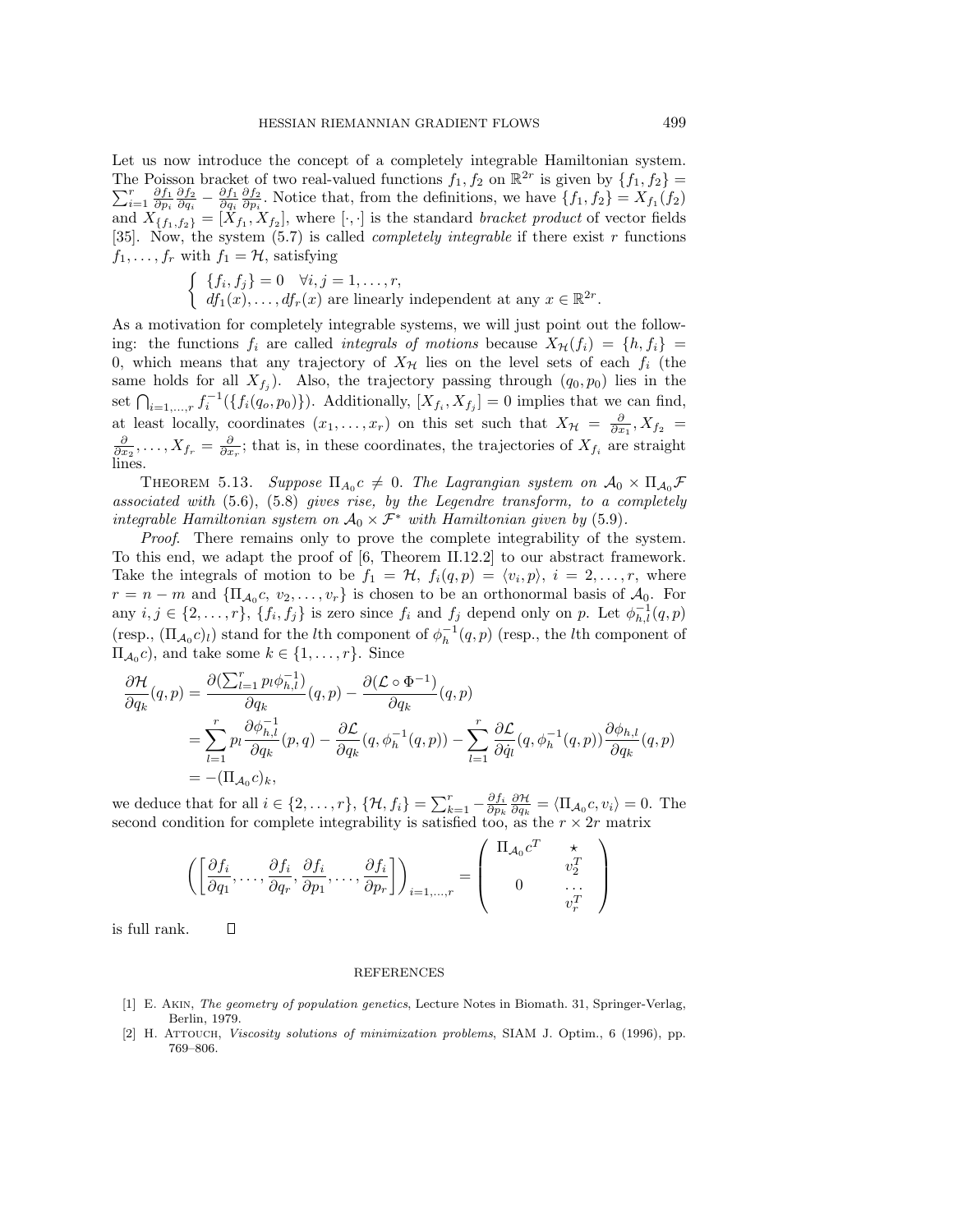- [3] H. ATTOUCH AND M. TEBOULLE, A regularized Lotka–Volterra dynamical system as a continuous proximal-like method in optimization, J. Optim. Theory Appl., to appear.
- [4] A. AUSLENDER, R. COMINETTI, AND M. HADDOU, Asymptotic analysis for penalty and barrier methods in convex and linear programming, Math. Oper. Res., 22 (1997), pp. 43–62.
- [5] H. H. Bauschke, J. M. Borwein, and P. L. Combettes, Bregman monotone optimization algorithms, SIAM J. Control Optim., 42 (2003), pp. 596–636.
- [6] D. A. Bayer and J. C. Lagarias, The nonlinear geometry of linear programming I. Affine and projective scaling trajectories. Trans. Amer. Math. Soc., 314 (1989), pp. 499–526.
- [7] D. A. BAYER AND J. C. LAGARIAS, The nonlinear geometry of linear programming II. Legendre transform coordinates and central trajectories, Trans. Amer. Math. Soc., 314 (1989), pp. 527–581.
- [8] J. BOLTE AND M. TEBOULLE, Barrier operators and associated gradient-like dynamical systems for constrained minimization problems, SIAM J. Control Optim., 42 (2003), pp. 1266–1292.
- [9] L. M. Bregman, The relaxation method for finding the common point of convex sets and its application to the solution of problems in convex programming, Zh. Vychisl. Mat. Mat. Fiz., 7 (1967), pp. 620–631 (in Russian); English translation in Comput. Math. Math. Phys., 7 (1967), pp. 200–217.
- [10] R. W. BROCKETT, Dynamical systems that sort lists and solve linear programming problems, in Proceedings of IEEE Conference Decision and Control, Austin, Texas, 1988, IEEE Press, Piscataway, NJ, pp. 779–803.
- [11] R. W. BROCKETT, Dynamical systems that sort lists, diagonalize matrices and solve linear programming problems, Linear Algebra Appl., 146 (1991), pp. 79–91.
- [12] R. E. Bruck, Asymptotic convergence of non linear contraction semi-groups in Hilbert space, J. Funct. Anal., 18 (1974), pp. 15–26.
- [13] Y. CENSOR AND A. LENT, An iterative row action method for interval convex programming, J. Optim. Theory Appl., 34 (1981), pp. 321–353.
- [14] Y. Censor and S. A. Zenios, Proximal minimization algorithm with D-functions, J. Optim. Theory Appl., 73 (1992), pp. 451–464.
- [15] G. CHEN AND M. TEBOULLE, Convergence analysis of a proximal-like minimization algorithm using Bregman functions, SIAM J. Optim., 3 (1993), pp. 538–543.
- [16] R. COMINETTI, Nonlinear average and convergence of penalty trajectories in convex programming, in Ill-Posed Variational Problems and Regularization Techniques (Trier, 1998), Lecture Notes in Econom. and Math. Systems 477, Springer, Berlin, 1999, pp. 65–78.
- [17] R. COMINETTI AND J. SAN MARTÍN, Asymptotic analysis of the exponential penalty trajectory in linear programming, Math. Programming, 67 (1994), pp. 169–187.
- [18] M. P. do Carmo, Riemannian Geometry (Mathematics, Theory, and Applications), Birkhäuser Boston, Cambridge, MA, 1992.
- [19] J. J. Duistermaat, On Hessian Riemannian structures, Asian J. Math., 5 (2001), pp. 79–91.
- [20] L. E. Faybusovich, Dynamical systems which solve optimization problems with linear constraints, IMA J. Math. Control Inform., 8 (1991), pp. 135–149.
- [21] L. E. FAYBUSOVICH, Hamiltonian structure of dynamical systems which solve linear programming problems, Phys. D, 53 (1991), pp. 217–232.
- [22] L. E. FAYBUSOVICH, Interior point methods and entropy, in Proceedings of the IEEE Conference on Decision and Control, Tucson, Arizona, IEEE Press, Piscataway, NJ, 1992, pp. 1626– 1631.
- [23] A. V. Fiacco, Perturbed variations of penalty function methods. Example: Projective SUMT, Ann. Oper. Res., 27 (1990), pp. 371–380.
- [24] U. Helmke and J. B. Moore, Optimization and Dynamical Systems, Springer-Verlag, London, 1994.
- [25] S. HERZEL, M. C. RECCHINI, AND F. ZIRILLI, A quadratically convergent method for linear programming, Linear Algebra Appl., 151 (1991), pp. 255–290.
- [26] J. B. HIRIART-URRUTY AND C. LEMARÉCHAL, Convex Analysis and Minimization Algorithms II, Springer-Verlag, Berlin, 1996.
- [27] J. HOFBAUER AND K. SIGMUND, Evolutionary Games and Population Dynamics, Cambridge University Press, Cambridge, UK, 1998.
- [28] A. N. Iusem and R. D. C. Monteiro, On dual convergence of the generalized proximal point method with Bregman distances, Math. Oper. Res., 25 (2000), pp. 606–624.
- [29] A. N. Iusem, B. F. Svaiter, and J. X. da Cruz Neto, Central paths, generalized proximal point methods, and Cauchy trajectories in Riemannian manifolds, SIAM J. Control Optim., 37 (1999), pp. 566–588.
- [30] N. KARMARKAR, A new polynomial time algorithm for linear programming, Combinatorica, 4 (1984), pp. 373–395.